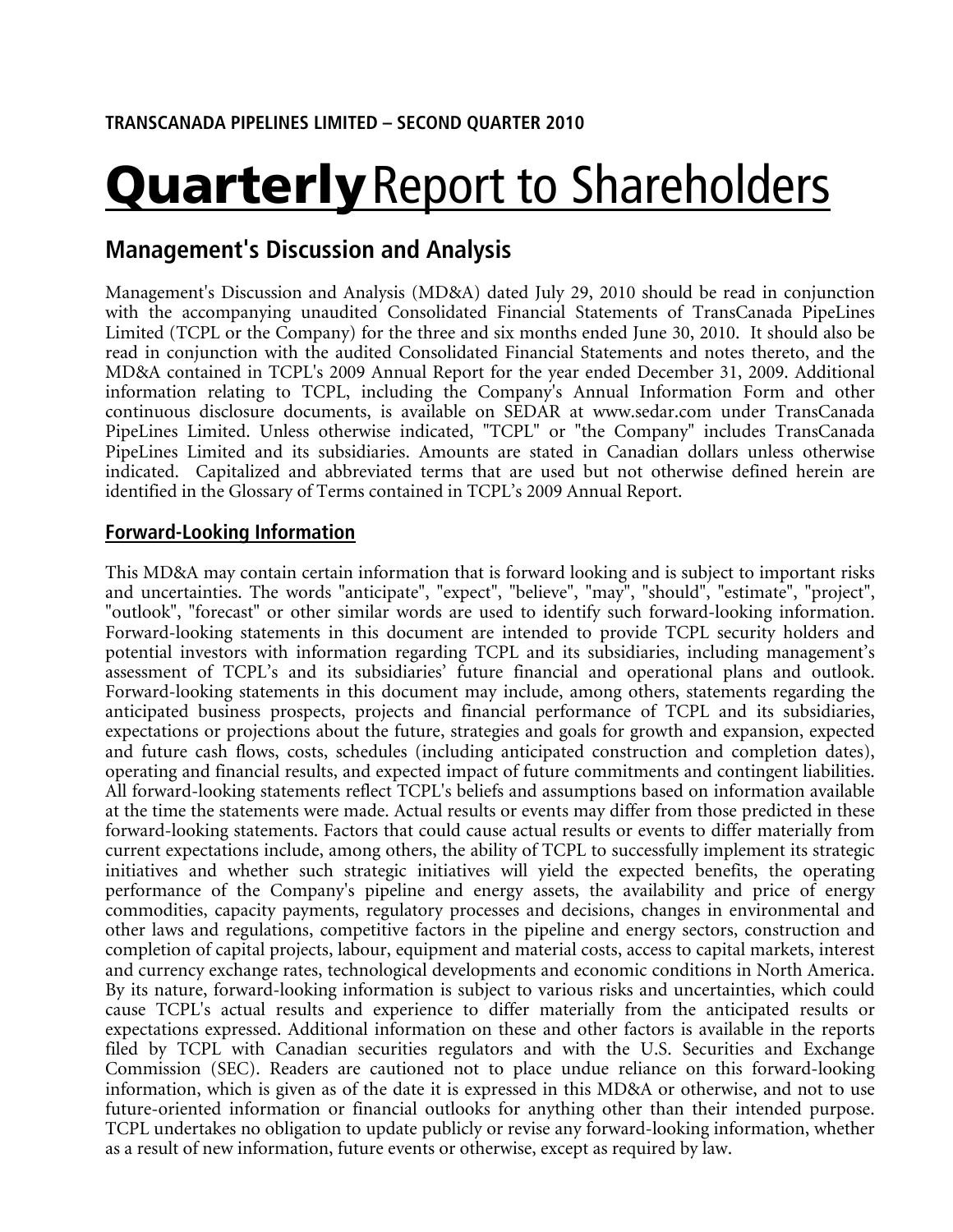# **Non-GAAP Measures**

TCPL uses the measures Comparable Earnings, Earnings Before Interest, Taxes, Depreciation and Amortization (EBITDA), Comparable EBITDA, Earnings Before Interest and Taxes (EBIT), Comparable EBIT and Funds Generated from Operations in this MD&A. These measures do not have any standardized meaning prescribed by Canadian generally accepted accounting principles (GAAP). They are, therefore, considered to be non-GAAP measures and may not be comparable to similar measures presented by other entities. Management of TCPL uses these non-GAAP measures to improve its ability to compare financial results among reporting periods and to enhance its understanding of operating performance, liquidity and ability to generate funds to finance operations. These non-GAAP measures are also provided to readers as additional information on TCPL's operating performance, liquidity and ability to generate funds to finance operations.

EBITDA is an approximate measure of the Company's pre-tax operating cash flow. EBITDA comprises earnings before deducting interest and other financial charges, income taxes, depreciation and amortization, non-controlling interests and preferred share dividends. EBIT is a measure of the Company's earnings from ongoing operations. EBIT comprises earnings before deducting interest and other financial charges, income taxes, non-controlling interests and preferred share dividends.

Management uses the measures of Comparable Earnings, Comparable EBITDA and Comparable EBIT to better evaluate trends in the Company's underlying operations. Comparable Earnings, Comparable EBITDA and Comparable EBIT comprise Net Income Applicable to Common Shares, EBITDA and EBIT, respectively, adjusted for specific items that are significant but are not reflective of the Company's underlying operations in the period. Specific items are subjective, however, management uses its judgement and informed decision-making when identifying items to be excluded in calculating Comparable Earnings, Comparable EBITDA and Comparable EBIT, some of which may recur. Specific items may include but are not limited to certain income tax refunds and adjustments, gains or losses on sales of assets, legal and bankruptcy settlements, and certain fair value adjustments. The table in the Consolidated Results of Operations section of this MD&A presents a reconciliation of Comparable Earnings, Comparable EBITDA, Comparable EBIT and EBIT to Net Income and Net Income Applicable to Common Shares.

Funds Generated from Operations comprises Net Cash Provided by Operations before changes in operating working capital. A reconciliation of Funds Generated from Operations to Net Cash Provided by Operations is presented in the Funds Generated from Operations table in the Liquidity and Capital Resources section of this MD&A.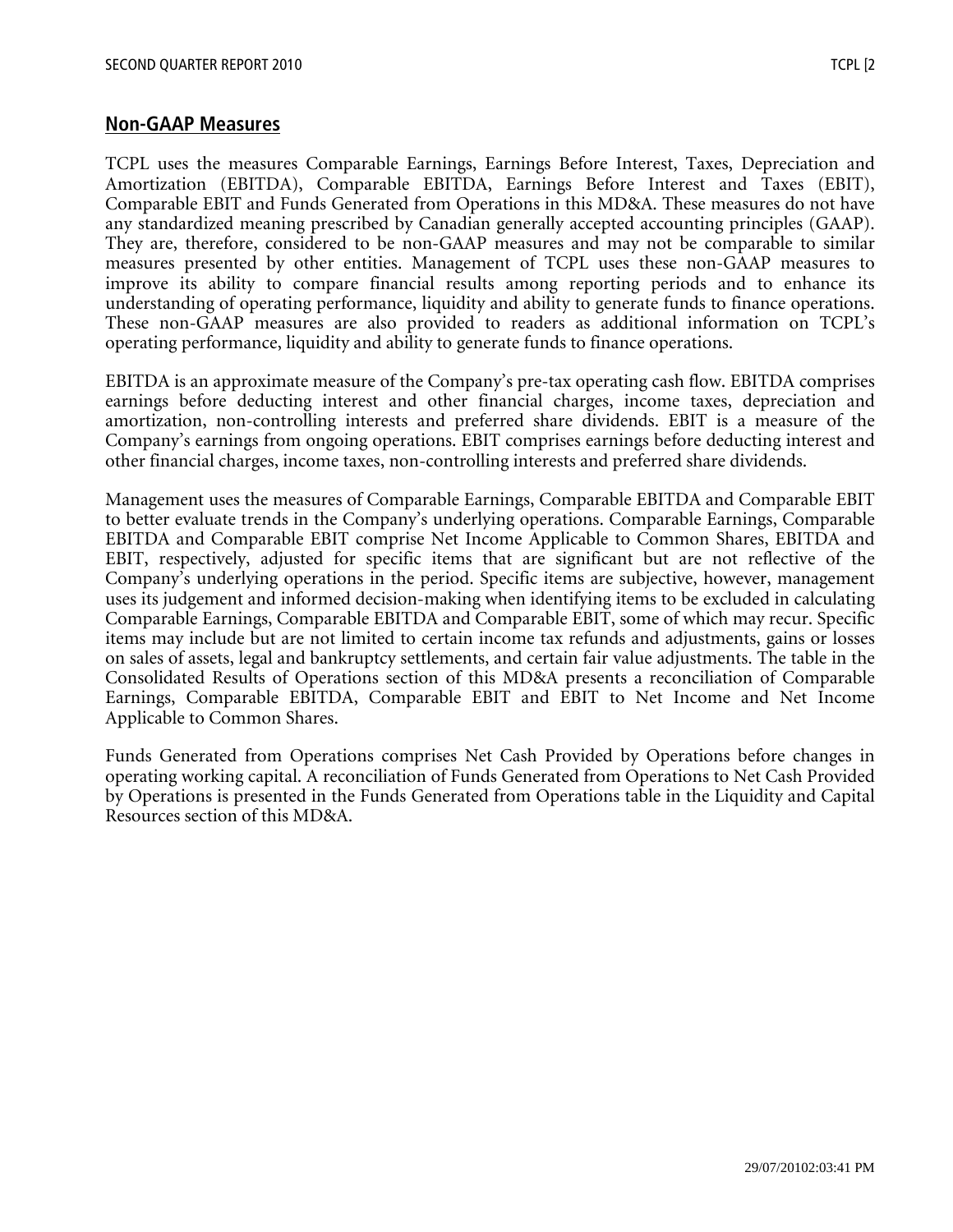# **Consolidated Results of Operations**

## **Reconciliation of Comparable Earnings, Comparable EBITDA, Comparable EBIT and EBIT to Net Income**

| For the three months ended June 30<br>(unaudited)(millions of dollars)           | Pipelines<br>2010 | 2009  | Energy<br>2010 | 2009 | 2010 | Corporate<br>2009 | Total<br>2010 | 2009          |
|----------------------------------------------------------------------------------|-------------------|-------|----------------|------|------|-------------------|---------------|---------------|
|                                                                                  |                   |       |                |      |      |                   |               |               |
| Comparable EBITDA <sup>(1)</sup>                                                 | 696               | 747   | 254            | 301  | (22) | (31)              | 928           | 1,017         |
| Depreciation and amortization                                                    | (251)             | (258) | (90)           | (87) |      |                   | (341)         | (345)         |
| Comparable $EBIT^{(1)}$                                                          | 445               | 489   | 164            | 214  | (22) | (31)              | 587           | 672           |
| Specific items:                                                                  |                   |       |                |      |      |                   |               |               |
| Fair value adjustments of U.S.                                                   |                   |       |                |      |      |                   |               |               |
| Power derivative contracts                                                       |                   |       | 9              |      |      |                   | 9             |               |
| Fair value adjustments of natural                                                |                   |       |                |      |      |                   |               |               |
| gas inventory in storage and<br>forward contracts                                |                   |       | 6              | (7)  |      |                   | 6             | (7)           |
| $EBIT^{(1)}$                                                                     | 445               | 489   | 179            | 207  | (22) | (31)              | 602           | 665           |
|                                                                                  |                   |       |                |      |      |                   |               |               |
| Interest expense<br>Interest expense of joint ventures                           |                   |       |                |      |      |                   | (198)         | (264)<br>(16) |
| Interest income and other                                                        |                   |       |                |      |      |                   | (15)<br>(18)  | 34            |
| Income taxes                                                                     |                   |       |                |      |      |                   | (62)          | (95)          |
| Non-controlling interests                                                        |                   |       |                |      |      |                   | (17)          | (8)           |
| Net Income                                                                       |                   |       |                |      |      |                   | 292           | 316           |
| Preferred share dividends                                                        |                   |       |                |      |      |                   | (5)           | (5)           |
| <b>Net Income Applicable to Common Shares</b>                                    |                   |       |                |      |      |                   | 287           | 311           |
|                                                                                  |                   |       |                |      |      |                   |               |               |
| Specific items (net of tax):                                                     |                   |       |                |      |      |                   |               |               |
| Fair value adjustments of U.S. Power derivative contracts                        |                   |       |                |      |      |                   | (6)           |               |
| Fair value adjustments of natural gas inventory in storage and forward contracts |                   |       |                |      |      |                   | (4)           | 5             |
| Comparable Earnings $(1)$                                                        |                   |       |                |      |      |                   | 277           | 316           |

(1) Refer to the Non-GAAP Measures section in this MD&A for further discussion of Comparable EBITDA, Comparable EBIT, EBIT and Comparable Earnings.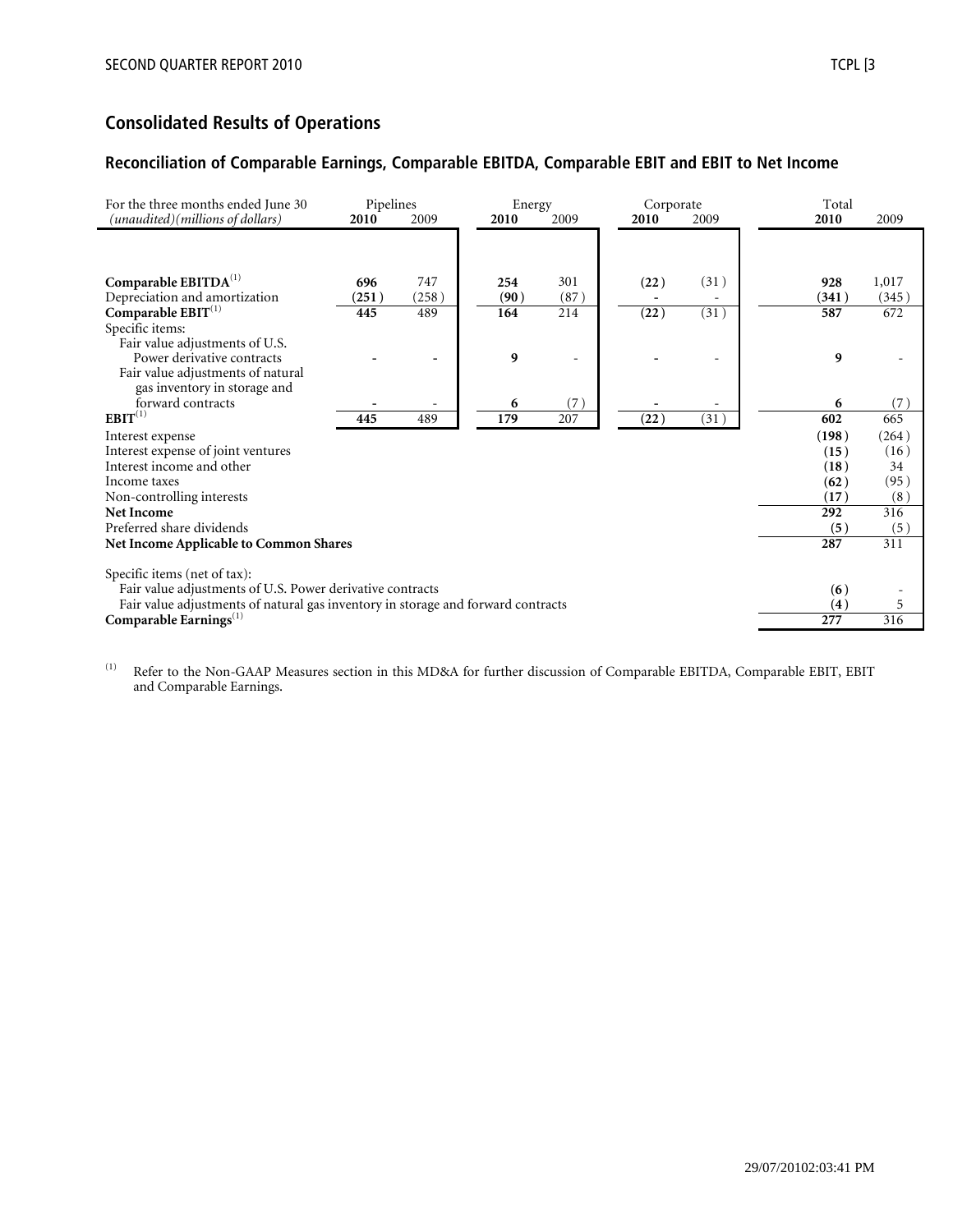| For the six months ended June 30                                                 | Pipelines |       | Energy |       | Corporate |      | Total |       |
|----------------------------------------------------------------------------------|-----------|-------|--------|-------|-----------|------|-------|-------|
| (unaudited)(millions of dollars)                                                 | 2010      | 2009  | 2010   | 2009  | 2010      | 2009 | 2010  | 2009  |
|                                                                                  |           |       |        |       |           |      |       |       |
| Comparable $EBITDA(1)$                                                           | 1,464     | 1,618 | 513    | 591   | (48)      | (61) | 1,929 | 2,148 |
| Depreciation and amortization                                                    | (504)     | (518) | (180)  | (173) |           |      | (684) | (691) |
| Comparable $\mathrm{EBIT}^{(1)}$                                                 | 960       | 1,100 | 333    | 418   | (48)      | (61) | 1,245 | 1,457 |
| Specific items:                                                                  |           |       |        |       |           |      |       |       |
| Fair value adjustments of U.S.                                                   |           |       |        |       |           |      |       |       |
| Power derivative contracts                                                       |           |       | (19)   |       |           |      | (19)  |       |
| Fair value adjustments of natural                                                |           |       |        |       |           |      |       |       |
| gas inventory in storage and                                                     |           |       |        |       |           |      |       |       |
| forward contracts                                                                |           |       | (15)   | (20)  |           |      | (15)  | (20)  |
| $EBIT^{(1)}$                                                                     | 960       | 1,100 | 299    | 398   | (48)      | (61) | 1,211 | 1,437 |
| Interest expense                                                                 |           |       |        |       |           |      | (392) | (565) |
| Interest expense of joint ventures                                               |           |       |        |       |           |      | (31)  | (30)  |
| Interest income and other                                                        |           |       |        |       |           |      | 6     | 56    |
| Income taxes                                                                     |           |       |        |       |           |      | (159) | (209) |
| Non-controlling interests                                                        |           |       |        |       |           |      | (42)  | (37)  |
| <b>Net Income</b>                                                                |           |       |        |       |           |      | 593   | 652   |
| Preferred share dividends                                                        |           |       |        |       |           |      | (11)  | (11)  |
| <b>Net Income Applicable to Common Shares</b>                                    |           |       |        |       |           |      | 582   | 641   |
|                                                                                  |           |       |        |       |           |      |       |       |
| Specific items (net of tax):                                                     |           |       |        |       |           |      |       |       |
| Fair value adjustments of U.S. Power derivative contracts                        |           |       |        |       |           |      | 11    |       |
| Fair value adjustments of natural gas inventory in storage and forward contracts |           |       |        |       |           |      | 11    | 14    |
| Comparable Earnings $(1)$                                                        |           |       |        |       |           |      | 604   | 655   |

Refer to the Non-GAAP Measures section in this MD&A for further discussion of Comparable EBITDA, Comparable EBIT, EBIT and Comparable Earnings.

TCPL's Net Income in second quarter 2010 was \$292 million and Net Income Applicable to Common Shares was \$287 million compared to \$316 million and \$311 million, respectively, in second quarter 2009. The \$24 million decrease in Net Income Applicable to Common Shares reflected:

- decreased EBIT from Pipelines primarily due to the negative impact of a weaker U.S. dollar;
- decreased EBIT from Energy primarily due to lower volumes and increased operating costs at Bruce A, lower realized prices partially offset by higher volumes at Bruce B, reduced proprietary and third party storage revenues for Natural Gas Storage and the negative impact of a weaker U.S. dollar, partially offset by higher realized power prices in Western Power and increased capacity revenue in U.S. Power;
- decreased Interest Expense primarily due to increased capitalized interest and the positive effect of a weaker U.S. dollar on U.S. dollar-denominated interest expense, partially offset by losses in second quarter 2010 compared to gains in 2009 from changes in the fair value of derivatives used to manage the Company's exposure to rising interest rates;
- a negative impact on Interest Income and Other of losses in second quarter 2010 compared to gains in 2009 from derivatives used to manage the Company's exposure to foreign exchange rate fluctuations on U.S. dollar-denominated income and from the translation of working capital balances due to the strengthening U.S. dollar; and
- decreased Income Taxes due to lower pre-tax earnings and the net positive impact from income tax rate differentials and other income tax adjustments.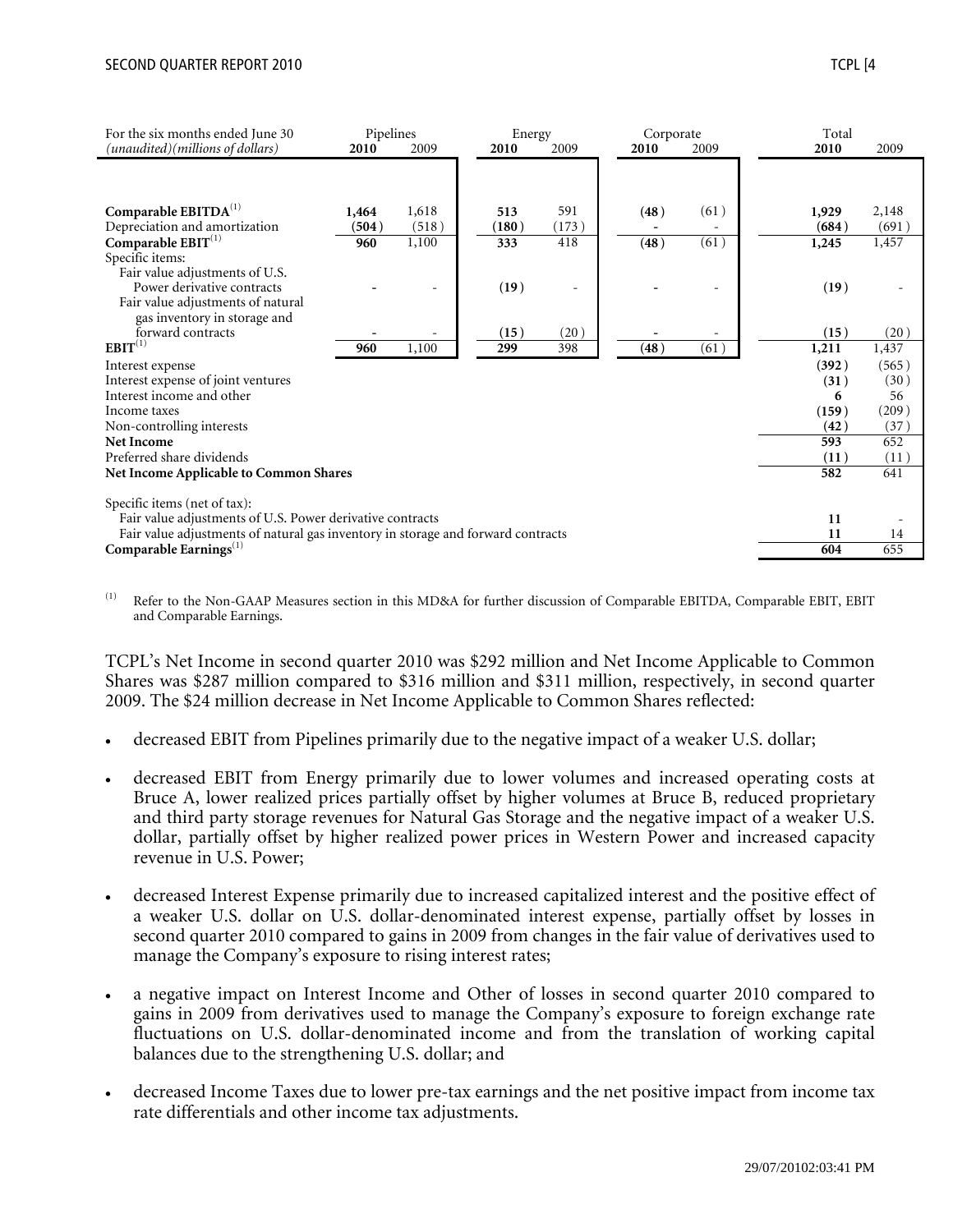The combined negative impact of losses in second quarter 2010 compared to gains in second quarter 2009 for the interest rate and foreign exchange rate derivatives that did not qualify as hedges for accounting purposes and the translation of working capital balances amounted to \$58 million.

Comparable Earnings in second quarter 2010 were \$277 million compared to \$316 million for the same period in 2009. Comparable Earnings in second quarter 2010 excluded net unrealized after tax gains of \$6 million (\$9 million pre-tax) resulting from changes in the fair value of certain U.S. Power derivative contracts. Effective January 1, 2010, these unrealized gains have been removed from Comparable Earnings as they are not expected to be representative of amounts that will be realized on settlement of the contracts. Comparative amounts in 2009 were not material and therefore were not excluded from the computation of Comparable Earnings. Comparable Earnings in second quarter 2010 and 2009 also excluded net unrealized after tax gains of \$4 million (\$6 million pre-tax) and after tax losses of \$5 million (\$7 million pre-tax), respectively, resulting from changes in the fair value of proprietary natural gas inventory in storage and natural gas forward purchase and sale contracts.

On a consolidated basis, the impact of changes in the value of the U.S. dollar on U.S. Pipelines and Energy EBIT is considerably offset by the impact on U.S. dollar-denominated interest expense. The resultant net exposure is managed using derivatives, effectively further reducing the Company's exposure to changes in foreign exchange rates. The average U.S. dollar exchange rate for the three and six months ended June 30, 2010 was 1.03 and 1.03, respectively (2009 - 1.17 and 1.21, respectively).

TCPL's Net Income in the first six months of 2010 was \$593 million and Net Income Applicable to Common Shares was \$582 million compared to \$652 million and \$641 million, respectively, for the same periods in 2009. The \$59 million decrease in Net Income Applicable to Common Shares reflected:

- decreased EBIT from Pipelines primarily due to the negative impact of a weaker U.S. dollar, higher business development costs relating to the Alaska pipeline project and lower revenues from certain U.S. pipelines, partially offset by reduced operating, maintenance and administration (OM&A) costs;
- decreased EBIT from Energy primarily due to reduced volumes and higher operating costs at Bruce A, lower realized prices partially offset by higher volumes at Bruce B, lower overall realized power prices at Western Power and reduced earnings at Bécancour, partially offset by increased capacity revenue from U.S. Power and incremental earnings from Portlands Energy which went into service in April 2009;
- decreased Interest Expense primarily due to increased capitalized interest and the positive effect of a weaker U.S. dollar on U.S. dollar-denominated interest expense, partially offset by losses in 2010 compared to gains in 2009 from changes in the fair value of derivatives used to manage the Company's exposure to rising interest rates;
- the negative impact on Interest Income and Other due to losses in 2010 compared to gains in 2009 from derivatives used to manage the Company's exposure to foreign exchange rate fluctuations on U.S. dollar-denominated income and from the translation of working capital balances due to the strengthening U.S. dollar; and
- decreased Income Taxes due to lower pre-tax earnings and the net positive impact from income tax rate differentials and other income tax adjustments.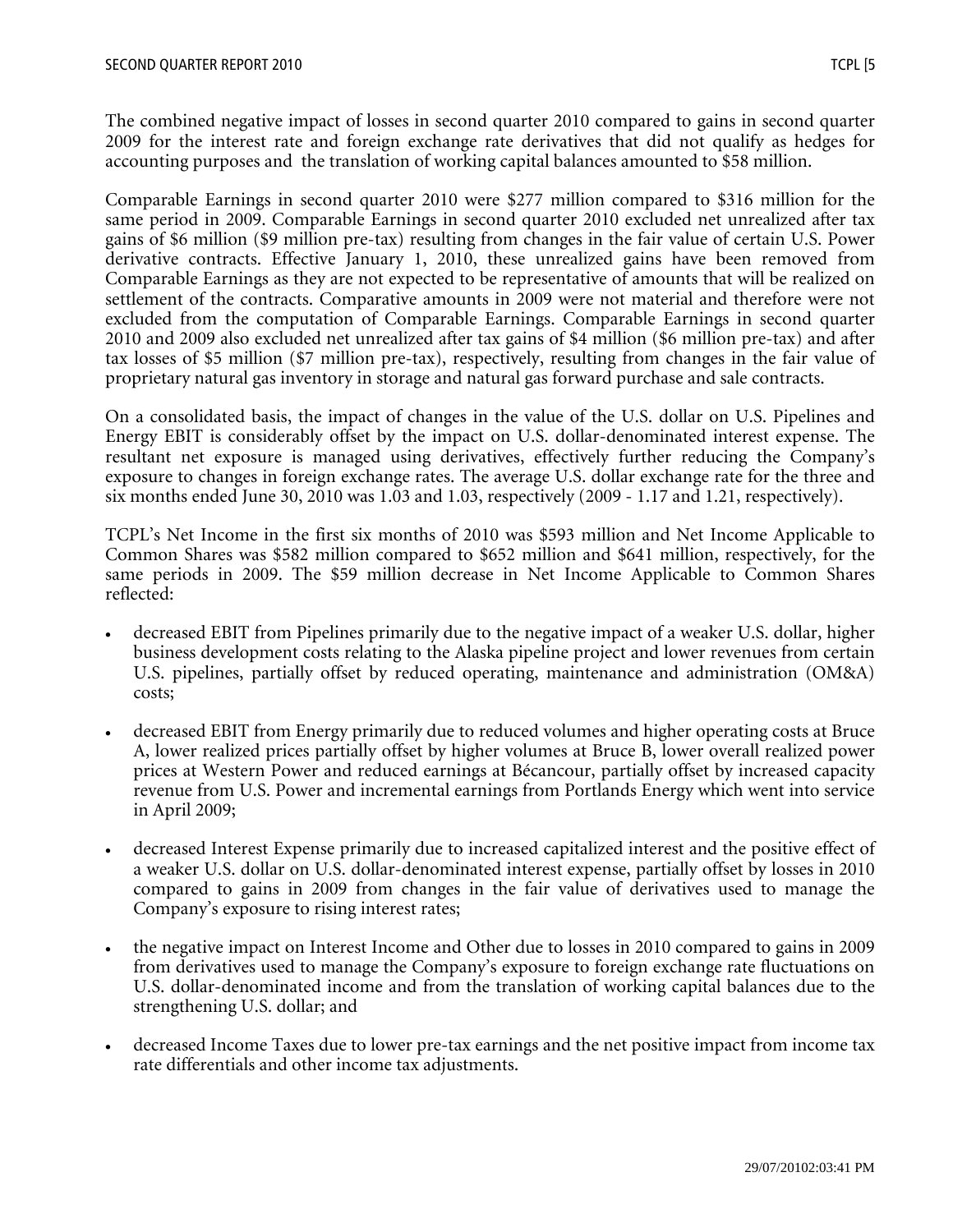Comparable Earnings in the first six months of 2010 were \$604 million compared to \$655 million for the same period in 2009. Comparable Earnings for the first six months of 2010 excluded net unrealized after tax losses of \$11 million (\$19 million pre-tax) resulting from changes in the fair value of certain U.S. Power derivative contracts. Comparative amounts in 2009 were not material and therefore were not excluded from the computation of Comparable Earnings. Comparable Earnings in the first six months of 2010 and 2009 also excluded net unrealized after tax losses of \$11 million (\$15 million pretax) and \$14 million (\$20 million pre-tax), respectively, resulting from changes in the fair value of proprietary natural gas inventory in storage and natural gas forward purchase and sale contracts.

Results from each of the segments for the first three and six months in 2010 are discussed further in the Pipelines and Energy sections of this MD&A.

# **Pipelines**

Pipelines' Comparable EBIT and EBIT were \$445 million and \$960 million in the three and six month periods ended June 30, 2010, respectively, compared to \$489 million and \$1.1 billion for the same periods in 2009.

#### **Pipelines Results**

| (unaudited)                                              |       | Three months ended June 30 | Six months ended June 30 |       |  |
|----------------------------------------------------------|-------|----------------------------|--------------------------|-------|--|
| (millions of dollars)                                    | 2010  | 2009                       | 2010                     | 2009  |  |
|                                                          |       |                            |                          |       |  |
| <b>Canadian Pipelines</b>                                |       |                            |                          |       |  |
| Canadian Mainline                                        | 263   | 288                        | 528                      | 572   |  |
| Alberta System                                           | 176   | 177                        | 351                      | 345   |  |
| Foothills                                                | 35    | 34                         | 68                       | 68    |  |
| Other (TQM, Ventures LP)                                 | 14    | 12                         | 27                       | 31    |  |
| Canadian Pipelines Comparable EBITDA <sup>(1)</sup>      | 488   | 511                        | 974                      | 1,016 |  |
|                                                          |       |                            |                          |       |  |
| <b>U.S. Pipelines</b>                                    |       |                            |                          |       |  |
| $\operatorname{ANR}$                                     | 61    | 73                         | 181                      | 206   |  |
| $GTN^{(2)}$                                              | 41    | 49                         | 86                       | 110   |  |
| <b>Great Lakes</b>                                       | 26    | 33                         | 59                       | 77    |  |
| PipeLines $\mathrm{LP}^{(2)(3)}$                         | 22    | 21                         | 48                       | 50    |  |
| Iroquois                                                 | 18    | 21                         | 37                       | 44    |  |
| Portland <sup>(4)</sup>                                  |       | $\overline{2}$             | 11                       | 16    |  |
| International (Tamazunchale, TransGas,                   |       |                            |                          |       |  |
| Gas Pacifico/INNERGY)                                    | 15    | 14                         | 25                       | 27    |  |
| General, administrative and support costs <sup>(5)</sup> | (3)   | (3)                        | (9)                      | (6)   |  |
| Non-controlling interests <sup>(6)</sup>                 | 37    | 34                         | 85                       | 94    |  |
| U.S. Pipelines Comparable EBITDA <sup>(1)</sup>          | 218   | 244                        | 523                      | 618   |  |
| Business Development Comparable EBITDA <sup>(1)</sup>    | (10)  | (8)                        | (33)                     | (16)  |  |
|                                                          |       |                            |                          |       |  |
| Pipelines Comparable EBITDA <sup>(1)</sup>               | 696   | 747                        | 1,464                    | 1,618 |  |
| Depreciation and amortization                            | (251) | (258)                      | (504)                    | (518) |  |
| Pipelines Comparable EBIT and EBIT <sup>(1)</sup>        | 445   | 489                        | 960                      | 1,100 |  |

(1) Refer to the Non-GAAP Measures section in this MD&A for further discussion of Comparable EBITDA, Comparable EBIT and EBIT.<br>GTN's results include North Baja until July 1, 2009 when it was sold to PipeLines LP.

(2) GTN's results include North Baja until July 1, 2009 when it was sold to PipeLines LP.<br>
(3) PipeLines LP's results reflect TCPL's ownership interest in PipeLines LP of 38.2 per cent in the first six months of 2010 (fir

Fortland's results reflect TCPL's 61.7 per cent ownership interest.<br>
(5) Represents certain costs associated with supporting the Company's Canadian and U.S. Pipelines.<br>
(6) Non-controlling interests reflects Comparable EBI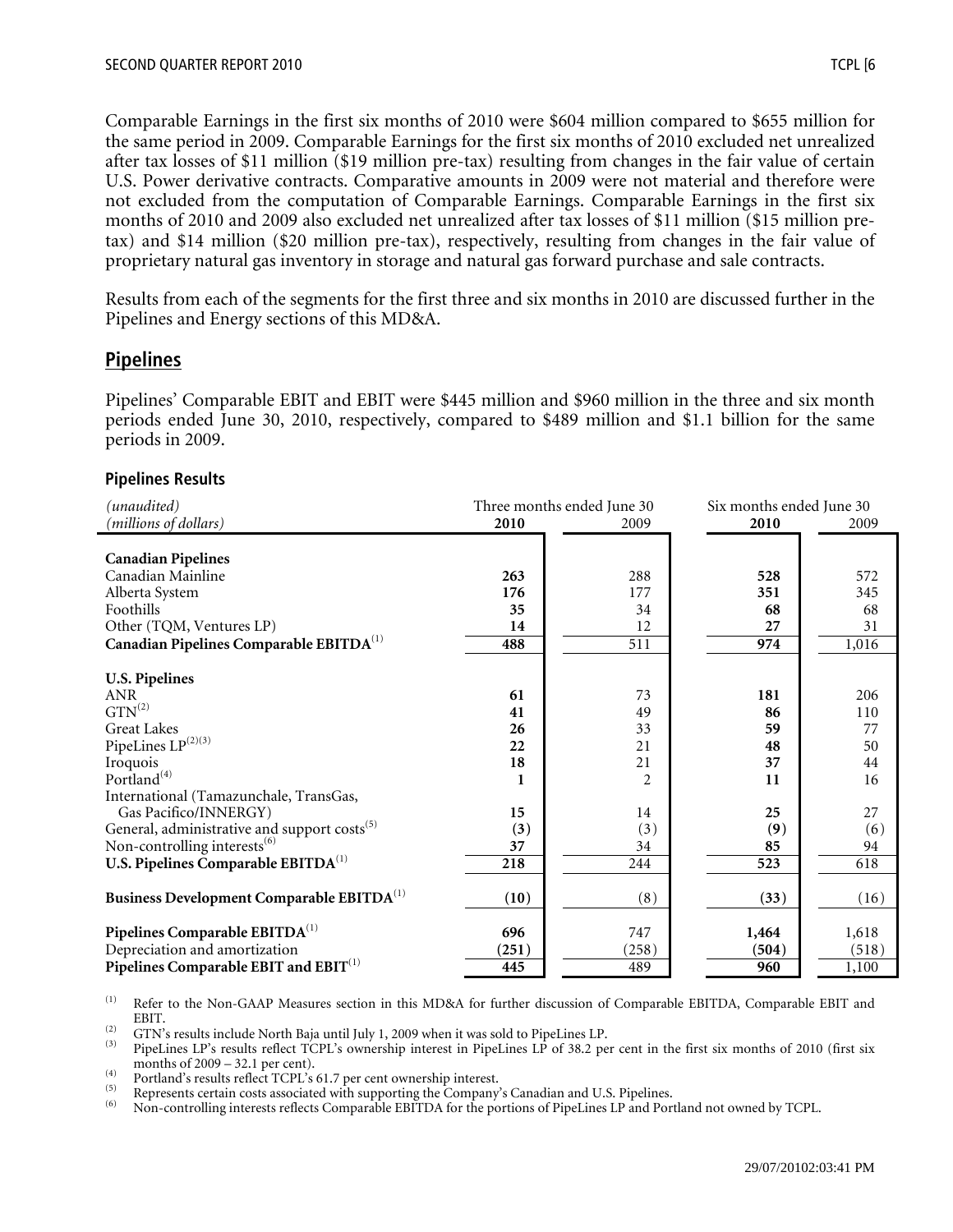# *(unaudited)*<br> *(millions of dollars)*<br> **Call 2010**<br> **Call 2009**<br> **Call 2009**<br> **Call 2009**<br> **Call 2009**<br> **Call 2009**<br> **Call 2009**<br> **Call 2009** *(millions of dollars)* **2010** 2009 **2010** 2009 Canadian Mainline **64** 67 **130** 133 Alberta System **37** 40 **75** 79 Foothills **7** 6 **13** 12

#### **Net Income for Wholly Owned Canadian Pipelines**

## *Canadian Pipelines*

Canadian Mainline's net income for the three and six months ended June 30, 2010 decreased \$3 million for both periods primarily as a result of lower incentive earnings and a lower rate of return on common equity (ROE) as determined by the National Energy Board (NEB), of 8.52 per cent in 2010 compared to 8.57 per cent in 2009.

Canadian Mainline's Comparable EBITDA for the three and six months ended June 30, 2010 of \$263 million and \$528 million, respectively, decreased \$25 million and \$44 million, respectively, compared to the same periods in 2009 primarily due to lower revenues as a result of lower income tax and financial charge components in the 2010 tolls, which are recovered on a flow-through basis and do not impact net income. The decrease in financial charges was primarily due to higher cost historic debt that matured in 2009 and early 2010.

The Alberta System's net income was \$37 million in second quarter 2010 and \$75 million for the first six months of 2010 compared to \$40 million and \$79 million for the same periods in 2009. The impact of a higher average investment base in 2010 was more than offset by lower earnings due to the expiration of the 2008-2009 Revenue Requirement Settlement. Net income for the first six months of 2010 currently reflects an ROE of 8.75 per cent on a deemed common equity of 35 per cent. Upon regulatory approval, which is expected to be received in third quarter 2010, TCPL will record the impact of a three year Alberta System settlement with shippers, which includes a 9.70 per cent ROE on a deemed common equity of 40 per cent, retroactive to January 1, 2010. The Company expects this settlement, when approved, to increase net income by approximately \$20 million for the first six months of 2010.

The Alberta System's Comparable EBITDA was \$176 million in second quarter 2010 and \$351 million for the first six months of 2010 compared to \$177 million and \$345 million for the same periods in 2009. The increase in the six month period was primarily due to higher revenues as a result of a higher return associated with an increased average investment base and a recovery of increased depreciation and income taxes, partially offset by lower earnings due to the expiration of the 2008-2009 Revenue Requirement Settlement. Depreciation and income taxes are recovered on a flow-through basis and do not impact net income.

Comparable EBITDA from Other Canadian Pipelines was \$14 million in second quarter 2010 and \$27 million for the first six months of 2010, compared to \$12 million and \$31 million for the same periods in 2009. The decrease in the six months ended June 30, 2010 was primarily due to an adjustment recorded in second quarter 2009 for an NEB decision to retroactively increase TQM's allowed rate of return on capital for 2008 and 2007.

#### *U.S. Pipelines*

ANR's Comparable EBITDA for the three and six months ended June 30, 2010 was \$61 million and \$181 million, respectively, compared to \$73 million and \$206 million for the same periods in 2009. The decreases were primarily due to the negative impact of a weaker U.S. dollar and lower transportation and storage revenue, partially offset by lower OM&A costs.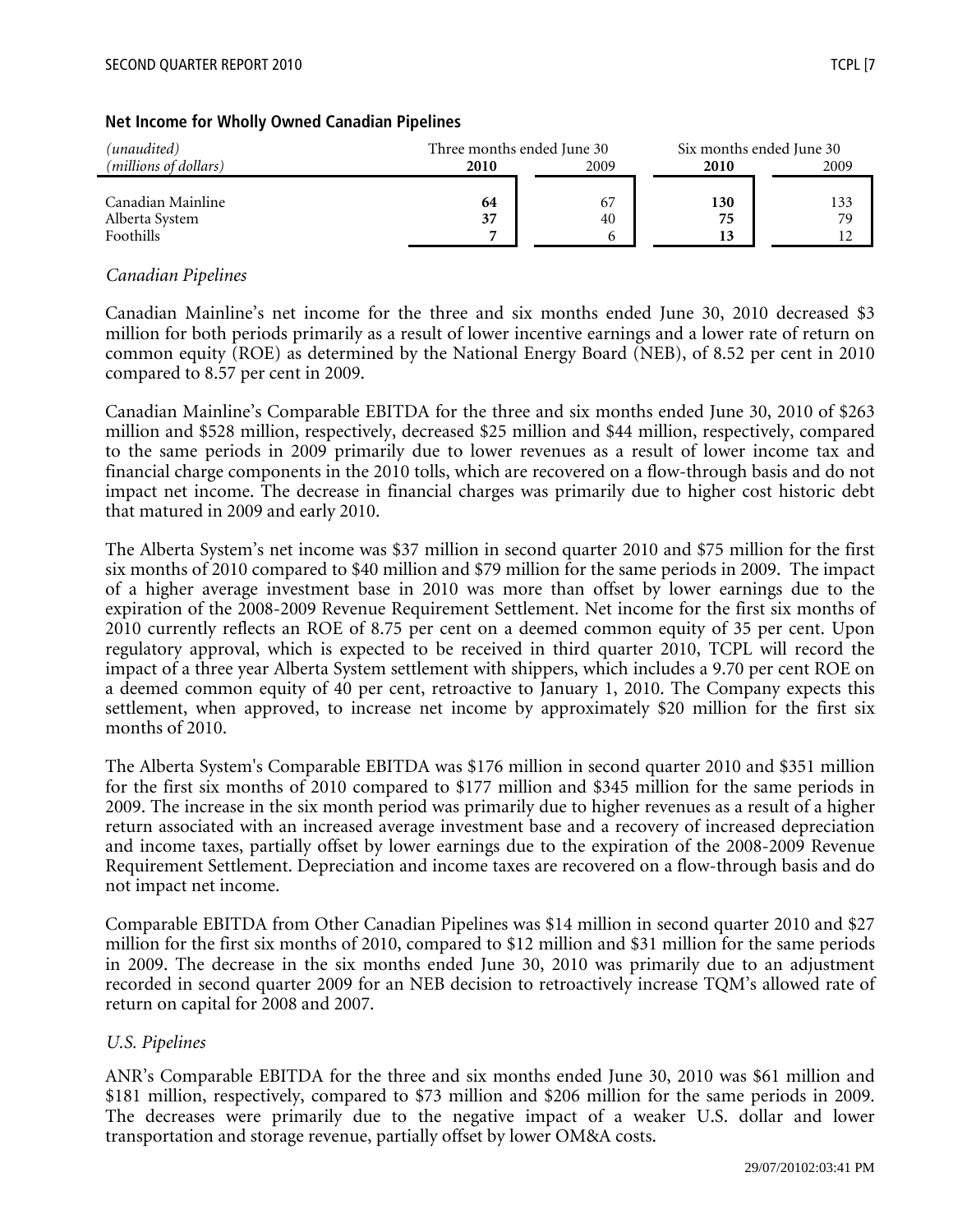GTN's Comparable EBITDA for the three and six months ended June 30, 2010 decreased \$8 million and \$24 million, respectively, from the same periods in 2009 primarily due to the sale of North Baja to PipeLines LP in July 2009 and the negative impact of a weaker U.S. dollar, partially offset by higher revenues as a result of new long-term firm contracts and lower OM&A costs in 2010.

Comparable EBITDA for the remainder of the U.S. Pipelines was \$116 million and \$256 million for the three and six months ended June 30, 2010, respectively, compared to \$122 million and \$302 million for the same periods in 2009. The decreases were primarily due to the negative impact of a weaker U.S. dollar and lower revenues from Great Lakes and Portland, partially offset by increased PipeLines LP earnings which reflected the acquisition of North Baja in July 2009.

#### *Business Development*

Pipelines' Business Development Comparable EBITDA decreased \$2 million and \$17 million in the three and six months ended June 30, 2010 compared to the same periods in 2009 primarily due to higher business development costs related to the continued advancement of the Alaska pipeline project, net of recoveries. The State of Alaska has agreed to reimburse certain of TCPL's eligible preconstruction costs, as they are incurred and approved by the state, to a maximum of US\$500 million. The State of Alaska will reimburse up to 50 per cent of the eligible costs incurred prior to the close of the first binding open season. The Company is currently holding an open season that will close on July 30, 2010. Once the first binding open season is closed, the State will reimburse up to 90 per cent of the eligible costs. Together with applicable expenses, such reimbursements are shared proportionately with ExxonMobil, TCPL's joint venture partner in developing the Alaska pipeline project.

## **Operating Statistics**

| Six months<br>ended June 30                                       | Mainline <sup>(1)</sup> | Canadian | System <sup>(2)</sup> | Alberta | Foothills |      | $ANR^{(3)}$ |      |      | $GTN^{(3)}$ |
|-------------------------------------------------------------------|-------------------------|----------|-----------------------|---------|-----------|------|-------------|------|------|-------------|
| (unaudited)                                                       | 2010                    | 2009     | 2010                  | 2009    | 2010      | 2009 | 2010        | 2009 | 2010 | 2009        |
| Average investment base<br>(\$millions)<br>Delivery volumes (Bcf) | 6,572                   | 6,566    | 4,975                 | 4,671   | 666       | 717  | n/a         | n/a  | n/a  | n/a         |
| Total                                                             | 844                     | 1,130    | 1,723                 | 1,827   | 680       | 562  | 795         | 867  | 389  | 344         |
| Average per day                                                   | 4.7                     | 6.2      | 9.5                   | 10.1    | 3.8       | 3.1  | 4.4         | 4.8  | 2.2  | 1.9         |

<sup>(1)</sup> Canadian Mainline's throughput volumes in the above table reflect physical deliveries to domestic and export markets. Throughput volumes reported in previous years reflected contract deliveries, however, customer contracting patterns have changed in recent years making physical deliveries a better measure of system utilization. Canadian Mainline's physical receipts originating at the Alberta border and in Saskatchewan for the six months ended June 30, 2010 were 645 billion cubic feet (Bcf) (2009 – 883 Bcf); average per day was 3.6 Bcf (2009 – 4.9 Bcf).

<sup>(2)</sup> Field receipt volumes for the Alberta System for the six months ended June 30, 2010 were 1,740 Bcf (2009 – 1,848 Bcf); average per day was 9.6 Bcf (2009 – 10.2 Bcf).<br>(3) ANR's and GTN's results are not impacted by average investment base as these systems operate under fixed rate models approved by

the U.S. Federal Energy Regulatory Commission.

# *Mackenzie Gas Pipeline Project*

As at June 30, 2010, TCPL had advanced \$144 million to the Aboriginal Pipeline Group (APG) with respect to the Mackenzie Gas Pipeline Project (MGP). TCPL and the other co-venture companies involved in the MGP continue to pursue approval of the proposed project, focusing on obtaining regulatory approval and the Canadian government's support of an acceptable fiscal framework. The NEB recently concluded final argument hearings for the project and is expected to release its conclusions on the project's application in September 2010. Project timing continues to be uncertain. In the event the co-venture group is unable to reach an agreement with the government on an acceptable fiscal framework, the parties will need to determine the appropriate next steps for the project. For TCPL, this may result in a reassessment of the carrying amount of the APG advances.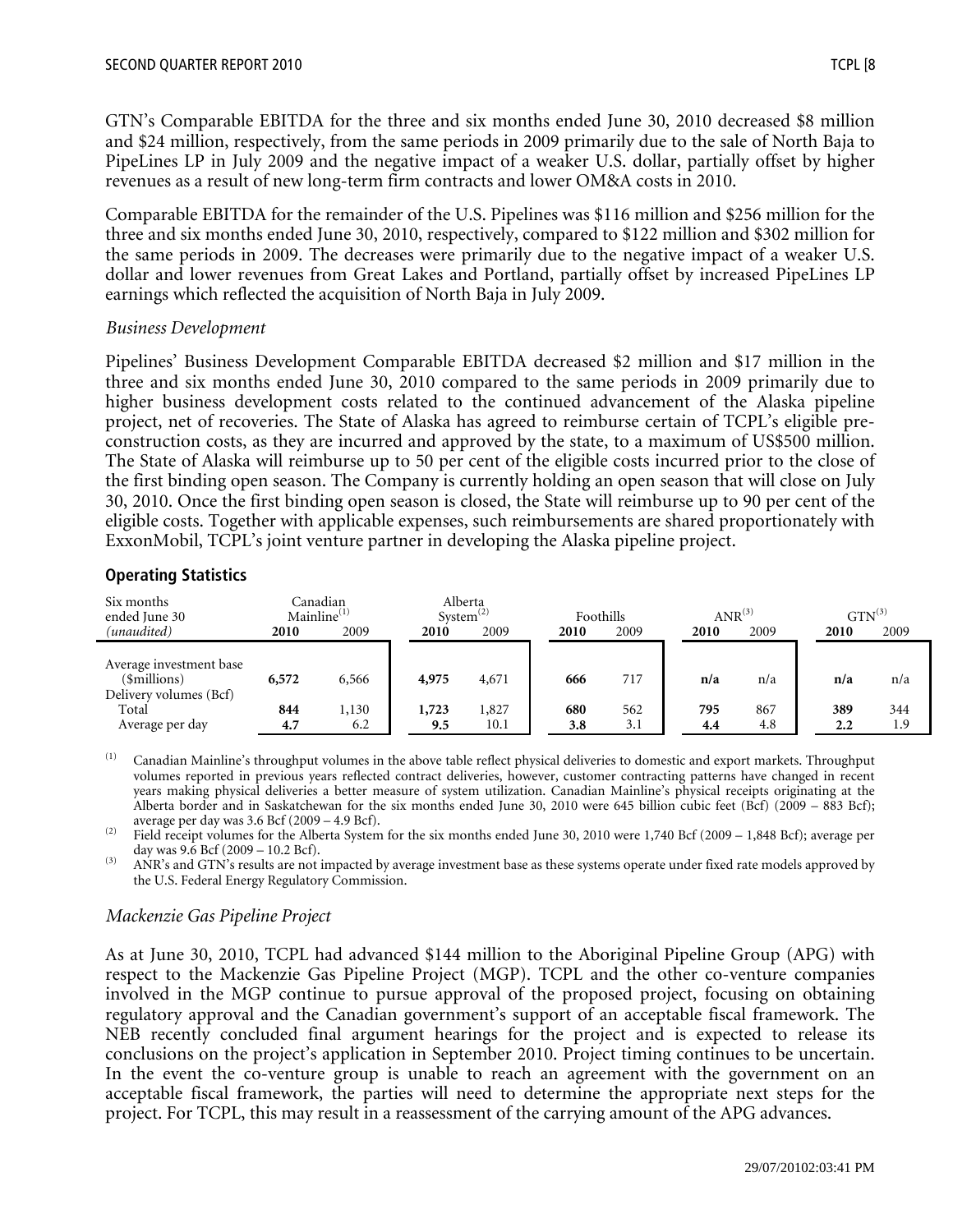# **Energy**

Energy's Comparable EBIT was \$164 million in second quarter 2010 compared to \$214 million in second quarter 2009. Comparable EBIT in second quarter 2010 excluded net unrealized gains of \$9 million resulting from changes in the fair value of certain U.S. Power derivative contracts. Comparable EBIT in second quarter 2010 and 2009 also excluded net unrealized gains of \$6 million and net unrealized losses of \$7 million, respectively, from changes in the fair value of proprietary natural gas inventory in storage and natural gas forward purchase and sale contracts.

Energy's Comparable EBIT was \$333 million in the first six months of 2010 compared to \$418 million in the same six months of 2009. Comparable EBIT excluded net unrealized losses of \$19 million resulting from changes in the fair value of certain U.S. Power derivative contracts. Comparable EBIT in the first six months of 2010 and 2009 also excluded net unrealized losses of \$15 million and \$20 million, respectively, from changes in the fair value of proprietary natural gas inventory in storage and natural gas forward purchase and sale contracts. Items excluded from Comparable Earnings are discussed further under the headings U.S. Power and Natural Gas Storage in this section.

#### **Energy Results**

| (unaudited)<br>(millions of dollars)                                                                                                                                                         | Three months ended June 30<br>2010 | 2009                           | Six months ended June 30<br>2010 | 2009                             |
|----------------------------------------------------------------------------------------------------------------------------------------------------------------------------------------------|------------------------------------|--------------------------------|----------------------------------|----------------------------------|
| <b>Canadian Power</b><br>Western Power<br>Eastern Power <sup>(1)</sup><br><b>Bruce Power</b><br>General, administrative and support costs<br>Canadian Power Comparable EBITDA <sup>(2)</sup> | 85<br>46<br>47<br>(5)<br>173       | 59<br>60<br>102<br>(11)<br>210 | 127<br>98<br>110<br>(15)<br>320  | 152<br>112<br>201<br>(19)<br>446 |
| <b>U.S. Power</b><br>Northeast Power <sup>(3)</sup><br>General, administrative and support costs<br>U.S. Power Comparable $EBITDA^{(2)}$                                                     | 81<br>(9)<br>72                    | 76<br>(11)<br>65               | 156<br>(18)<br>138               | 118<br>(23)<br>95                |
| <b>Natural Gas Storage</b><br>Alberta Storage<br>General, administrative and support costs<br>Natural Gas Storage Comparable EBITDA <sup>(2)</sup>                                           | 20<br>(2)<br>18                    | 36<br>(2)<br>34                | 73<br>(4)<br>69                  | 75<br>(5)<br>$\overline{70}$     |
| Business Development Comparable EBITDA <sup>(2)</sup>                                                                                                                                        | (9)                                | (8)                            | (14)                             | (20)                             |
| Energy Comparable $EBITDA^{(2)}$<br>Depreciation and amortization<br>Energy Comparable $EBIT^{(2)}$<br>Specific items:                                                                       | 254<br>(90)<br>164                 | 301<br>(87)<br>214             | 513<br>(180)<br>333              | 591<br>(173)<br>418              |
| Fair value adjustments of U.S. Power derivative<br>contracts<br>Fair value adjustments of natural gas inventory<br>in storage and forward contracts<br>Energy EBIT <sup>(2)</sup>            | 9<br>6<br>179                      | (7)<br>207                     | (19)<br>(15)<br>299              | (20)<br>398                      |

(1) Includes Portlands Energy effective April 2009.<br>(2) Refer to the Non-GAAP Measures section in this MD&A for further discussion of Comparable EBITDA, Comparable EBIT and EBIT.

(3) Includes phase one of Kibby Wind effective October 2009.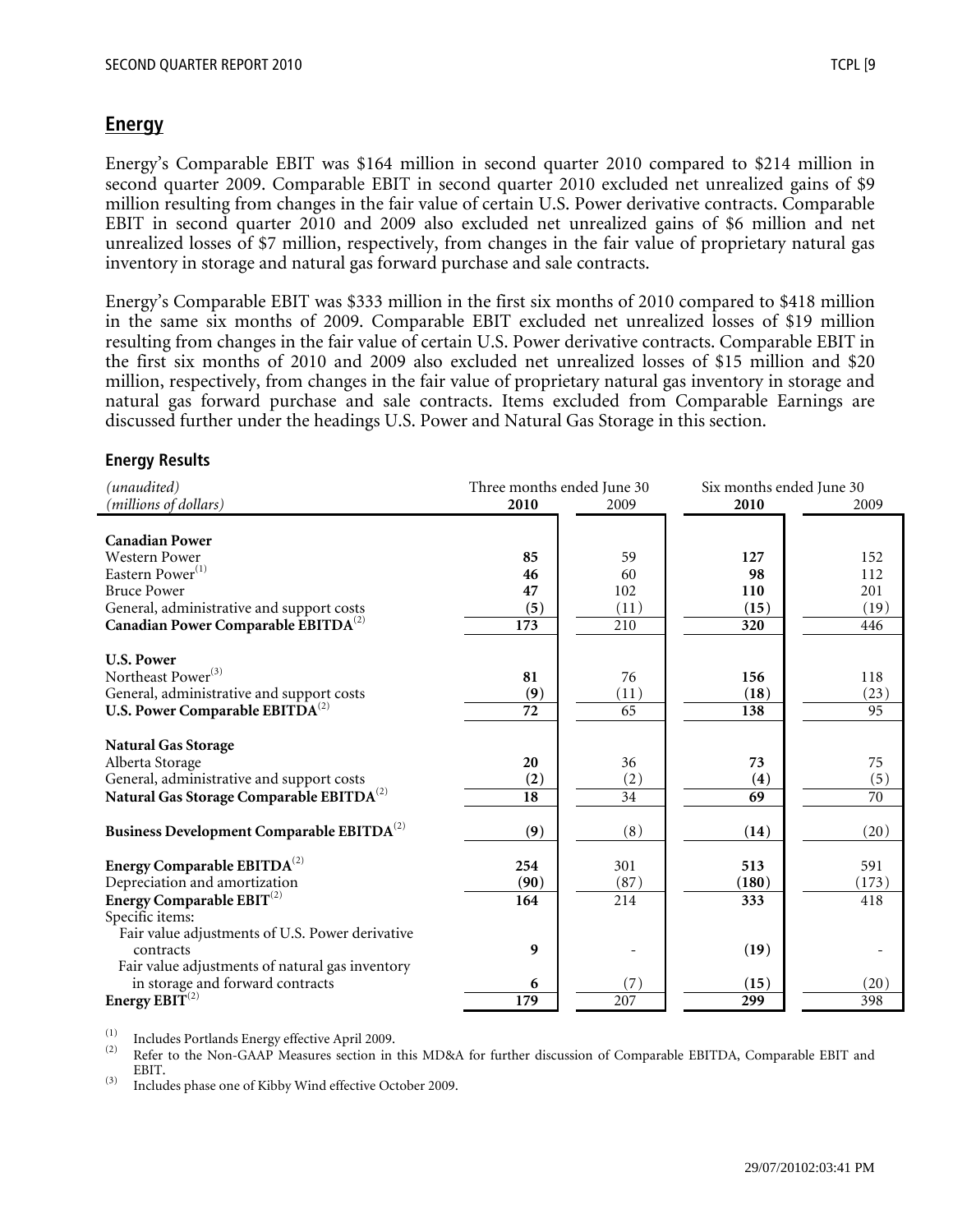#### *Canadian Power*

## **Western and Eastern Canadian Power Comparable EBITDA**(1)(2)

| (unaudited)<br>(millions of dollars)      | 2010  | Three months ended June 30<br>2009 | 2010  | Six months ended June 30<br>2009 |
|-------------------------------------------|-------|------------------------------------|-------|----------------------------------|
|                                           |       |                                    |       |                                  |
| Revenues                                  |       |                                    |       |                                  |
| Western power                             | 202   | 174                                | 366   | 389                              |
| Eastern power                             | 65    | 71                                 | 132   | 140                              |
| Other $^{(3)}$                            | 15    | 30                                 | 37    | 42                               |
|                                           | 282   | 275                                | 535   | 571                              |
| <b>Commodity Purchases Resold</b>         |       |                                    |       |                                  |
| Western power                             | (99)  | (109)                              | (205) | (207)                            |
| Other $^{(3)(4)}$                         | (7)   | (6)                                | (12)  | (15)                             |
|                                           | (106) | (115)                              | (217) | (222)                            |
|                                           |       |                                    |       |                                  |
| Plant operating costs and other           | (45)  | (43)                               | (93)  | (87)                             |
| General, administrative and support costs | (5)   | (11)                               | (15)  | (19)                             |
| Other income                              |       |                                    |       |                                  |
| Comparable EBITDA <sup>(1)</sup>          | 126   | 108                                | 210   | 245                              |

The US of the Non-GAAP Measures section in this MD&A for further discussion of Comparable EBITDA.<br>
Includes Portlands Energy effective April 2009.<br>
Includes sales of excess natural gas purchased for generation and thermal derivatives used to purchase and sell natural gas to manage Western and Eastern Power's assets is presented on a net basis in Other Revenues. Comparative results for 2009 reflect amounts reclassified from Other Commodity Purchases Resold to Other Revenues.<br>Includes the cost of excess natural gas not used in operations.

#### **Western and Eastern Canadian Power Operating Statistics**(1)

|                                   |       | Three months ended June 30 | Six months ended June 30 |       |  |
|-----------------------------------|-------|----------------------------|--------------------------|-------|--|
| (unaudited)                       | 2010  | 2009                       | 2010                     | 2009  |  |
|                                   |       |                            |                          |       |  |
| Sales Volumes (GWh)               |       |                            |                          |       |  |
| Supply                            |       |                            |                          |       |  |
| Generation                        |       |                            |                          |       |  |
| Western Power                     | 594   | 572                        | 1,179                    | 1,177 |  |
| Eastern Power                     | 395   | 421                        | 824                      | 776   |  |
| Purchased                         |       |                            |                          |       |  |
| Sundance A & B and Sheerness PPAs | 2,459 | 2,725                      | 5,114                    | 5,165 |  |
| Other purchases                   | 73    | 122                        | 222                      | 307   |  |
|                                   | 3,521 | 3,840                      | 7,339                    | 7,425 |  |
| Sales                             |       |                            |                          |       |  |
| Contracted                        |       |                            |                          |       |  |
| <b>Western Power</b>              | 2,573 | 2,597                      | 4,842                    | 4,650 |  |
| Eastern Power                     | 395   | 419                        | 840                      | 810   |  |
| Spot                              |       |                            |                          |       |  |
| Western Power                     | 553   | 824                        | 1,657                    | 1,965 |  |
|                                   | 3,521 | 3,840                      | 7,339                    | 7,425 |  |
| <b>Plant Availability</b>         |       |                            |                          |       |  |
| Western Power <sup>(2)</sup>      | 94%   | 93%                        | 94%                      | 92%   |  |
| <b>Eastern Power</b>              | 97%   | 98%                        | 97%                      | 98%   |  |

(1) Includes Portlands Energy effective April 2009.<br>  $(2)$  Excludes facilities that provide power to TCPL under PPAs.

Western Power's Comparable EBITDA of \$85 million and Power Revenues of \$202 million in second quarter 2010 increased \$26 million and \$28 million, respectively, compared to the same period in 2009, primarily due to increased revenues from the Alberta power portfolio resulting from higher realized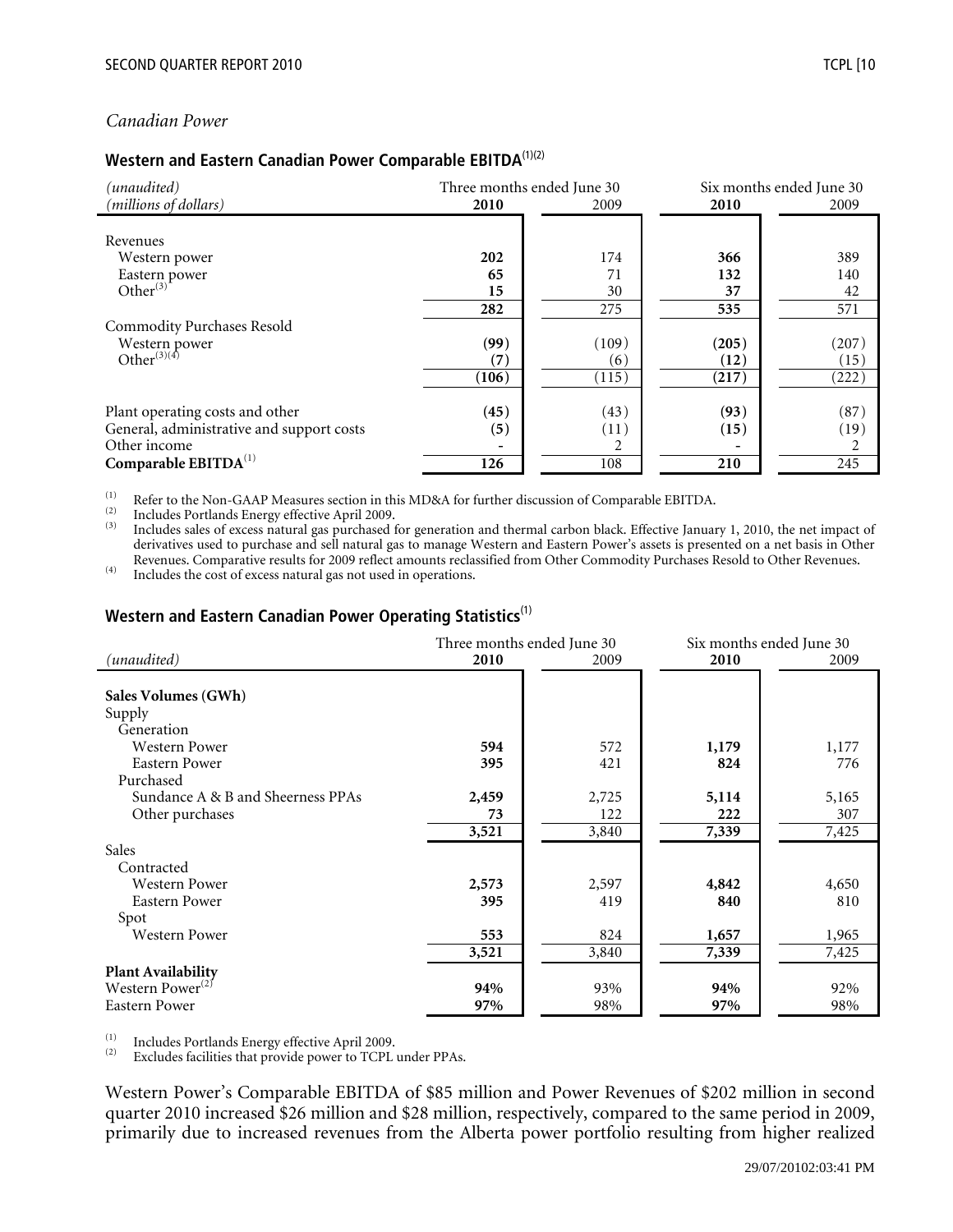power prices. Average spot market power prices in Alberta increased 150 per cent to \$80 per megawatt hour (MWh) in second quarter 2010 compared to \$32 per MWh in second quarter 2009. Spot market sales represented 18 per cent of Western Power's total sales in second quarter 2010.

Western Power's Comparable EBITDA of \$127 million and Power Revenues of \$366 million in the first six months of 2010 decreased \$25 million and \$23 million, respectively, compared to the same period in 2009, primarily due to lower overall realized power prices.

Eastern Power's Comparable EBITDA of \$46 million and \$98 million for the three and six months ended June 30, 2010, decreased \$14 million compared to each of the same periods in 2009. Decreased revenues due to lower contracted earnings from Bécancour and unfavourable wind conditions at Cartier Wind were partially offset by incremental earnings from Portlands Energy, which went into service in April 2009. Results from Bécancour are consistent with the expected contracted earnings according to the original electricity supply contract with Hydro-Québec and are variable due to the timing of maintenance cycles under the contract.

Western Power manages the sale of its supply volumes on a portfolio basis. A portion of its supply is sold into the spot market to assure supply in the event of an unexpected plant outage. The overall amount of spot market volumes is dependent upon the ability to transact in forward sales markets at acceptable contract terms. This approach to portfolio management helps to minimize costs in situations where Western Power would otherwise have to purchase electricity in the open market to fulfill its contractual sales obligations. Approximately 82 per cent of Western Power sales volumes were sold under contract in second quarter 2010, compared to 76 per cent in second quarter 2009. To reduce its exposure to spot market prices on uncontracted volumes, as at June 30, 2010, Western Power had entered into fixed-price power sales contracts to sell approximately 4,700 gigawatt hours (GWh) for the remainder of 2010 and 6,700 GWh for 2011.

Eastern Power is focused on selling power under long-term contracts. In second quarter 2010 and 2009, all of Eastern Power's sales volumes were sold under contract and are expected to continue to be 100 per cent sold under contract for 2010 and 2011.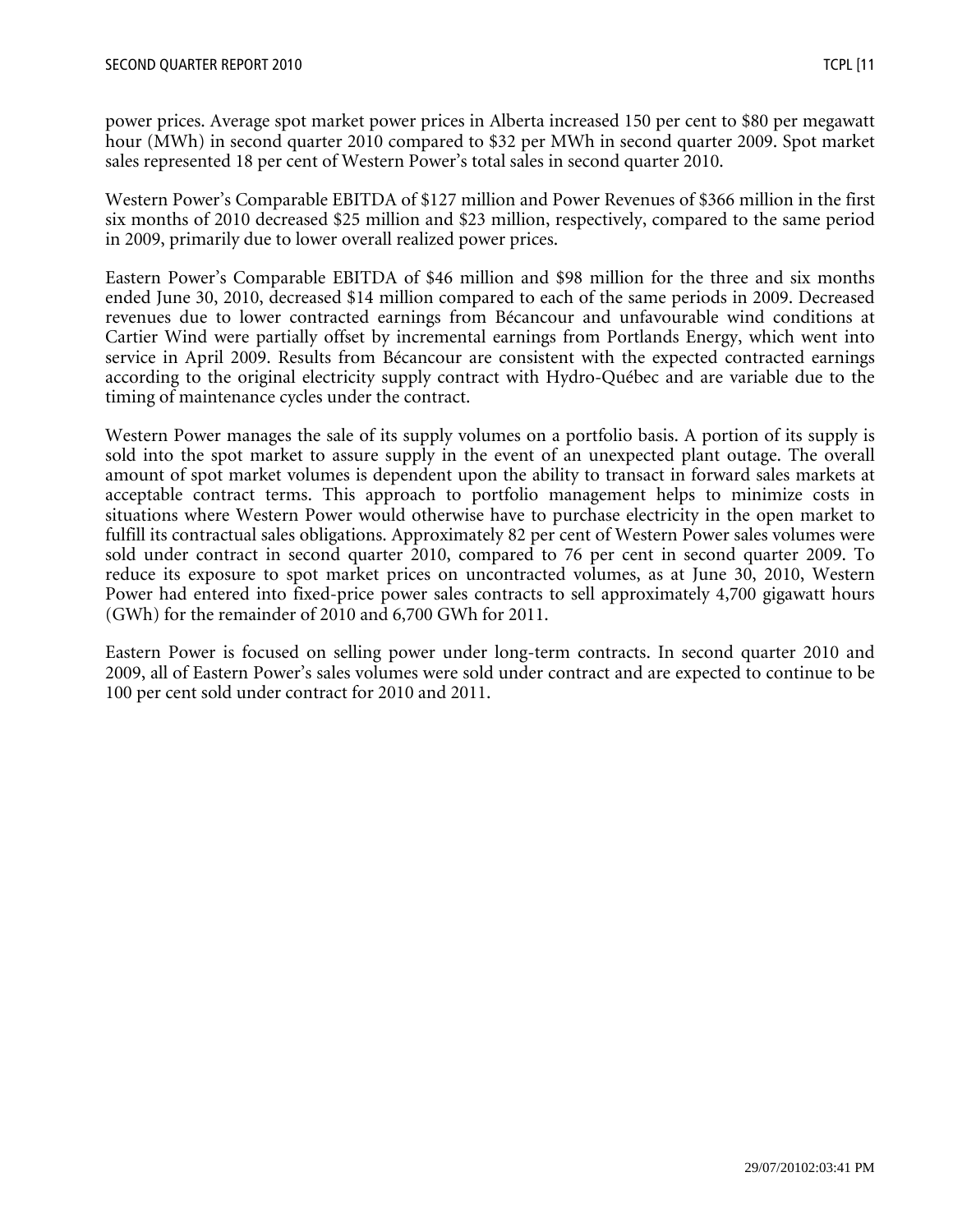#### **Bruce Power Results**

| (TCPL's proportionate share)                                    |                            |       |                          |       |  |
|-----------------------------------------------------------------|----------------------------|-------|--------------------------|-------|--|
| (unaudited)                                                     | Three months ended June 30 |       | Six months ended June 30 |       |  |
| (millions of dollars unless otherwise indicated)                | 2010                       | 2009  | 2010                     | 2009  |  |
|                                                                 |                            |       |                          |       |  |
| $Revenues^{(1)}$                                                | 197                        | 240   | 422                      | 461   |  |
| <b>Operating Expenses</b>                                       | (150)                      | (138) | (312)                    | (260) |  |
| Comparable EBITDA <sup>(2)</sup>                                | 47                         | 102   | 110                      | 201   |  |
| Bruce A Comparable $EBITDA^{(2)}$                               | 10                         | 47    | 23                       | 88    |  |
| Bruce B Comparable EBITDA <sup>(2)</sup>                        | 37                         | 55    | 87                       | 113   |  |
| Comparable EBITDA <sup>(2)</sup>                                | 47                         | 102   | 110                      | 201   |  |
| <b>Bruce Power – Other Information</b>                          |                            |       |                          |       |  |
| Plant availability                                              |                            |       |                          |       |  |
| Bruce A                                                         | 72%                        | 100%  | 69%                      | 99%   |  |
| <b>Bruce B</b>                                                  | 86%                        | 75%   | 92%                      | 86%   |  |
| <b>Combined Bruce Power</b>                                     | 82%                        | 83%   | 85%                      | 90%   |  |
| Planned outage days                                             |                            |       |                          |       |  |
| Bruce A                                                         | 25                         |       | 60                       |       |  |
| <b>Bruce B</b>                                                  | 47                         | 45    | 47                       | 45    |  |
| Unplanned outage days                                           |                            |       |                          |       |  |
| Bruce A                                                         | 22                         |       | 48                       | 5     |  |
| Bruce B                                                         |                            | 33    | 6                        | 41    |  |
| Sales volumes (GWh)                                             |                            |       |                          |       |  |
| Bruce A                                                         | 1,121                      | 1,563 | 2,110                    | 3,058 |  |
| Bruce B                                                         | 1,944                      | 1,662 | 4,099                    | 3,801 |  |
|                                                                 | 3,065                      | 3,225 | 6,209                    | 6,859 |  |
| Results per MWh                                                 |                            |       |                          |       |  |
| Bruce A power revenues                                          | \$65                       | \$64  | \$64                     | \$64  |  |
| Bruce B power revenues <sup>(3)</sup>                           | \$59                       | \$70  | \$58                     | \$63  |  |
| <b>Combined Bruce Power revenues</b>                            | \$60                       | \$68  | \$60                     | \$63  |  |
| Percentage of Bruce B output sold to spot market <sup>(4)</sup> | 75%                        | 40%   | 77%                      | 38%   |  |

(1) Revenues include Bruce A's fuel cost recoveries of \$9 million and \$14 million for the three and six months ended June 30, 2010, respectively (2009 – \$11 million and \$21 million). Revenues also include Bruce B unrealized losses of nil and \$1 million as a result of changes in the fair value of power derivatives for the three and six months ended June 30, 2010, respectively (2009 – gains of nil and

The US of Comparable EBITDA.<br>
The Non-GAAP Measures section in this MD&A for further discussion of Comparable EBITDA.<br>
Includes revenues received under the floor price mechanism and contract settlements.<br>
All of Bruce B's

TCPL's proportionate share of Bruce Power's Comparable EBITDA decreased \$55 million to \$47 million in second quarter 2010 compared to \$102 million in second quarter 2009.

TCPL's proportionate share of Bruce A's Comparable EBITDA decreased \$37 million to \$10 million in second quarter 2010 compared to \$47 million in second quarter 2009 as a result of decreased volumes and higher operating costs due to increased planned and unplanned outage days. Bruce A's plant availability in second quarter 2010 was 72 per cent as a result of 47 outage days compared to an availability of 100 per cent and no outage days in the same period in 2009.

TCPL's proportionate share of Bruce B's Comparable EBITDA decreased \$18 million to \$37 million in second quarter 2010 compared to \$55 million in second quarter 2009 primarily due to lower realized prices resulting from the expiration of fixed-price contracts at higher prices, partially offset by higher volumes due to a decrease in outage days.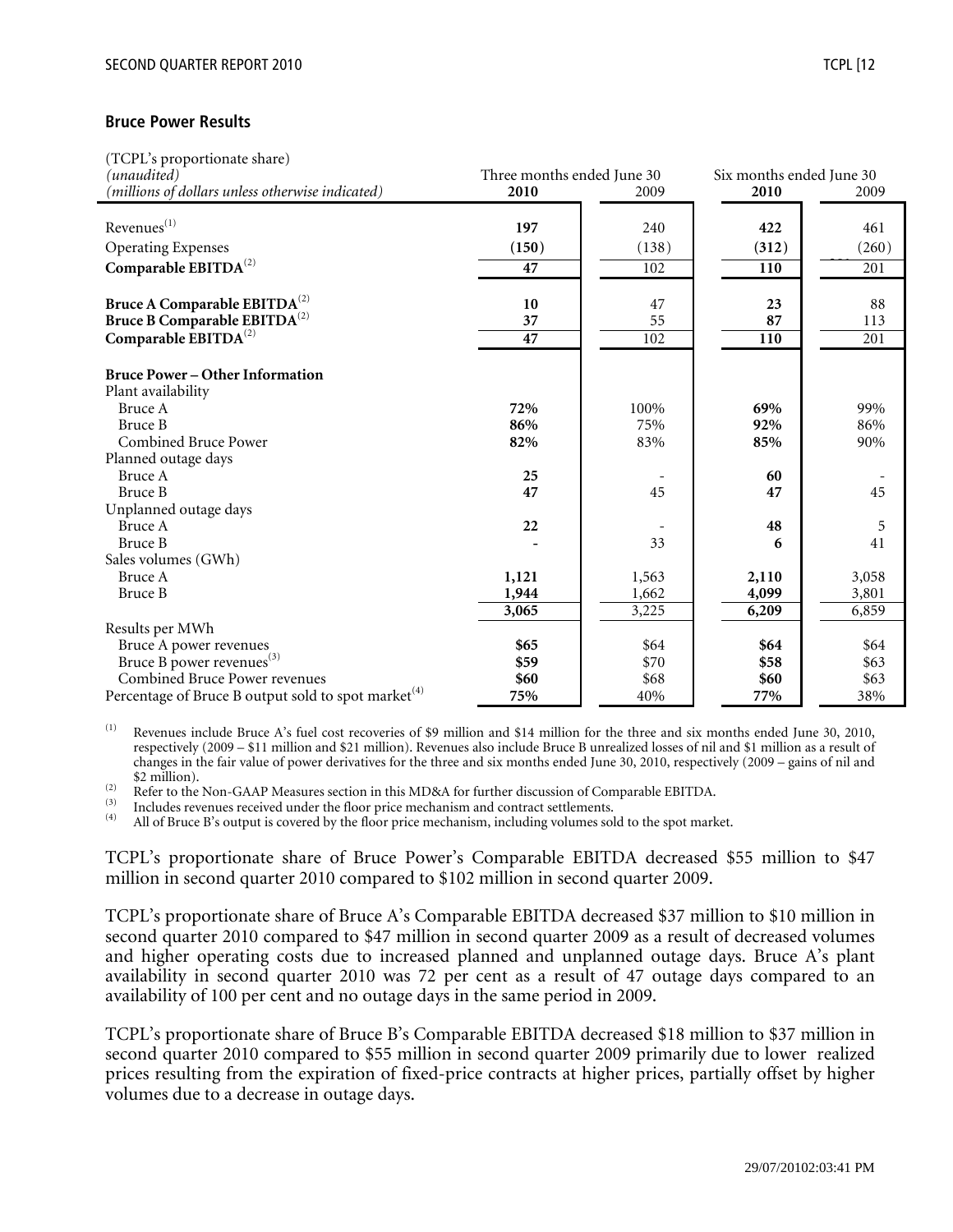In second quarter 2009, Bruce B's contract with the Ontario Power Authority (OPA) was amended such that, beginning in 2009, annual net payments received under the floor price mechanism will not be subject to repayment in future years. The support payments recognized by Bruce B in second quarter 2009 included an amount related to first quarter 2009. This amount has been excluded from the realized price calculation for second quarter 2009.

Amounts received under the Bruce B floor price mechanism during the year are subject to repayment if the annual average spot price exceeds the annual average floor price. With respect to 2010, TCPL currently expects average spot prices to be less than the floor price for the remainder of the year, therefore, no amounts recorded in revenue in the first six months of 2010 are expected to be repaid.

TCPL's proportionate share of Bruce Power's Comparable EBITDA decreased \$91 million to \$110 million in the six months ended June 30, 2010 compared to the same period in 2009 as a result of lower volumes and higher operating costs due to higher planned and unplanned outage days at Bruce A, partially offset by the impact of a payment made in first quarter 2010 from Bruce B to Bruce A regarding 2009 amendments to the agreement with the OPA. The net positive impact to TCPL in 2010 reflected TCPL's higher percentage ownership in Bruce A.

Under a contract with the OPA, all of the output from Bruce A in second quarter 2010 was sold at a fixed price of \$64.71 per MWh (before recovery of fuel costs from the OPA) compared to \$64.45 per MWh in second quarter 2009. All output from the Bruce B units was subject to a floor price of \$48.96 per MWh in second quarter 2010 and \$48.76 per MWh in second quarter 2009. Both the Bruce A and Bruce B contract prices are adjusted annually for inflation on April 1.

Bruce B also enters into fixed-price contracts whereby Bruce B receives or pays the difference between the contract price and the spot price. Bruce B's realized price of \$59 per MWh in second quarter 2010 reflected revenues recognized from both the floor price mechanism and contract sales. A significant portion of these contracts will expire by the end of 2010, which is expected to result in lower realized prices at Bruce B for future periods. At June 30, 2010, Bruce B had sold forward approximately 1,000 GWh and 300 GWh, representing TCPL's proportionate share, for the remainder of 2010 and 2011, respectively.

The overall plant availability percentage in 2010 is expected to be in the low 80s for the two operating Bruce A units and in the low 90s for the four Bruce B units. A planned outage of Bruce A Unit 3 began in late February 2010 and ended in late April 2010. A planned outage on Bruce B Unit 6 commenced mid-May 2010 with the unit returning to service late July 2010. A maintenance outage scheduled for mid-October 2010 for Bruce B Unit 5 has been reduced from ten weeks to three weeks.

As at June 30, 2010, Bruce A had incurred approximately \$3.6 billion in costs for the refurbishment and restart of Units 1 and 2, and approximately \$0.2 billion for the refurbishment of Units 3 and 4.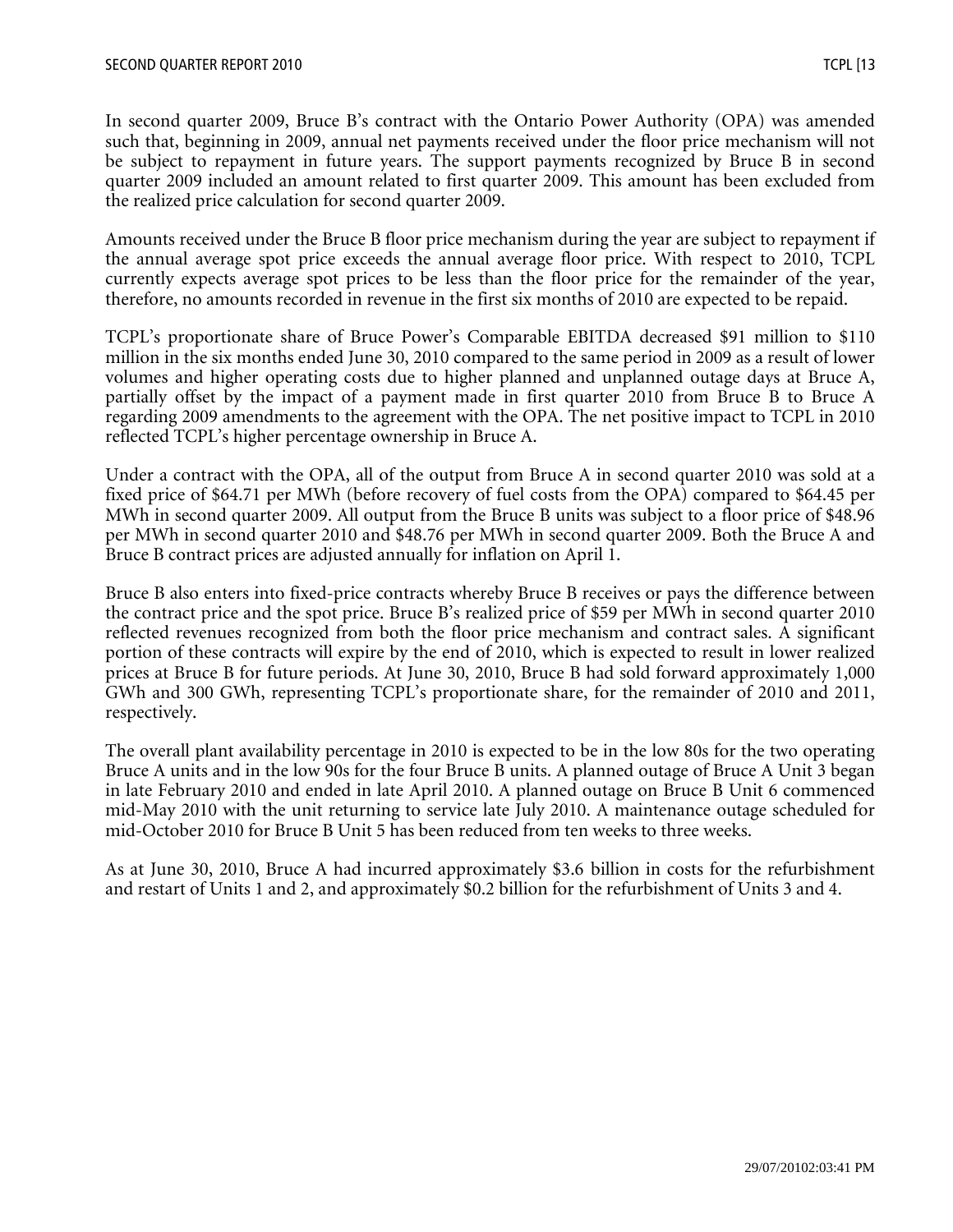## *U.S.Power*

#### **U.S. Power Comparable EBITDA**<sup>(1)(2)</sup>

| (unaudited)                               | Three months ended June 30 |       |       | Six months ended June 30 |  |
|-------------------------------------------|----------------------------|-------|-------|--------------------------|--|
| (millions of dollars)                     | 2010                       | 2009  | 2010  | 2009                     |  |
|                                           |                            |       |       |                          |  |
| Revenues                                  |                            |       |       |                          |  |
| Power $^{(3)}$                            | 244                        | 202   | 485   | 457                      |  |
| Capacity<br>Other <sup>(3)(4)</sup>       | 68                         | 54    | 110   | 84                       |  |
|                                           | 16                         | 11    | 42    | 57                       |  |
|                                           | 328                        | 267   | 637   | 598                      |  |
| Commodity purchases resold <sup>(3)</sup> | (115)                      | (67)  | (257) | (189)                    |  |
| Plant operating costs and other $(4)$     | (132)                      | (124) | (224) | (291)                    |  |
| General, administrative and support costs | (9)                        | (11)  | (18)  | (23)                     |  |
| Comparable $EBITDA(1)$                    | 72                         | 65    | 138   | 95                       |  |

The US of the Non-GAAP Measures section of this MD&A for further discussion of Comparable EBITDA.<br>
Includes phase one of Kibby Wind effective October 2009.<br>
<sup>(3)</sup> Effective January 1, 2010, the net impact of derivatives u Power's assets is presented on a net basis in Power Revenues. Comparative results for 2009 reflect amounts reclassified from

Commodity Purchases Resold and Other Revenues to Power Revenues. (4) Includes revenues and costs related to a third-party service agreement at Ravenswood.

#### **U.S. Power Operating Statistics**<sup>(1)</sup>

|                               | Three months ended June 30 |       | Six months ended June 30 |       |
|-------------------------------|----------------------------|-------|--------------------------|-------|
| (unaudited)                   | 2010                       | 2009  | 2010                     | 2009  |
| Sales Volumes (GWh)<br>Supply |                            |       |                          |       |
| Generation                    | 1,789                      | 1,404 | 2,680                    | 2,572 |
| Purchased                     | 2,061                      | 1,135 | 4,547                    | 2,394 |
|                               | 3,850                      | 2,539 | 7,227                    | 4,966 |
| Sales                         |                            |       |                          |       |
| Contracted                    | 3,669                      | 2,266 | 6,884                    | 4,406 |
| Spot                          | 181                        | 273   | 343                      | 560   |
|                               | 3,850                      | 2,539 | 7,227                    | 4,966 |
| <b>Plant Availability</b>     | 92%                        | 78%   | 89%                      | 68%   |

(1) Includes phase one of Kibby Wind effective October 2009.

U.S. Power's Comparable EBITDA for the three months ended June 30, 2010 was \$72 million, an increase of \$7 million compared to the same period in 2009. The increase was primarily due to higher volumes of power sold and increased capacity revenues, partially offset by the negative impact of a weaker U.S. dollar. For the six months ended June 30, 2010, U.S. Power's EBITDA of \$138 million increased \$43 million from the same period in 2009 primarily due to increased capacity revenues and a first quarter 2010 adjustment of Ravenswood's 2009 operating costs, partially offset by the negative impact of a weaker U.S. dollar.

U.S. Power's Power Revenues for the three and six months ended June 30, 2010 of \$244 million and \$485 million, respectively, increased from \$202 million and \$457 million in the same periods in 2009 primarily due to higher volumes of power sold, partially offset by the negative impact of a weaker U.S. dollar and lower realized power prices. Capacity Revenues increased for the three and six months ended June 30, 2010 to \$68 million and \$110 million, respectively, primarily due to higher capacity prices as a result of the long-planned retirement of a power generating facility owned by the New York Power Authority, which occurred at the end of January 2010, partially offset by the Unit 30 outage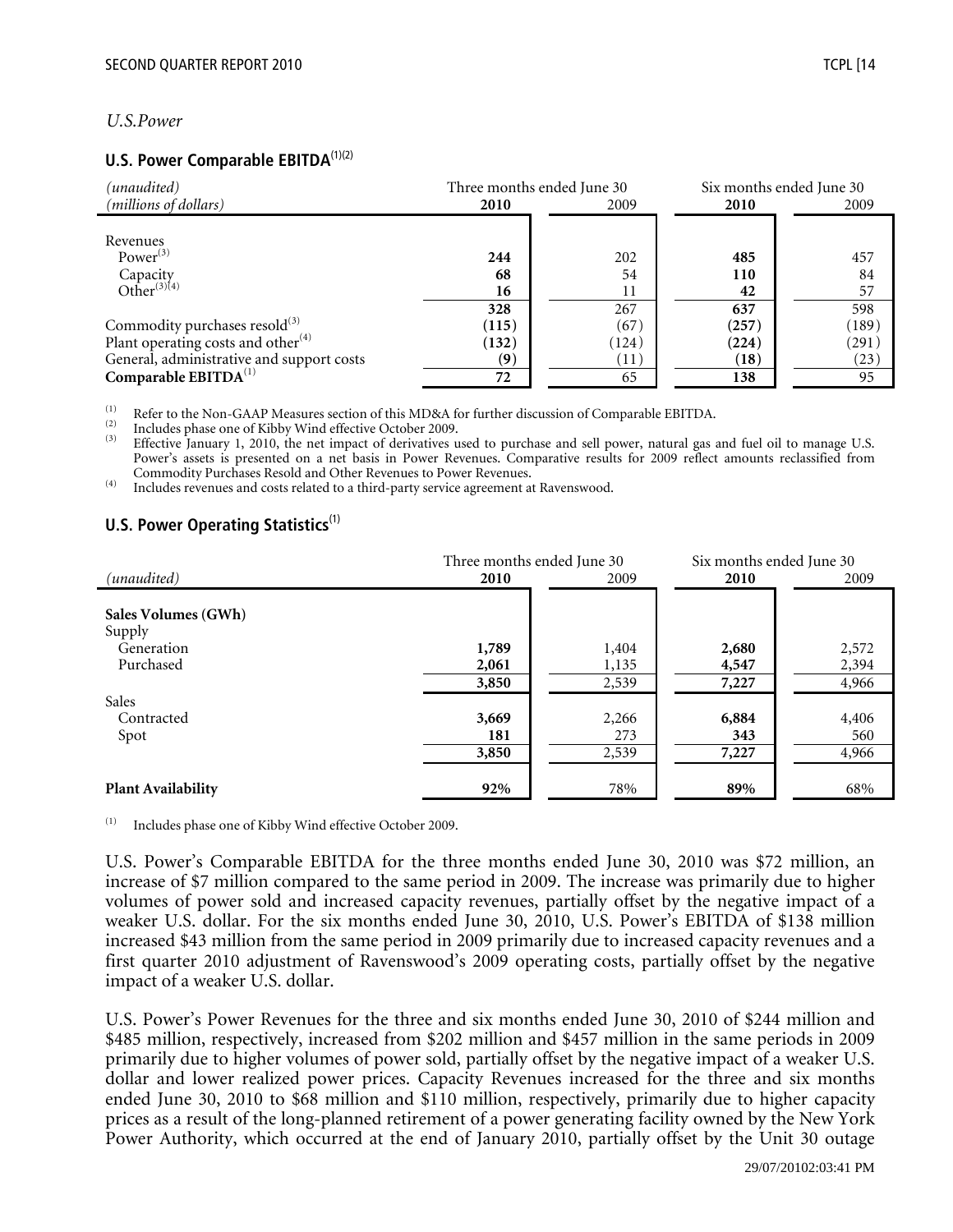from September 2008 to May 2009, which has a greater impact on 2010 capacity revenues due to the nature of the calculations.

Commodity Purchases Resold of \$115 million and \$257 million for the three and six months ended June 30, 2010, respectively, increased from \$67 million and \$189 million in the same periods in 2009 primarily due to an increase in the quantity of power purchased for resale under its power sales commitments in New England, partially offset by the positive impact of a weaker U.S. dollar, as well as lower contracted power prices per MWh for the six months ended June 30, 2010.

Plant Operating Costs and Other in the three months ended June 30, 2010 were \$132 million, an increase of \$8 million over the same period in 2009 primarily due to increased volumes, partially offset by the positive impact of a weaker U.S. dollar. In the six months ended June 30, 2010, Plant Operating Costs and Other were \$224 million, a decrease of \$67 million compared to the same period in 2009 primarily due to the positive impact of a weaker U.S. dollar and the cumulative impact of the Ravenswood prior year adjustment.

In both the three and six months ended June 30, 2010, 95 per cent of power sales volumes were sold under contract, compared to 89 per cent for the same periods in 2009. U.S. Power is focused on selling the majority of its power under contract to wholesale, commercial and industrial customers, while managing a portfolio of power supplies sourced from its own generation and wholesale power purchases. To reduce its exposure to spot market prices on uncontracted volumes, as at June 30, 2010, U.S. Power had entered into fixed-price power sales contracts to sell approximately 6,800 GWh for the remainder of 2010 and 8,600 GWh for 2011, including financial contracts to effectively lock in a margin on forecasted generation. Certain contracted volumes are dependent on customer usage levels and actual amounts contracted in future periods will depend on market liquidity and other factors.

Comparable EBITDA excluded net unrealized gains of \$9 million and net unrealized losses of \$19 million in the three and six months ended June 30, 2010, respectively, resulting from changes in the fair value of certain U.S. Power derivative contracts. Power is purchased under forward contracts to satisfy a significant portion of U.S. Power's wholesale, commercial and industrial power sales commitments, mitigating its exposure to fluctuations in spot market prices and effectively locking in a positive margin. In addition, power generation is managed by entering into contracts to sell a portion of power forecasted to be generated. Contracts are entered into simultaneously to purchase the fuel required to generate the power to reduce exposure to market price volatility and effectively lock in positive margins. Each of these contracts provide economic hedges which, in some cases, do not meet the specific criteria required for hedge accounting treatment and therefore are recorded at their fair value based on forward market prices. Effective January 1, 2010, the unrealized gains and losses from these contracts have been removed from Comparable EBITDA as they are not representative of amounts that will be realized on settlement of the contracts. Comparative amounts in 2009 were not material and therefore were not excluded from the computation of Comparable EBITDA.

# *Natural Gas Storage*

Natural Gas Storage's Comparable EBITDA for the three and six month periods ended June 30, 2010, was \$18 million and \$69 million, respectively, compared to \$34 million and \$70 million for the same periods in 2009. The decrease in Comparable EBITDA in second quarter 2010 was primarily due to decreased proprietary and third party storage revenues as a result of lower realized natural gas price spreads. The seasonal nature of natural gas storage generally results in higher revenues in the winter season.

29/07/20102:03:41 PM Comparable EBITDA excluded net unrealized gains of \$6 million and net unrealized losses of \$15 million in the three and six months ended June 30, 2010, respectively (2009 – losses of \$7 million and \$20 million), resulting from changes in the fair value of proprietary natural gas inventory in storage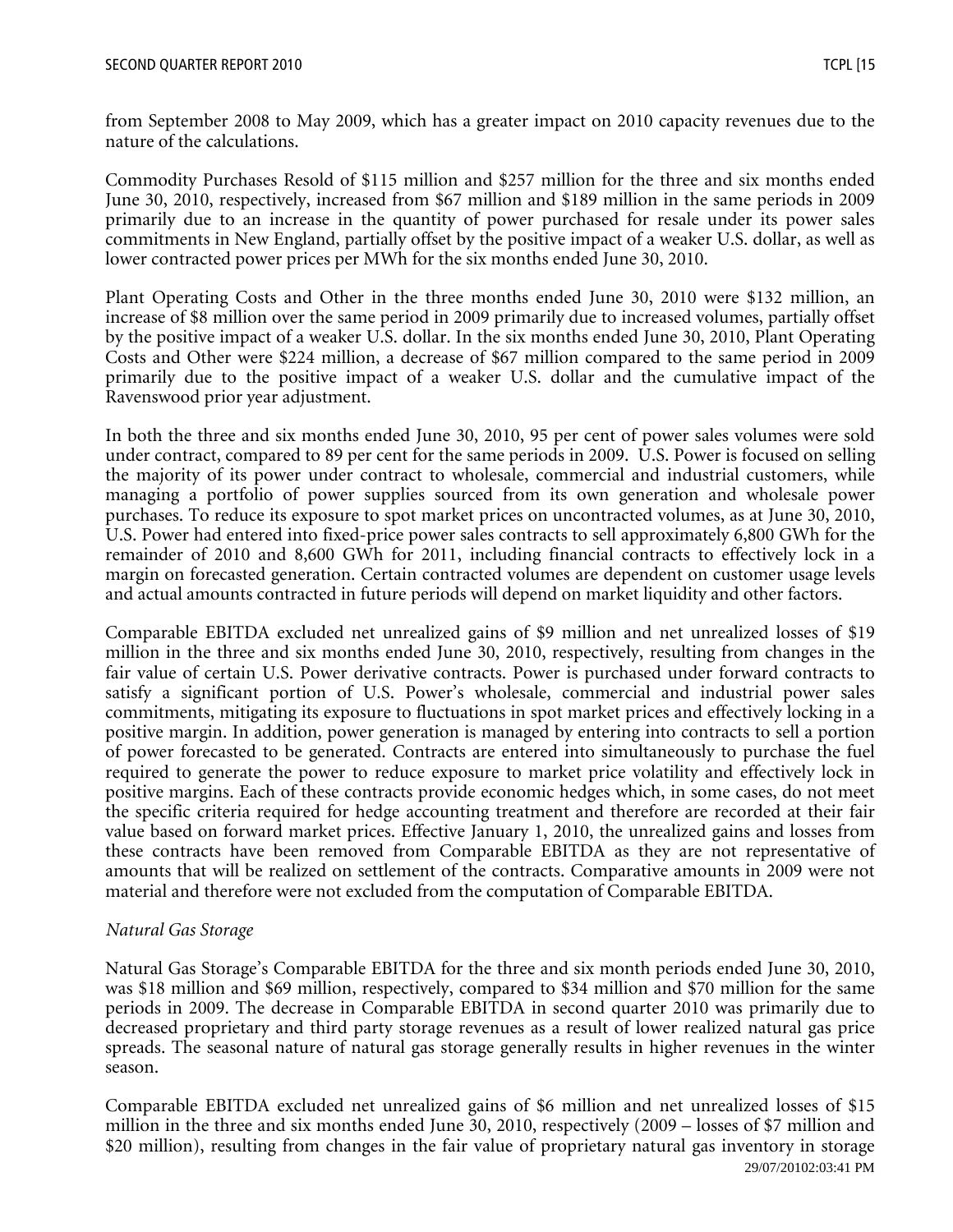and natural gas forward purchase and sale contracts. TCPL manages its proprietary natural gas storage earnings by simultaneously entering into a forward purchase of natural gas for injection into storage and an offsetting forward sale of natural gas for withdrawal at a later period, thereby locking in future positive margins and effectively eliminating exposure to price movements of natural gas. Fair value adjustments recorded in each period on proprietary natural gas held in storage and these forward contracts are not representative of the amounts that will be realized on settlement. The fair value of proprietary natural gas inventory held in storage has been measured using a weighted average of forward prices for the following four months less selling costs.

# **Other Income Statement Items**

#### **Interest Expense**

| (unaudited)                                                                                    |                    | Three months ended June 30 |                    | Six months ended June 30 |
|------------------------------------------------------------------------------------------------|--------------------|----------------------------|--------------------|--------------------------|
| ( <i>millions of dollars</i> )                                                                 | 2010               | 2009                       | 2010               | 2009                     |
| Interest on long-term debt $^{(1)}$<br>Other interest and amortization<br>Capitalized interest | 297<br>44<br>(143) | 330<br>(3)<br>(63)         | 593<br>76<br>(277) | 665<br>17<br>117         |
|                                                                                                | 198                | 264                        | 392                | 565                      |

 $(1)$  Includes interest for Junior Subordinated Notes.

Interest Expense for second quarter 2010 decreased \$66 million to \$198 million from \$264 million in second quarter 2009. Interest Expense for the six months ended June 30, 2010 decreased \$173 million to \$392 million from \$565 million for the six months ended June 30, 2009. The decreases reflected increased capitalized interest to finance the Company's capital growth program in 2010, primarily due to Keystone construction, and the positive impact of a weaker U.S. dollar on U.S. dollar-denominated interest. These decreases were partially offset by incremental interest expense on new debt issues of US\$1.25 billion in June 2010 and \$700 million in February 2009, and by losses in 2010 compared to gains in 2009 from changes in the fair value of derivatives used to manage the Company's exposure to rising interest rates.

Interest Income and Other for second quarter 2010 was an expense of \$18 million compared to income of \$34 million for second quarter 2009. Interest Income and Other for the six months ended June 30, 2010 decreased \$50 million to \$6 million from \$56 million for the six months ended June 2009. Interest Income and Other was negatively impacted by losses in 2010 compared to gains in 2009 from derivatives used to manage the Company's exposure to foreign exchange fluctuations on U.S. dollardenominated income and from the translation of working capital balances due to a strengthening U.S. dollar.

Income Taxes were \$62 million in second quarter 2010 compared to \$95 million for the same period in 2009. Income taxes for the six months ended June 30, 2010 were \$159 million compared to \$209 million for the same period in 2009. The decreases were primarily due to reduced pre-tax earnings and the net positive impact from income tax rate differentials and other income tax adjustments. In second quarter 2010, the Company recorded a benefit in Current Income Taxes and an offsetting provision in Future Income Taxes as a result of bonus depreciation for U.S. income tax purposes on Keystone assets placed into service June 30, 2010.

# **Liquidity and Capital Resources**

TCPL's financial position remains sound and consistent with recent years as does its ability to generate cash in the short and long term to provide liquidity, maintain financial capacity and flexibility, and to provide for planned growth. TCPL's liquidity position remains solid, underpinned by predictable cash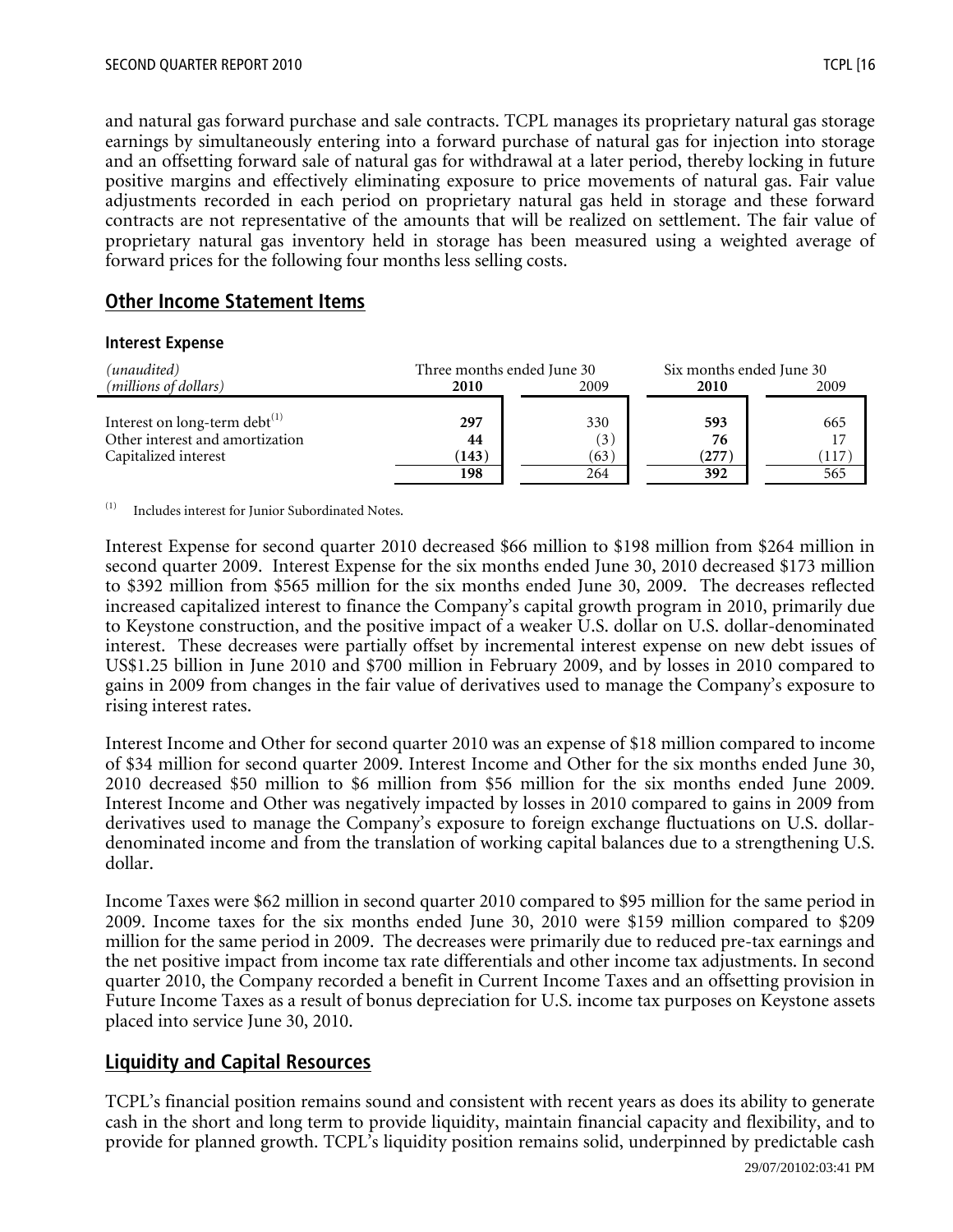flow from operations, significant cash balances on hand from recent common share and debt issues, as well as committed revolving bank lines of US\$1.0 billion, \$2.0 billion, US\$1.0 billion and US\$300 million, maturing in November 2010, December 2012, December 2012 and February 2013, respectively. At June 30, 2010, draws of US\$300 million had been made on these facilities, which also support the Company's two commercial paper programs in Canada. In addition, TCPL's proportionate share of capacity remaining available on committed bank facilities at TCPL-operated affiliates was \$165 million with maturity dates from 2010 through 2012. As at June 30, 2010, TCPL had remaining capacity of \$2.0 billion and US\$2.75 billion under its Canadian debt and U.S. debt shelf prospectuses, respectively. TCPL's liquidity, market and other risks are discussed further in the Risk Management and Financial Instruments section of this MD&A.

At June 30, 2010, the Company held Cash and Cash Equivalents of \$1.1 billion compared to \$1.0 billion at December 31, 2009. The increase in Cash and Cash Equivalents was primarily due to cash generated from operations, proceeds from the issuance of senior notes in second quarter 2010 and preferred shares in first and second quarter 2010, partially offset by capital expenditures.

#### *Operating Activities*

## **Funds Generated from Operations**(1)

| (unaudited)                                      |       | Three months ended June 30 |       | Six months ended June 30 |
|--------------------------------------------------|-------|----------------------------|-------|--------------------------|
| (millions of dollars)                            | 2010  | 2009                       | 2010  | 2009                     |
|                                                  |       |                            |       |                          |
| <b>Cash Flows</b>                                |       |                            |       |                          |
| Funds generated from operations <sup>(1)</sup>   | 922   | 686                        | 1,634 | 1,446                    |
| (Increase)/decrease in operating working capital | (316) | 236                        | (200) | 331                      |
| Net cash provided by operations                  | 606   | 922                        | 1,434 |                          |

<sup>(1)</sup> Refer to the Non-GAAP Measures section in this MD&A for further discussion of Funds Generated from Operations.

Net Cash Provided by Operations decreased \$316 million and \$343 million for the three and six months ended June 30, 2010, respectively, compared to the same periods in 2009, primarily due to increases in operating working capital. Funds Generated from Operations for the three and six months ended June 30, 2010 were \$922 million and \$1.6 billion, respectively, compared to \$686 million and \$1.4 billion for the same periods in 2009. The increases for the three and six months ended June 30, 2010 were primarily due to the income tax benefit generated from bonus depreciation for U.S. tax purposes on Keystone assets placed into service on June 30, 2010, partially offset by lower earnings.

#### *Investing Activities*

TCPL remains committed to executing its previously announced \$22 billion capital expenditure program. For the three and six months ended June 30, 2010, capital expenditures totalled \$1.0 billion and \$2.3 billion, respectively (2009 - \$1.3 billion and \$2.4 billion), primarily related to the construction of Keystone, expansion of the Alberta System, refurbishment and restart of Bruce A Units 1 and 2, and construction of the Guadalajara natural gas pipeline and Coolidge power plant.

#### *Financing Activities*

In June 2010, TCPL issued senior notes of US\$500 million and US\$750 million maturing on June 1, 2015 and June 1, 2040, respectively, and bearing interest at 3.40 per cent and 6.10 per cent, respectively. These notes were issued under the US\$4.0 billion debt shelf prospectus filed in December 2009. The net proceeds of this offering were used to partially fund capital projects, for general corporate purposes and to repay short-term debt.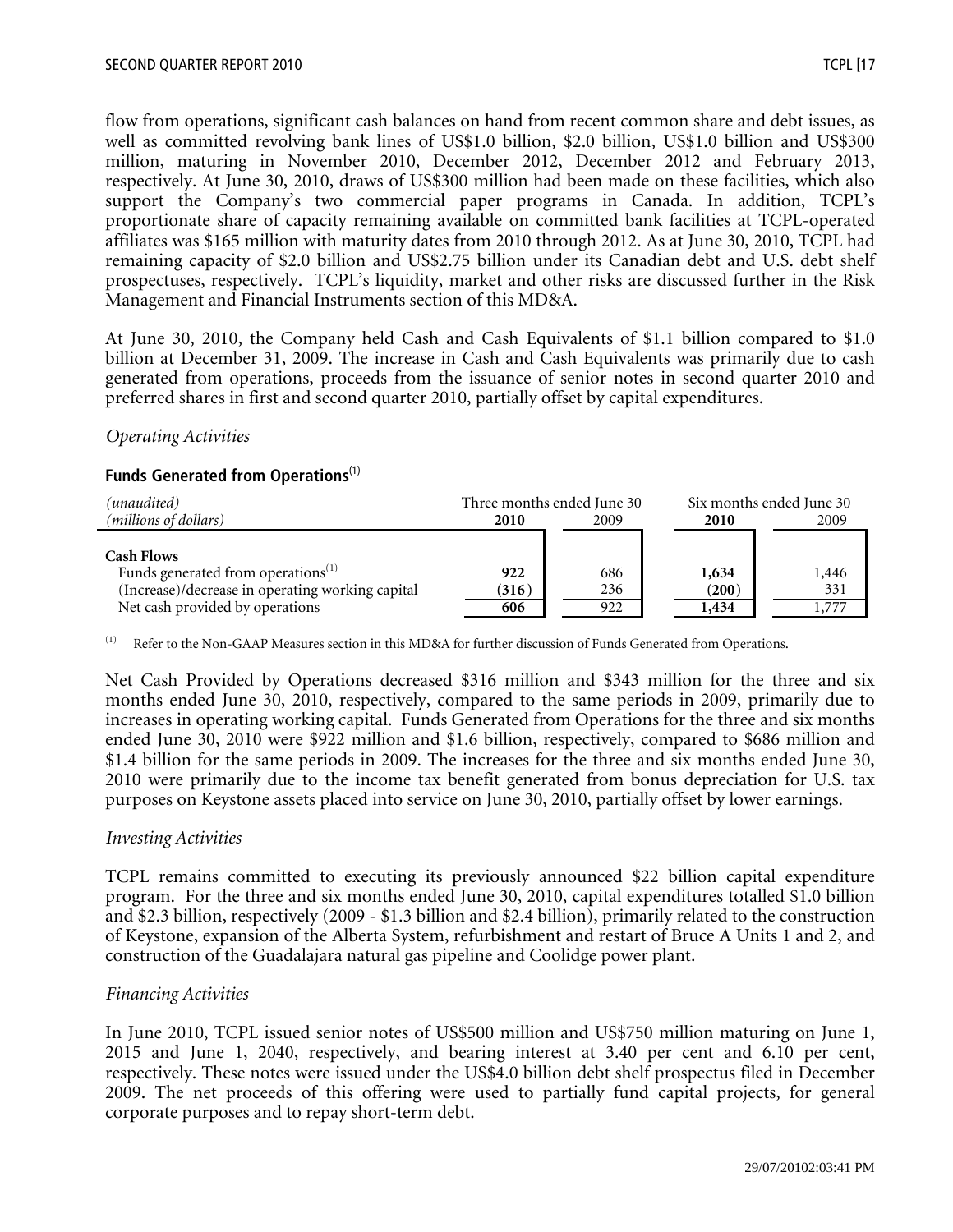The Company is well positioned to fund its existing capital program through its growing internallygenerated cash flow, and its continued access to capital markets. TCPL will also continue to examine opportunities for portfolio management, including a role for PipeLines LP, in financing its capital program.

In the three and six months ended June 30, 2010, TCPL issued \$1.3 billion (2009 – nil and \$3.1 billion), and retired \$142 million and \$283 million, respectively (2009 - \$18 million and \$500 million), of Long-Term Debt. Notes Payable decreased \$441 million and \$9 million in the three and six months ended June 30, 2010, respectively, compared to an increase of \$233 million and a decrease of \$684 million for the same periods in 2009.

## *Dividends*

On July 29, 2010, TCPL's Board of Directors declared a quarterly dividend for the quarter ending September 30, 2010 in the aggregate amount equal to the quarterly dividend paid on TransCanada Corporation's (TransCanada) issued and outstanding common shares at the close of business on September 30, 2010. The dividend is payable on October 29, 2010. The Board also declared a dividend on TCPL's preferred shares.

TransCanada's Board of Directors approved the issuance of common shares from treasury at a three per cent discount under TransCanada's Dividend Reinvestment and Share Purchase Plan (DRP) for the dividends payable October 29, 2010. Under this plan, eligible TCPL preferred shareholders may reinvest their dividends and make optional cash payments to obtain additional TransCanada common shares. TransCanada reserves the right to alter the discount or return to fulfilling DRP participation by purchasing shares on the open market at any time.

# **Significant Accounting Policies and Critical Accounting Estimates**

To prepare financial statements that conform with Canadian GAAP, TCPL is required to make estimates and assumptions that affect both the amount and timing of recording assets, liabilities, revenues and expenses since the determination of these items may be dependent on future events. The Company uses the most current information available and exercises careful judgement in making these estimates and assumptions.

TCPL's significant accounting policies and critical accounting estimates have remained unchanged since December 31, 2009. For further information on the Company's accounting policies and estimates refer to the MD&A in TCPL's 2009 Annual Report.

# **Changes in Accounting Policies**

The Company's accounting policies have not changed materially from those described in TCPL's 2009 Annual Report. Future accounting changes that will impact the Company are as follows:

# *Future Accounting Changes*

# **International Financial Reporting Standards**

29/07/20102:03:41 PM The Canadian Institute of Chartered Accountants' (CICA) Accounting Standards Board (AcSB) previously announced that Canadian publicly accountable enterprises are required to adopt International Financial Reporting Standards (IFRS), as issued by the International Accounting Standards Board (IASB), effective January 1, 2011. As an SEC registrant, TCPL has the option to prepare and file its consolidated financial statements using U.S. GAAP. Previously, TCPL disclosed that effective January 1, 2011, the Company expected to begin reporting under IFRS. Prior to the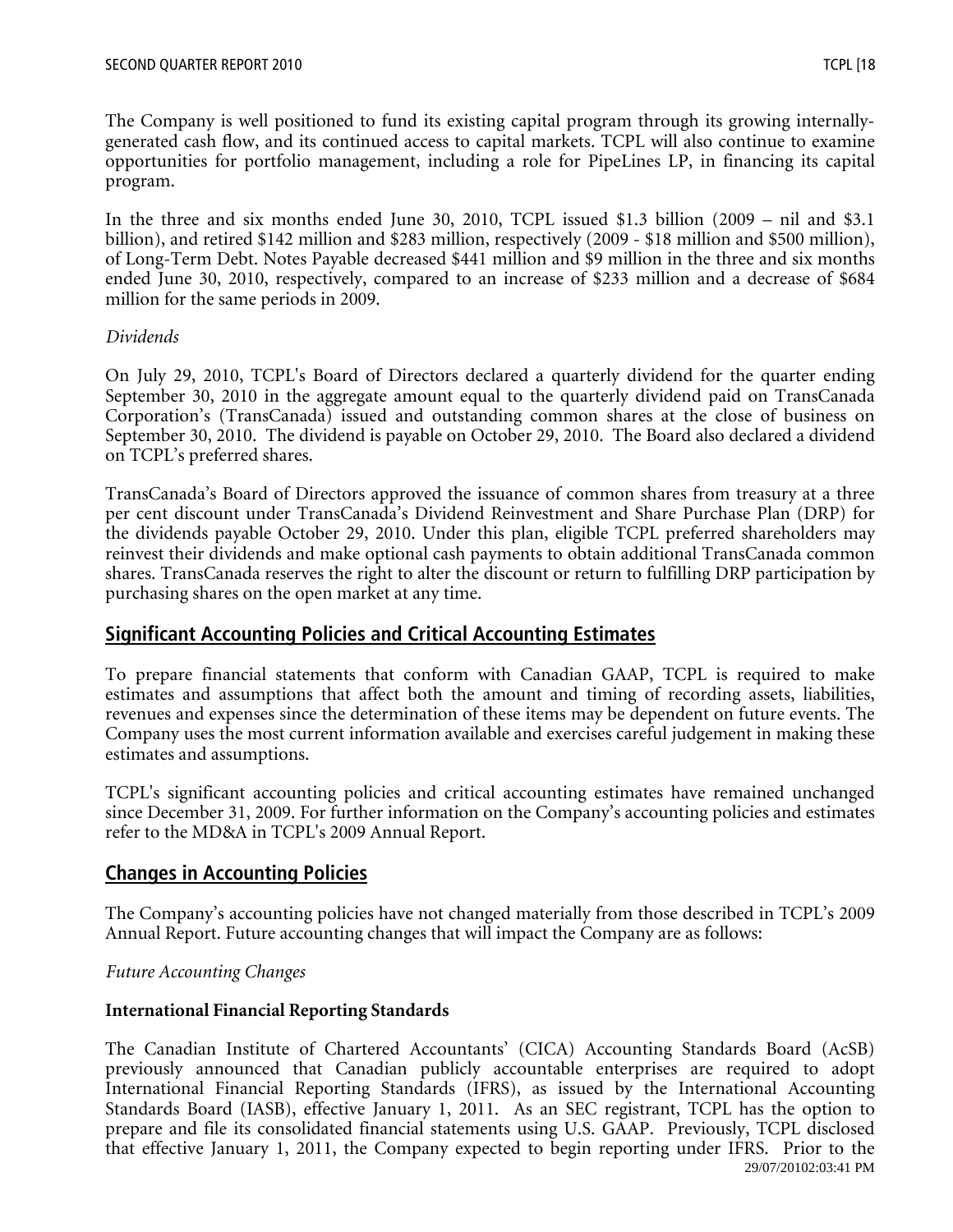developments noted below, the Company's IFRS conversion project was proceeding as planned to meet the January 1, 2011 conversion date.

#### *Rate-Regulated Accounting*

In accordance with Canadian GAAP, TCPL currently follows specific accounting policies unique to a rate-regulated business which are consistent with rate-regulated accounting (RRA) standards in U.S. GAAP. Under RRA, the timing of recognition of certain expenses and revenues may differ from that otherwise expected under Canadian GAAP in order to appropriately reflect the economic impact of regulators' decisions regarding the Company's revenues and tolls. These timing differences are recorded as regulatory assets and regulatory liabilities on TCPL's consolidated balance sheet and represent current rights and obligations regarding cash flows expected to be recovered from or refunded to customers, based on decisions and approvals by the applicable regulatory authorities. As at June 30, 2010, TCPL reported \$1.7 billion of regulatory assets and \$0.4 billion of regulatory liabilities using RRA in addition to certain other impacts of RRA.

In July 2009, the IASB issued an Exposure Draft "Rate-Regulated Activities" which proposed a form of RRA under IFRS. To date, the IASB has not approved an RRA standard and TCPL does not expect a final RRA standard under IFRS, to be effective for 2011. As a result, in July 2010, the CICA's AcSB issued an Exposure Draft applicable to Canadian publicly accountable enterprises that use RRA, which, if approved, would allow these entities to defer the adoption of IFRS for two years. A final decision is expected by the AcSB before the end of 2010. Due to the continued uncertainty around the timing, scope and eventual adoption of an RRA standard under IFRS, if the AcSB Exposure Draft is approved, TCPL expects to defer its adoption of IFRS accordingly, and continue to prepare its consolidated financial statements in accordance with Canadian GAAP to maintain the use of RRA. During the deferral period, TCPL will continue to actively monitor IASB developments with respect to RRA. If the AcSB Exposure Draft is not approved or the IASB has not approved an RRA standard within the two year deferral period that allows the Company's rate-regulated activities to be appropriately reflected in its consolidated financial statements, TCPL expects to re-evaluate its decision to adopt IFRS and reconsider the adoption of U.S. GAAP.

As a result of these developments related to RRA under IFRS, TCPL cannot reasonably quantify the full impact that adopting IFRS would have on its financial position and future results if it proceeded with adopting IFRS. The Company will continue to monitor non-RRA IFRS developments and their potential impact on TCPL.

# **Contractual Obligations**

At June 30, 2010, TCPL had entered into agreements totalling approximately \$530 million to purchase construction materials and services for the Bison natural gas pipeline and Cartier Wind power projects. Other than these commitments and expected increased payments for long-term debt resulting from new debt issuances as discussed in the Liquidity and Capital Resources section of this MD&A, there have been no material changes to TCPL's contractual obligations from December 31, 2009 to June 30, 2010, including payments due for the next five years and thereafter.For further information on these contractual obligations, refer to the MD&A in TCPL's 2009 Annual Report.

#### **Financial Instruments and Risk Management**

TCPL continues to manage and monitor its exposure to counterparty credit, liquidity and market risk.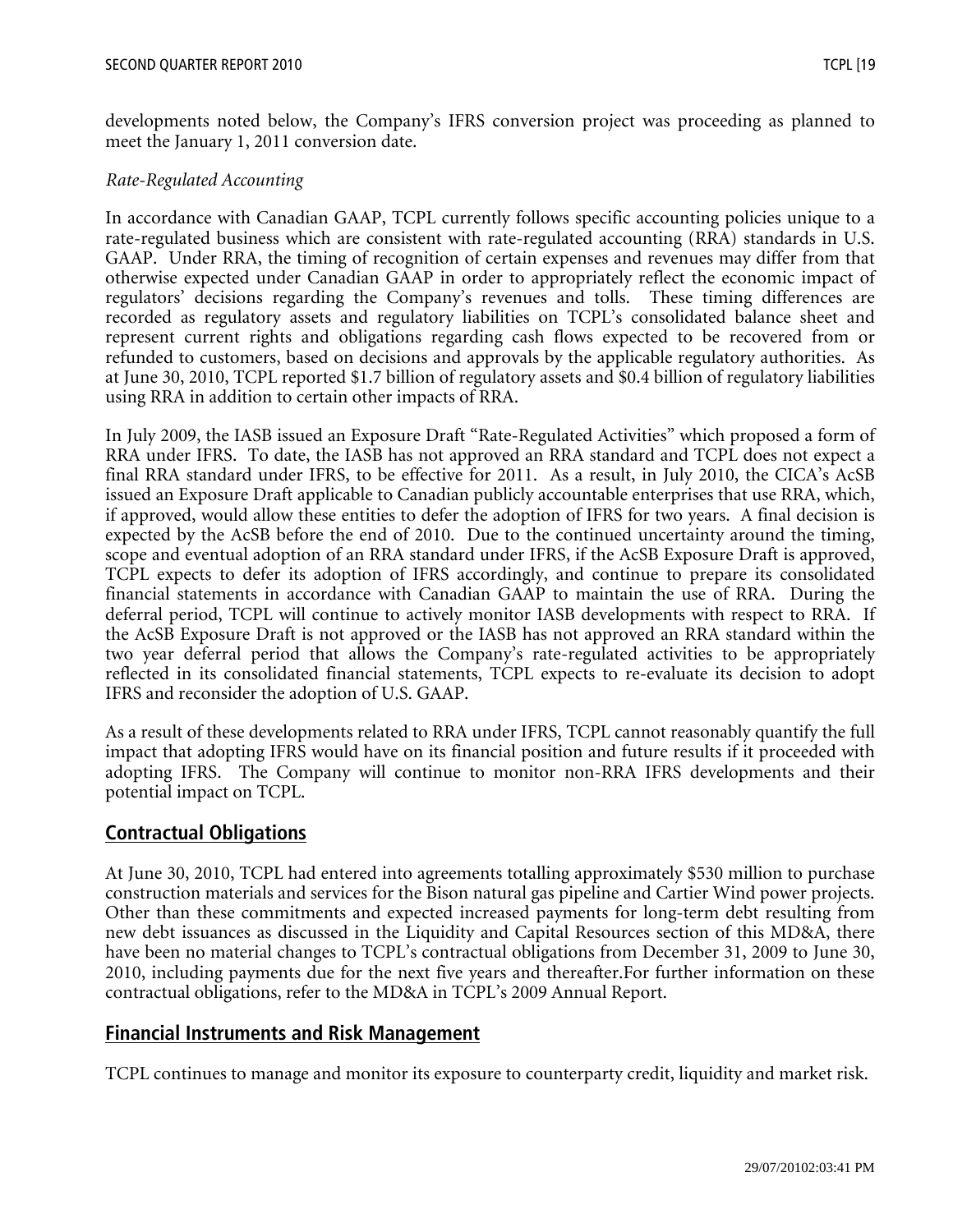#### *Counterparty Credit and Liquidity Risk*

TCPL's maximum counterparty credit exposure with respect to financial instruments at the balance sheet date, without taking into account security held, consisted of accounts receivable, the fair value of derivative assets and notes, loans and advances receivable. The carrying amounts and fair values of these financial assets are included in Accounts Receivable and Other in the Non-Derivative Financial Instruments Summary table below. Letters of credit and cash are the primary types of security provided to support these amounts. The majority of counterparty credit exposure is with counterparties who are investment grade. At June 30, 2010, there were no significant amounts past due or impaired.

At June 30, 2010, the Company had a credit risk concentration of \$348 million due from a creditworthy counterparty. This amount is expected to be fully collectible and is secured by a guarantee from the counterparty's parent company.

The Company continues to manage its liquidity risk by ensuring sufficient cash and credit facilities are available to meet its operating and capital expenditure obligations when due, under both normal and stressed economic conditions.

#### *Natural Gas Inventory*

At June 30, 2010, the fair value of proprietary natural gas inventory held in storage, as measured using a weighted average of forward prices for the following four months less selling costs, was \$51 million (December 31, 2009 - \$73 million). The change in fair value of proprietary natural gas inventory in storage in the three and six months ended June 30, 2010 resulted in net pre-tax unrealized gains of \$4 million and net pre-tax unrealized losses of \$20 million, respectively, which were recorded as an increase and a decrease, respectively, to Revenues and Inventories (2009 - losses of \$6 million and \$29 million). The change in fair value of natural gas forward purchase and sale contracts in the three and six months ended June 30, 2010 resulted in net pre-tax unrealized gains of \$2 million and \$5 million, respectively (2009 – losses of \$1 million and gains of \$9 million), which were included in Revenues.

#### *VaR Analysis*

TCPL uses a Value-at-Risk (VaR) methodology to estimate the potential impact from its exposure to market risk on its open liquid positions. VaR represents the potential change in pre-tax earnings over a given holding period. It is calculated assuming a 95 per cent confidence level that the daily change resulting from normal market fluctuations in its open positions will not exceed the reported VaR. Although losses are not expected to exceed the statistically estimated VaR on 95 per cent of occasions, losses on the other five per cent of occasions could be substantially greater than the estimated VaR. TCPL's consolidated VaR was \$7 million at June 30, 2010 (December 31, 2009 – \$12 million). The decrease from December 31, 2009 was primarily due to decreased prices and lower open positions in the U.S. Power portfolio.

#### *Net Investment in Self-Sustaining Foreign Operations*

The Company hedges its net investment in self-sustaining foreign operations (on an after tax basis) with U.S. dollar-denominated debt, cross-currency interest rate swaps, forward foreign exchange contracts and foreign exchange options. At June 30, 2010, the Company had designated as a net investment hedge U.S. dollar-denominated debt with a carrying value of \$9.4 billion (US\$8.8 billion) and a fair value of \$9.7 billion (US\$9.2 billion). At June 30, 2010, \$20 million (December 31, 2009 - \$96 million) was included in Intangibles and Other Assets for the fair value of forwards and swaps used to hedge the Company's net U.S. dollar investment in foreign operations.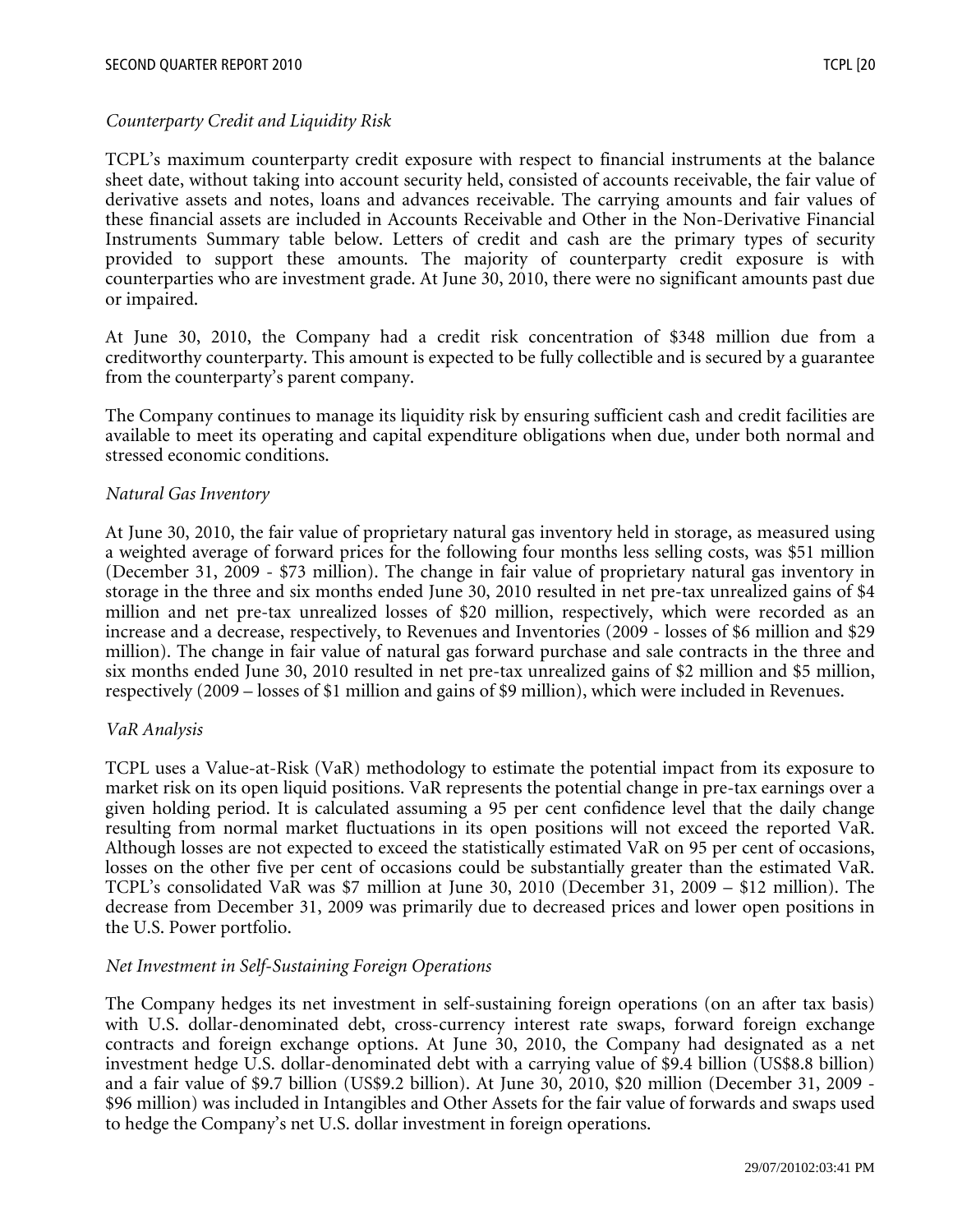The fair values and notional principal amounts for the derivatives designated as a net investment hedge were as follows:

#### **Derivatives Hedging Net Investment in Self-Sustaining Foreign Operations**

|                                                                   | <b>June 30, 2010</b>                                               |                          | December 31, 2009            |                                    |
|-------------------------------------------------------------------|--------------------------------------------------------------------|--------------------------|------------------------------|------------------------------------|
| Asset/(Liability)<br>(unaudited)<br>(millions of dollars)         | Notional or<br>Fair<br>Principal<br>Value <sup>(1)</sup><br>Amount |                          | Fair<br>Value <sup>(1)</sup> | Notional or<br>Principal<br>Amount |
| U.S. dollar cross-currency swaps                                  |                                                                    |                          |                              |                                    |
| (maturing 2010 to 2014)                                           | 37                                                                 | U.S. 2,100               | 86                           | U.S. 1,850                         |
| U.S. dollar forward foreign exchange contracts<br>(maturing 2010) | (17)                                                               | <b>U.S. 550</b>          | 9                            | U.S. 765                           |
| U.S. dollar foreign exchange options                              |                                                                    |                          |                              |                                    |
| (matured 2010)                                                    |                                                                    | $\overline{\phantom{0}}$ |                              | U.S. 100                           |
|                                                                   | 20                                                                 | <b>U.S. 2,650</b>        | 96                           | U.S. 2,715                         |

(1) Fair values equal carrying values.

#### *Non-Derivative Financial Instruments Summary*

The carrying and fair values of non-derivative financial instruments were as follows:

|                                                                                                                 | June 30, 2010           |                          | December 31, 2009       |                         |
|-----------------------------------------------------------------------------------------------------------------|-------------------------|--------------------------|-------------------------|-------------------------|
| (unaudited)<br>(millions of dollars)                                                                            | Carrying<br>Amount      | Fair<br>Value            | Carrying<br>Amount      | Fair<br>Value           |
| Financial Assets <sup>(1)</sup><br>Cash and cash equivalents<br>Accounts receivable and other <sup>(2)(3)</sup> | 1,126<br>1,343          | 1,126<br>1,384           | 979<br>1,433            | 979<br>1,484            |
| Due from TransCanada Corporation<br>Available-for-sale assets <sup>(2)</sup>                                    | 618<br>20<br>3,107      | 618<br>20<br>3,148       | 845<br>23<br>3,280      | 845<br>23<br>3,331      |
| Financial Liabilities $^{(1)(3)}$                                                                               |                         |                          |                         |                         |
| Notes payable<br>Accounts payable and deferred amounts <sup>(4)</sup><br>Due to TransCanada Corporation         | 1,697<br>1,291<br>2,240 | 1,697<br>1,291<br>2,240  | 1,687<br>1,532<br>2,069 | 1,687<br>1,532<br>2,069 |
| Accrued interest<br>Long-term debt                                                                              | 369<br>17,845           | 369<br>21,125            | 380<br>16,664           | 380<br>19,377           |
| Junior subordinated notes<br>Long-term debt of joint ventures                                                   | 1,050<br>911<br>25,403  | 1,072<br>1,011<br>28,805 | 1,036<br>965<br>24,333  | 976<br>1,025<br>27,046  |

(1) Consolidated Net Income in 2010 included gains of \$9 million (2009 – \$8 million) for fair value adjustments related to interest rate swap agreements on US\$150 million (2009 – US\$300 million) of long-term debt. There were no other unrealized gains or losses from fair value adjustments to the financial instruments.

(2) At June 30, 2010, the Consolidated Balance Sheet included financial assets of \$868 million (December 31, 2009 – \$968 million) in Accounts Receivable, \$42 million in Other Current Assets (December 31, 2009 – nil) and \$453 million (December 31, 2009 - \$488

(3) Recorded at amortized cost, except for certain long-term debt which is recorded at fair value.<br>
(4) At June 30, 2010, the Consolidated Balance Sheet included financial liabilities of \$1,262 million (December 31, 2009 – million) in Accounts Payable and \$29 million (December 31, 2009 - \$25 million) in Deferred Amounts.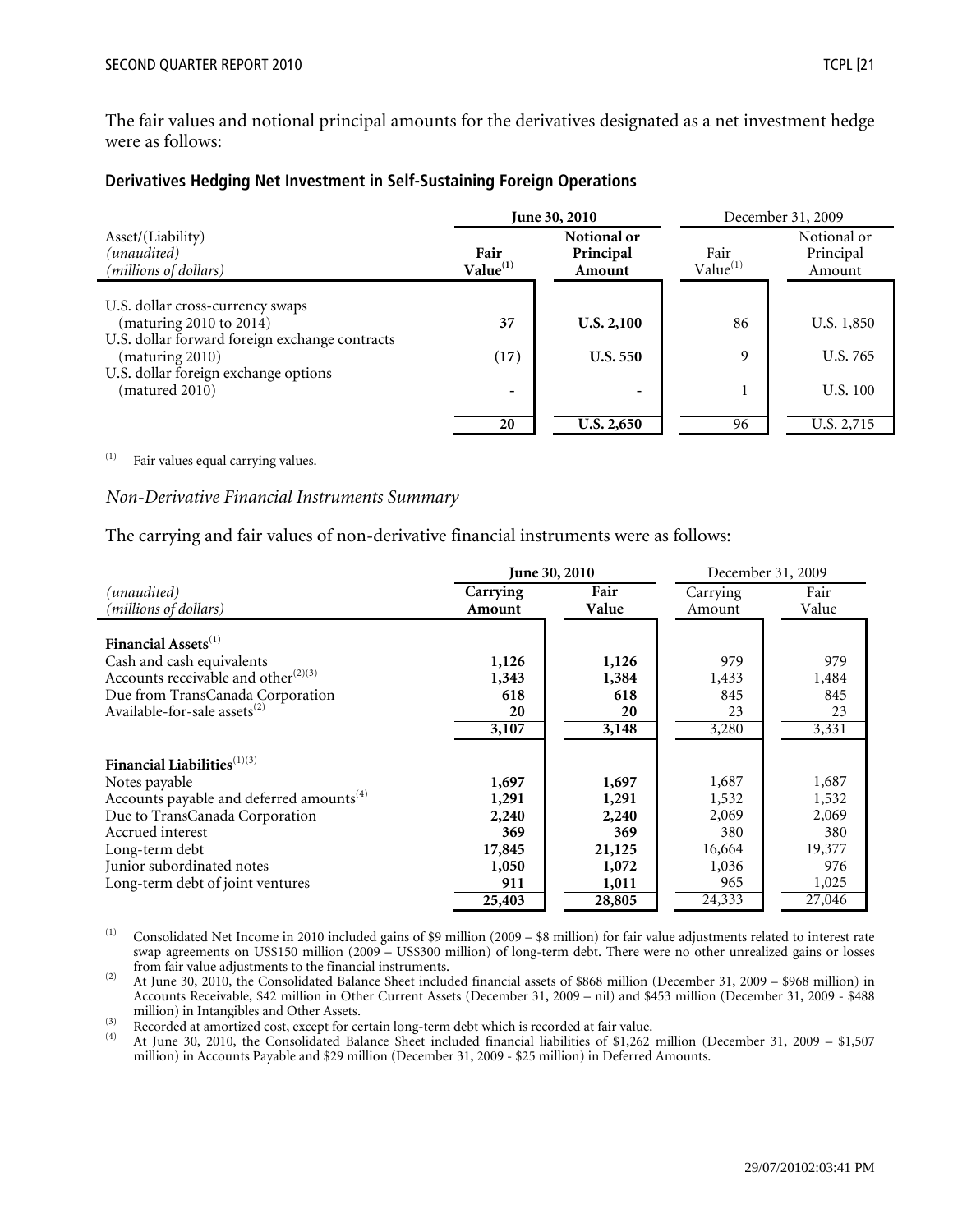#### *Derivative Financial Instruments Summary*

Information for the Company's derivative financial instruments, excluding hedges of the Company's net investment in self-sustaining foreign operations, is as follows:

| June 30, 2010                                                                       |              |                  |                 |                 |
|-------------------------------------------------------------------------------------|--------------|------------------|-----------------|-----------------|
| (unaudited)<br>(all amounts in millions unless otherwise                            |              | Natural          | Foreign         |                 |
| <i>indicated</i> )                                                                  | Power        | Gas              | Exchange        | Interest        |
|                                                                                     |              |                  |                 |                 |
| <b>Derivative Financial Instruments</b>                                             |              |                  |                 |                 |
| $\mathbf{Held}$ for $\mathbf{Trading}^{(1)}$ Fair $\mathbf{Values}^{(2)}$           |              |                  |                 |                 |
| Assets                                                                              | \$210        | \$146            |                 | \$29            |
| Liabilities                                                                         | \$(158)      | \$(145)          | \$(20)          | \$(90)          |
| Notional Values                                                                     |              |                  |                 |                 |
| Volumes <sup>(3)</sup>                                                              |              |                  |                 |                 |
| Purchases                                                                           | 13,165       | 117              |                 |                 |
| Sales                                                                               | 14,285       | 89               |                 |                 |
| Canadian dollars                                                                    |              |                  |                 | 960             |
| U.S. dollars                                                                        |              |                  | U.S. 1,143      | U.S.            |
| Cross-currency                                                                      |              | $\overline{a}$   | 47/U.S. 37      | 1,525           |
|                                                                                     |              |                  |                 |                 |
| Net unrealized (losses)/gains in the period <sup>(4)</sup>                          |              |                  |                 |                 |
| Three months ended June 30, 2010                                                    | \$(10)       | \$3              | \$(11)          | \$(13)          |
| Six months ended June 30, 2010                                                      | \$(26)       | \$5              | \$(11)          | \$(17)          |
|                                                                                     |              |                  |                 |                 |
| Net realized gains/(losses) in the period $(4)$<br>Three months ended June 30, 2010 |              |                  |                 |                 |
| Six months ended June 30, 2010                                                      | \$15<br>\$37 | \$(17)<br>\$(29) | \$(6)<br>\$2    | \$(6)<br>\$(10) |
|                                                                                     |              |                  |                 |                 |
| Maturity dates                                                                      | 2010-2015    | 2010-2014        | 2010-2012       | 2010-2018       |
| <b>Derivative Financial Instruments</b>                                             |              |                  |                 |                 |
| in Hedging Relationships <sup>(5)(6)</sup>                                          |              |                  |                 |                 |
| Fair Values <sup>(2)</sup>                                                          |              |                  |                 |                 |
| Assets                                                                              | \$124        | \$1              |                 | \$9             |
| Liabilities                                                                         | \$(237)      | \$(54)           | \$(37)          | \$(116)         |
| Notional Values<br>Volumes $^{(3)}$                                                 |              |                  |                 |                 |
| Purchases                                                                           | 14,792       | 63               |                 |                 |
| Sales                                                                               | 15,209       |                  |                 |                 |
| U.S. dollars                                                                        |              | $\overline{a}$   | <b>U.S. 120</b> | U.S.            |
|                                                                                     |              |                  |                 | 1,975           |
| Cross-currency                                                                      |              | $\overline{a}$   | 136/U.S. 100    |                 |
| Net realized losses in the period $(4)$                                             |              |                  |                 |                 |
| Three months ended June 30, 2010                                                    | \$(36)       | \$(6)            |                 | \$(9)           |
| Six months ended June 30, 2010                                                      | \$(43)       | \$(9)            |                 | \$(19)          |
|                                                                                     |              |                  |                 |                 |
| Maturity dates                                                                      | 2010-2015    | 2010-2012        | 2010-2014       | 2011-2020       |

(1) All derivative financial instruments in the held-for-trading classification have been entered into for risk management purposes and are subject to the Company's risk management strategies, policies and limits. These include derivatives that have not been designated as hedges or do not qualify for hedge accounting treatment but have been entered into as economic hedges to manage the Company's exposures to market risk.

Fair values equal carrying values.<br>
Fair values equal carrying values.<br>
Volumes for power and natural gas derivatives are in GWh and billion cubic feet (Bcf), respectively.<br>
Realized and unrealized gains and losses on powe Revenues. Realized and unrealized gains and losses on interest rate and foreign exchange derivative financial instruments held for trading are included in Interest Expense and Interest Income and Other, respectively. The effective portion of unrealized gains and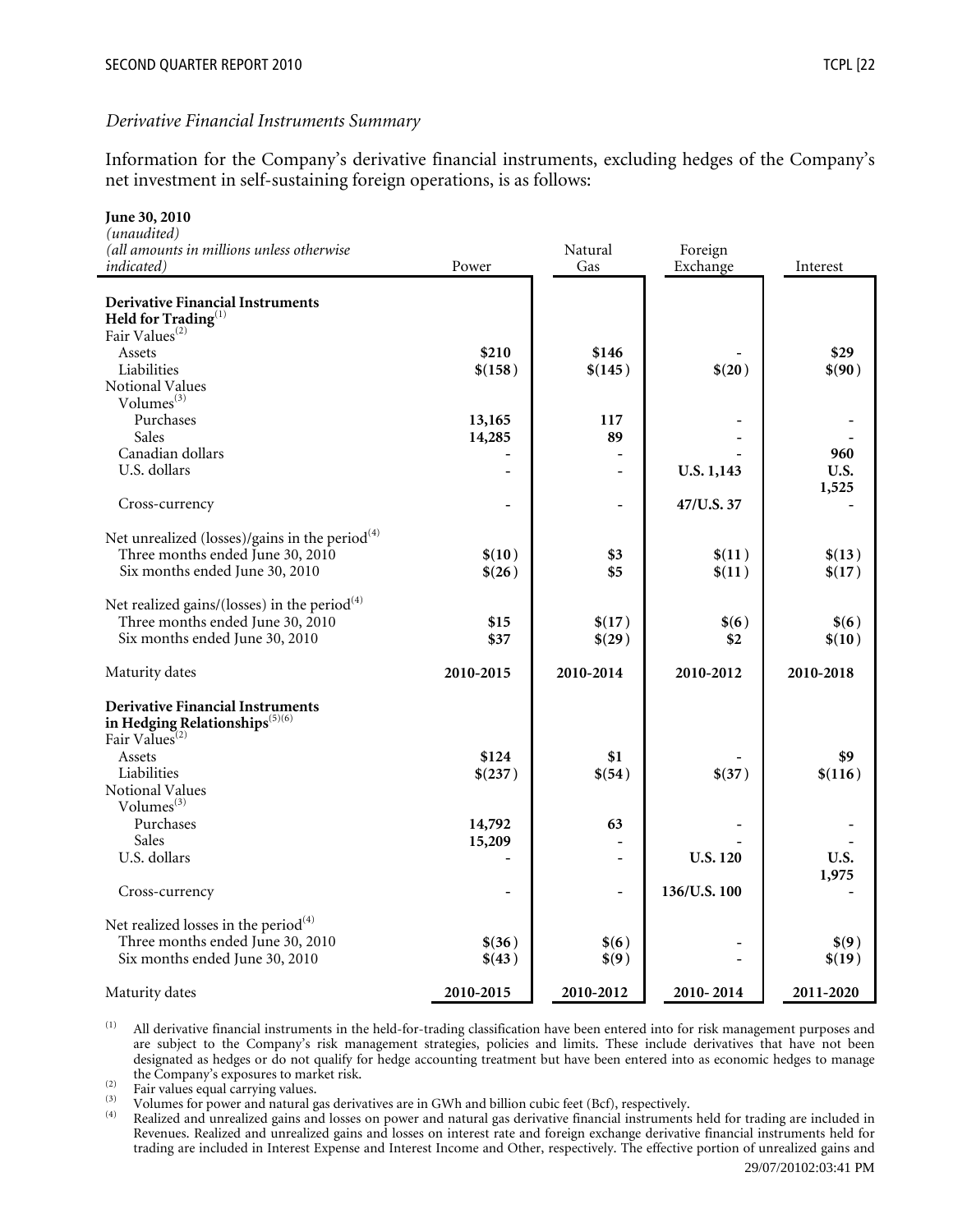losses on derivative financial instruments in hedging relationships are initially recognized in Other Comprehensive Income and are

- reclassified to Revenues, Interest Expense and Interest Income and Other, as appropriate, as the original hedged item settles.<br><sup>(5)</sup> All hedging relationships are designated as cash flow hedges except for interest rate der fair value hedges with a fair value of \$9 million and a notional amount of US\$150 million. Net realized gains on fair value hedges for the three and six months ended June 30, 2010 were \$1 million and \$2 million, respectively, and were included in Interest Expense. In second quarter 2010, the Company did not record any amounts in Net Income related to inef
- <sup>(6)</sup> Net Income for the three and six months ended June 30, 2010 included gains of \$7 million and losses of \$1 million, respectively, for changes in the fair value of power and natural gas cash flow hedges that were ineffective in offsetting the change in fair value of their related underlying positions. There were no gains or losses included in Net Income for the three and six months ended June 30, 2010 for discontinued cash flow hedges. No amounts have been excluded from the assessment of hedge effectiveness.

#### **2009**

| (unaudited)                                                                 |           |           |                          |                 |            |
|-----------------------------------------------------------------------------|-----------|-----------|--------------------------|-----------------|------------|
| (all amounts in millions unless                                             |           | Natural   | Oil                      | Foreign         |            |
| otherwise indicated)                                                        | Power     | Gas       | Products                 | Exchange        | Interest   |
| <b>Derivative Financial Instruments</b>                                     |           |           |                          |                 |            |
| <b>Held for Trading</b>                                                     |           |           |                          |                 |            |
| Fair Values <sup>(1)(2)</sup>                                               |           |           |                          |                 |            |
| Assets                                                                      | \$150     | \$107     | \$5                      |                 | \$25       |
| Liabilities                                                                 | \$(98)    | \$(112)   | \$(5)                    | \$(66)          | \$(68)     |
| Notional Values <sup>(2)</sup>                                              |           |           |                          |                 |            |
| Volumes $^{(3)}$                                                            |           |           |                          |                 |            |
| Purchases                                                                   | 15,275    | 238       | 180                      |                 |            |
| Sales                                                                       | 13,185    | 194       | 180                      |                 |            |
| Canadian dollars                                                            |           | ÷.        | $\bar{a}$                |                 | 574        |
| U.S. dollars                                                                |           |           | $\sim$                   | U.S. 444        | U.S. 1,325 |
| Cross-currency                                                              |           |           | $\overline{\phantom{a}}$ | 227/U.S. 157    |            |
| Net unrealized (losses)/gains in the                                        |           |           |                          |                 |            |
| period <sup>(4)</sup>                                                       |           |           |                          |                 |            |
| Three months ended June 30, 2009                                            | \$(2)     | \$10      | \$(5)                    | \$1             | \$27       |
| Six months ended June 30, 2009                                              | \$19      | \$(25)    | \$2                      | \$2             | \$27       |
| Net realized gains/(losses) in the                                          |           |           |                          |                 |            |
| period <sup>(4)</sup>                                                       |           |           |                          |                 |            |
| Three months ended June 30, 2009                                            | \$20      | \$(39)    | \$2                      | \$11            | \$(5)      |
| Six months ended June 30, 2009                                              | \$30      | \$(13)    | \$(1)                    | \$17            | \$(9)      |
|                                                                             |           |           |                          |                 |            |
| Maturity dates <sup>(2)</sup>                                               | 2010-2015 | 2010-2014 | 2010                     | 2010-2012       | 2010-2018  |
| Derivative Financial Instruments                                            |           |           |                          |                 |            |
|                                                                             |           |           |                          |                 |            |
| in Hedging Relationships <sup>(5)(6)</sup><br>Fair Values <sup>(1)(2)</sup> |           |           |                          |                 |            |
| Assets                                                                      | \$175     | \$2       | $\sim$                   |                 | \$15       |
| Liabilities                                                                 | \$(148)   | \$(22)    |                          | \$(43)          | \$(50)     |
| Notional Values <sup>(2)</sup>                                              |           |           |                          |                 |            |
| Volumes $^{(3)}$                                                            |           |           |                          |                 |            |
| Purchases                                                                   | 13,641    | 33        |                          |                 |            |
| Sales                                                                       | 14,311    |           | $\overline{\phantom{a}}$ |                 |            |
| U.S. dollars                                                                |           |           | $\overline{a}$           | <b>U.S. 120</b> | U.S. 1,825 |
| Cross-currency                                                              |           |           | ÷.                       | 136/U.S. 100    |            |
| Net realized gains/(losses) in the<br>period <sup>(4)</sup>                 |           |           |                          |                 |            |
| Three months ended June 30, 2009                                            | \$52      | \$(10)    |                          |                 | \$(10)     |
| Six months ended June 30, 2009                                              | \$78      | \$(20)    |                          |                 | \$(17)     |
| Maturity dates <sup>(2)</sup>                                               | 2010-2015 | 2010-2014 | n/a                      | 2010-2014       | 2010-2020  |
|                                                                             |           |           |                          |                 |            |

(1) Fair values equal carrying values.<br>
As at December 31, 2009.<br>
(3) Volumes for power patural gas a

(3) Volumes for power, natural gas and oil products derivatives are in GWh, Bcf and thousands of barrels, respectively.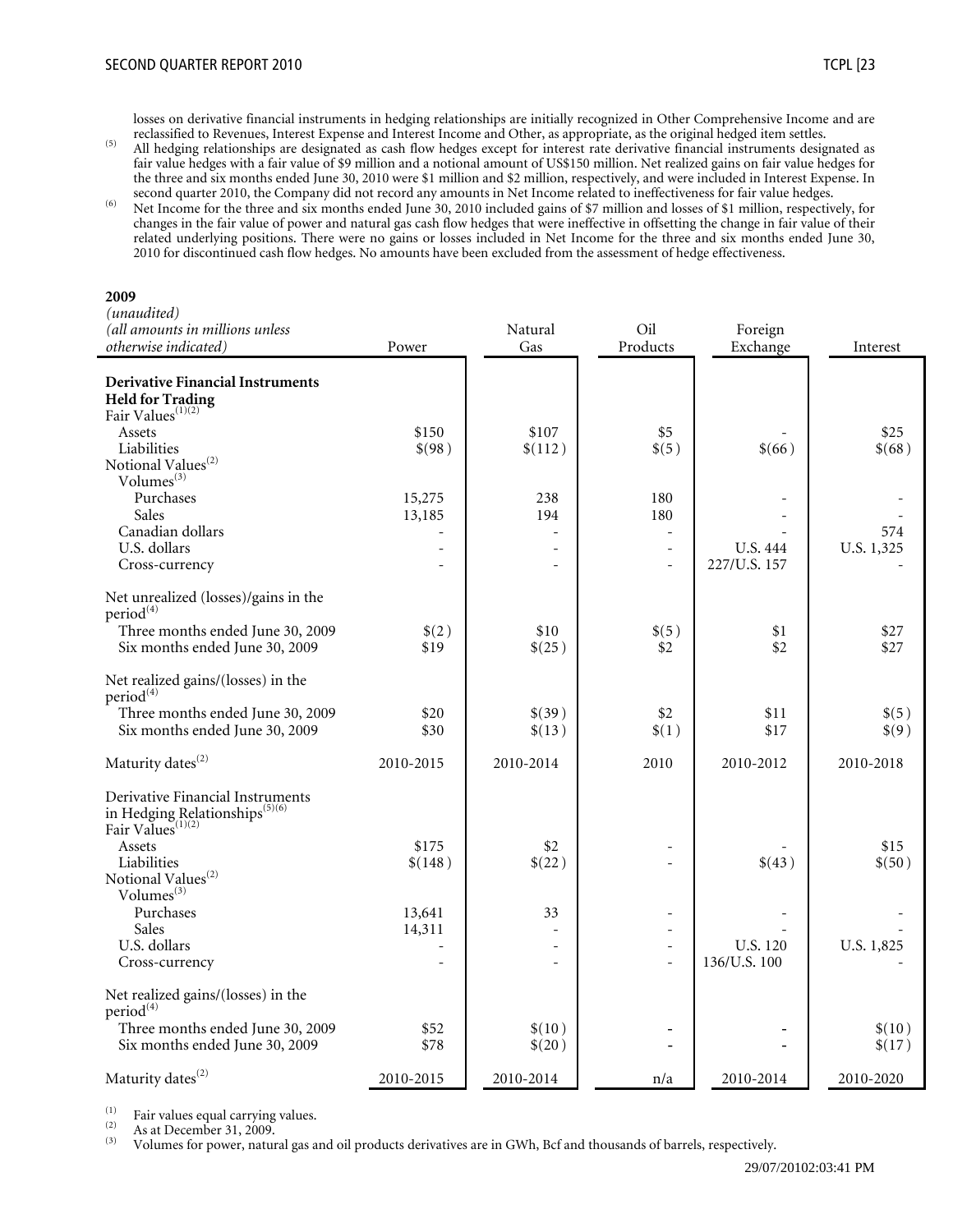- $(4)$  Realized and unrealized gains and losses on power, natural gas and oil products derivative financial instruments held for trading are included in Revenues. Realized and unrealized gains and losses on interest rate and foreign exchange derivative financial instruments held for trading are included in Interest Expense and Interest Income and Other, respectively. The effective portion of unrealized gains and losses on derivative financial instruments in hedging relationships are initially recognized in Other Comprehensive Income, and are reclassified to Revenues, Interest Expense and Interest Income and Other, as appropriate, as the
- original hedged item settles.<br>
(5) All hedging relationships are designated as cash flow hedges except for interest rate derivative financial instruments designated as fair value hedges with a fair value of \$4 million and a notional amount of US\$150 million at December 31, 2009. Net realized gains on fair value hedges for the three and six months ended June 30, 2009 were \$1 million and \$2 million, respectively, and were included in Interest Expense. In second quarter 2009, the Company did not record any amounts in Net Income related to
- <sup>(6)</sup> Net Income for the three and six months ended June 30, 2009 included losses of \$4 million and gains of \$1 million, respectively, for changes in the fair value of power and natural gas cash flow hedges that were ineffective in offsetting the change in fair value of their related underlying positions. There were no gains or losses included in Net Income for the three and six months ended June 30, 2009 for discontinued cash flow hedges. No amounts have been excluded from the assessment of hedge effectiveness.

#### *Balance Sheet Presentation of Derivative Financial Instruments*

The fair value of the derivative financial instruments in the Company's Balance Sheet was as follows:

| (unaudited)<br>(millions of dollars)                          | <b>June 30, 2010</b> | December 31, 2009 |
|---------------------------------------------------------------|----------------------|-------------------|
| Current<br>Other current assets<br>Accounts payable           | 311<br>(406)         | 315<br>(340)      |
| Long-term<br>Intangibles and other assets<br>Deferred amounts | 228<br>(451)         | 260<br>(272)      |

# **Controls and Procedures**

As of June 30, 2010, an evaluation was carried out under the supervision of, and with the participation of management, including the President and Chief Executive Officer and the Chief Financial Officer, of the effectiveness of TCPL's disclosure controls and procedures as defined under the rules adopted by the Canadian securities regulatory authorities and by the SEC. Based on this evaluation, the President and Chief Executive Officer and the Chief Financial Officer concluded that the design and operation of TCPL's disclosure controls and procedures were effective as at June 30, 2010.

During the recent fiscal quarter, there have been no changes in TCPL's internal control over financial reporting that have materially affected, or are reasonably likely to materially affect, TCPL's internal control over financial reporting.

# **Outlook**

Since the disclosure in TCPL's 2009 Annual Report, the Company's earnings outlook for 2010 is relatively unchanged as the Company expects reduced EBITDA from Keystone to be offset by higher capitalized interest. Although the Company's expectation for market power prices has improved in second quarter 2010, Energy's EBIT is still subject to volatility in market power prices. For further information on outlook, refer to the MD&A in TCPL's 2009 Annual Report.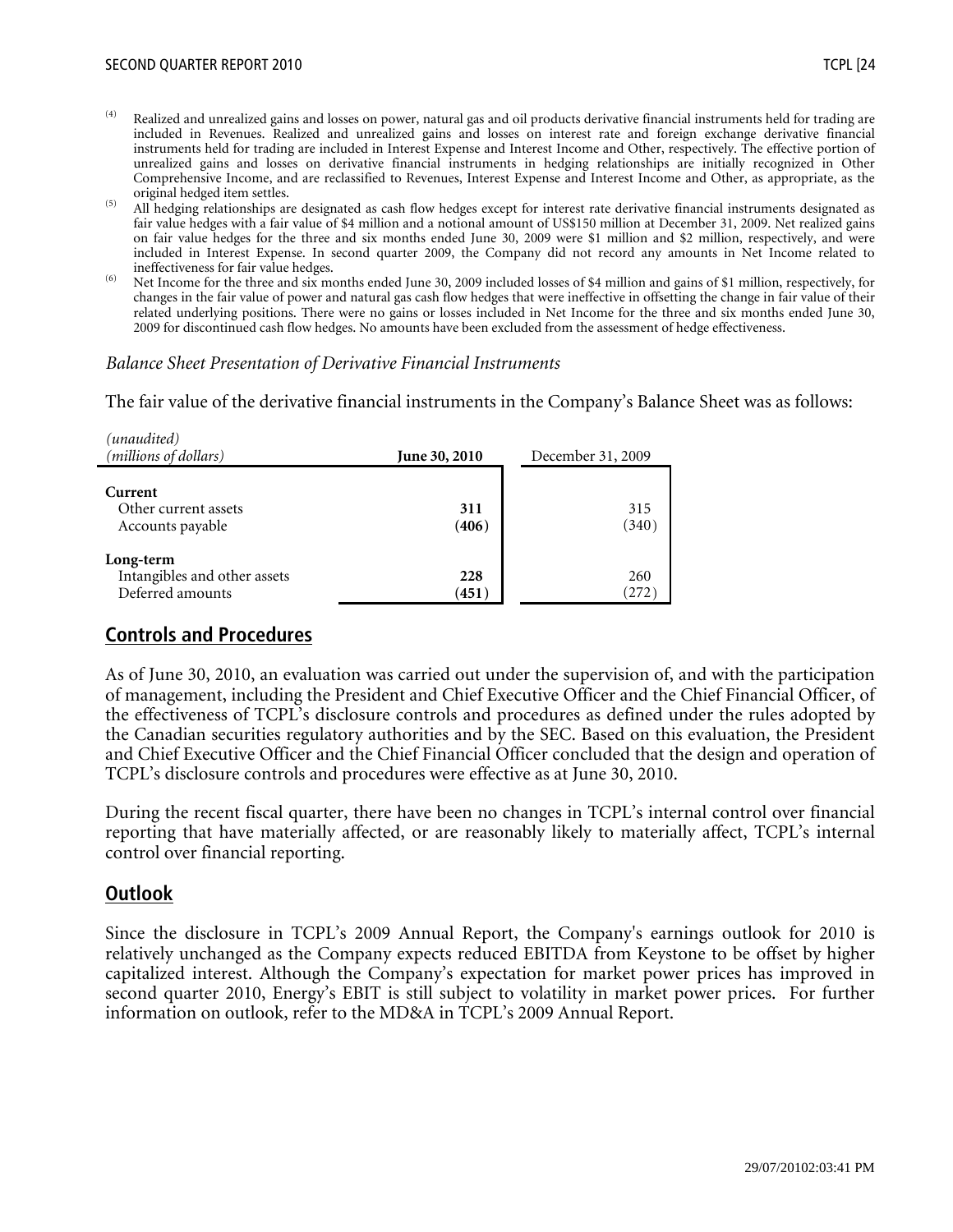# **Recent Developments**

## **Pipelines**

#### *Keystone*

In June 2010, line fill on the first phase of the Keystone oil pipeline was completed and on June 30, 2010, the pipeline was placed into commercial service. The first phase of Keystone extends from Hardisty, Alberta to serve markets in Wood River and Patoka, Illinois and has an initial nominal capacity of 435,000 barrels per day (Bbl/d). As part of the NEB's approval to begin operations, Keystone will operate at a reduced maximum operating pressure (MOP), which will reduce throughput capacity below initial nominal capacity. As required by the NEB, additional in-line inspections on the Canadian segment of the pipeline have been completed. Analysis of the data from these inspections, any remedial work if necessary, and removal of the MOP restriction are expected to be completed in fourth quarter 2010.

Construction of the second phase of Keystone to expand nominal capacity to 591,000 Bbl/d and extend the pipeline to Cushing, Oklahoma began in second quarter 2010. Commercial in service of the second phase is expected to occur in first quarter 2011.

Keystone is planning to construct and operate an expansion and extension of the pipeline system that will provide additional capacity of 500,000 Bbl/d from Western Canada to the U.S. Gulf Coast in first quarter 2013. The Keystone expansion will extend from Hardisty to a delivery point near existing terminals in Port Arthur, Texas. In March 2010, the NEB approved the Company's application to construct and operate the Canadian portion of the Keystone expansion. In April 2010, the U.S. Department of State, the lead agency for federal regulatory approvals, issued a Draft Environmental Impact Statement which concluded that Keystone's expansion to the Gulf Coast would have limited environmental impact. In June 2010, the Department of State solicited the views of specifically identified federal departments and agencies, including the Department of Energy and the Environmental Protection Agency, on whether granting the approvals for Keystone would be in the national interest, requesting a response by September 2010. After consultation with those agencies, the Department of State has decided to provide those agencies with the full benefit of the final Environmental Impact Statement before starting the 90 day period within which those agencies provide their comments to the Department of State. Assuming regulatory approval is granted in first quarter 2011, construction is expected to begin shortly thereafter.

In response to significant market demand, the Company is pursuing opportunities to attract growing Bakken shale crude oil production from the Williston Basin in Montana and North Dakota to Keystone for delivery to major U.S. refining markets. Commercial definition and project scoping are underway and the Company expects to launch an open season in third quarter 2010. Commercial in service is anticipated in first quarter 2013, subject to the results of the open season.

The total capital cost of Keystone is expected to be approximately US\$12 billion. Approximately US\$6 billion has been spent to date, including approximately US\$800 million for the expansion to the Gulf Coast, with the remaining US\$6 billion to be invested between now and the end of 2012. Capital costs related to the construction of Keystone are subject to capital cost risk- and reward-sharing mechanisms with its customers.

Although the first phase of Keystone is now in commercial service, all cash flow related to Keystone is expected to be capitalized until the MOP restriction has been removed. TCPL expects Keystone to begin recording EBITDA in fourth quarter 2010 when the MOP restriction on the Canadian segment is expected to be removed, with EBITDA increasing through 2011, 2012 and 2013 as subsequent phases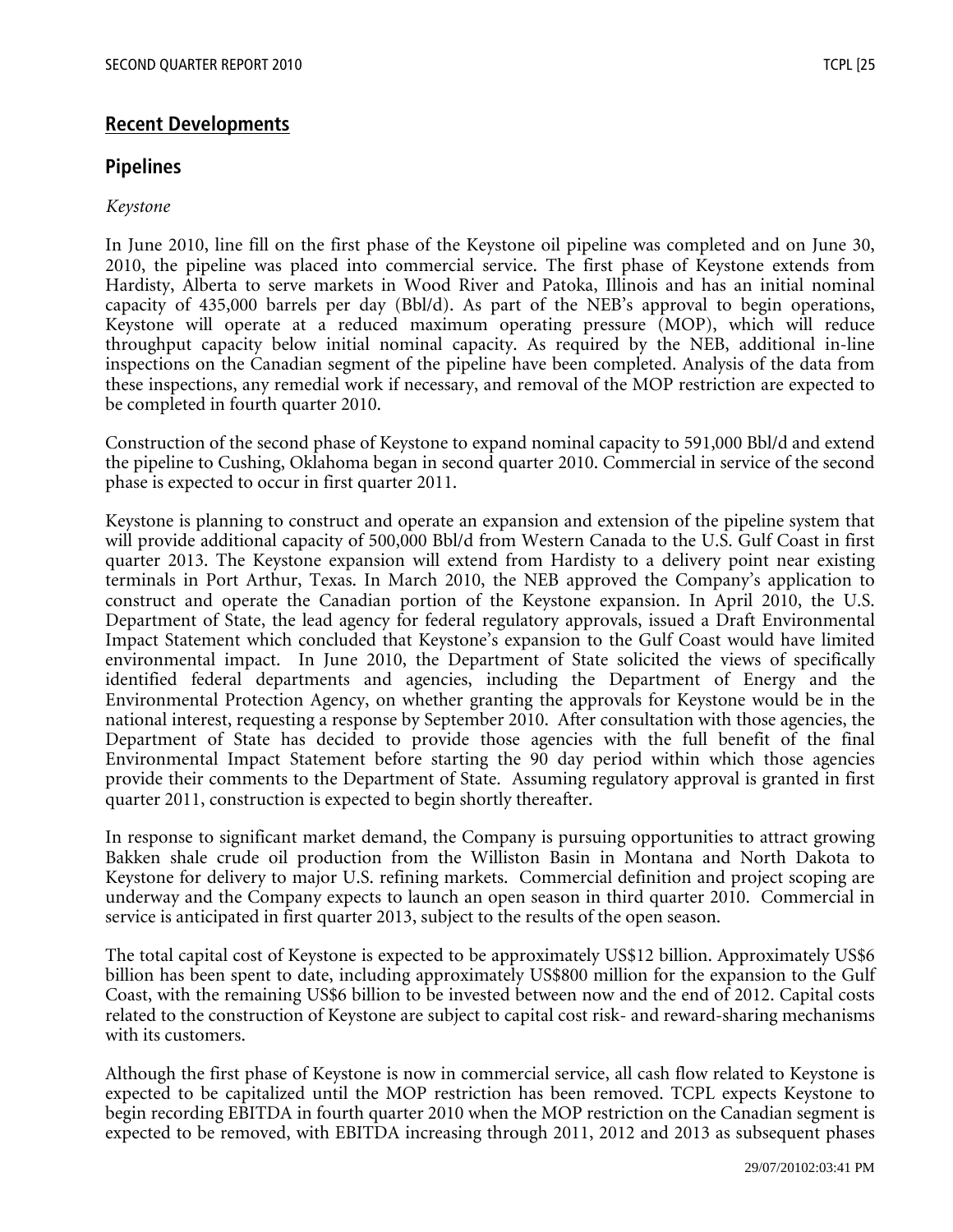are placed in service. Based on current long-term commitments of 910,000 Bbl/d, Keystone is expected to generate EBITDA of approximately US\$1.2 billion in 2013, its first full year of commercial operation serving both the U.S. Midwest and Gulf Coast markets. If volumes increase to 1.1 million Bbl/d, the full commercial design of the system, Keystone would generate approximately US\$1.5 billion of annual EBITDA. In the future, Keystone can be economically expanded from 1.1 million Bbl/d to 1.5 million Bbl/d in response to additional market demand.

Three entities, each of which had entered into Transportation Service Agreements for the second phase of the Keystone pipeline, have filed separate Statements of Claim against certain of TCPL's Keystone subsidiaries in the Alberta Court of Queen's Bench, seeking declaratory relief or alternatively, damages in varying amounts. Only one of these Statements of Claim has been served on the Keystone subsidiaries. The Company believes each of the claims to be without merit and will vigorously defend these actions.

# *Canadian Mainline*

Tolls on the Canadian Mainline in any year are based, in part, on projected throughput volumes for the year. Estimated throughput volumes for 2010 are now expected to be lower than was used in setting tolls for 2010. As a result, revenues are projected to be ten per cent to 15 per cent less than anticipated. This revenue shortfall is expected to be collected in future tolls.

TCPL has developed a comprehensive proposal concerning rate design services and business model that responds to changing market dynamics. This proposal was conveyed to customers at the end of first quarter 2010 and discussions with customers are continuing. A related NEB filing is anticipated before year end.

With the objective of maintaining markets and competitive position, TCPL has signed precedent agreements for 100,000 gigajoules per day for ten years to move Marcellus shale natural gas from Niagara, Ontario to Eastern Canadian markets. In response to continuing customer interest, TCPL has initiated a further open season for new capacity for service from Niagara and Chippawa, Ontario.

#### *Alberta System*

In June 2010, TCPL reached a three year settlement agreement with Alberta System shippers and other interested parties and filed a 2010 – 2012 Revenue Requirement Settlement Application with the NEB. The settlement provides for a cost of capital reflecting a 9.70 per cent ROE on deemed common equity of 40 per cent and includes a fixed amount for certain OM&A costs. Variances between actual and agreed to OM&A costs will accrue to TCPL. All other cost elements of the revenue requirement will be treated on a flow-through basis. TCPL expects to receive regulatory approval from the NEB of the settlement in third quarter 2010.

TCPL anticipates filing for final rates in 2010 pending NEB approval of the 2010 – 2012 Revenue Requirement Settlement Application and the application for the Alberta System rate design and commercial and operational integration of the Canadian Utilities Limited (ATCO Pipelines) system.

Construction of the Groundbirch pipeline is expected to begin in August 2010 and is estimated to be in service by November 2010. When completed, the project will consist of a natural gas pipeline that will extend the Alberta System, connecting to natural gas supplies in the Montney shale gas formation in northeast B.C. The approximate \$200 million project has firm transportation contracts that will reach 1.1 billion cubic feet per day by 2014.

TCPL continues to advance the Horn River natural gas pipeline project which will bring northeast B.C. shale gas to market through the Alberta System. Subject to regulatory approvals, the approximate \$310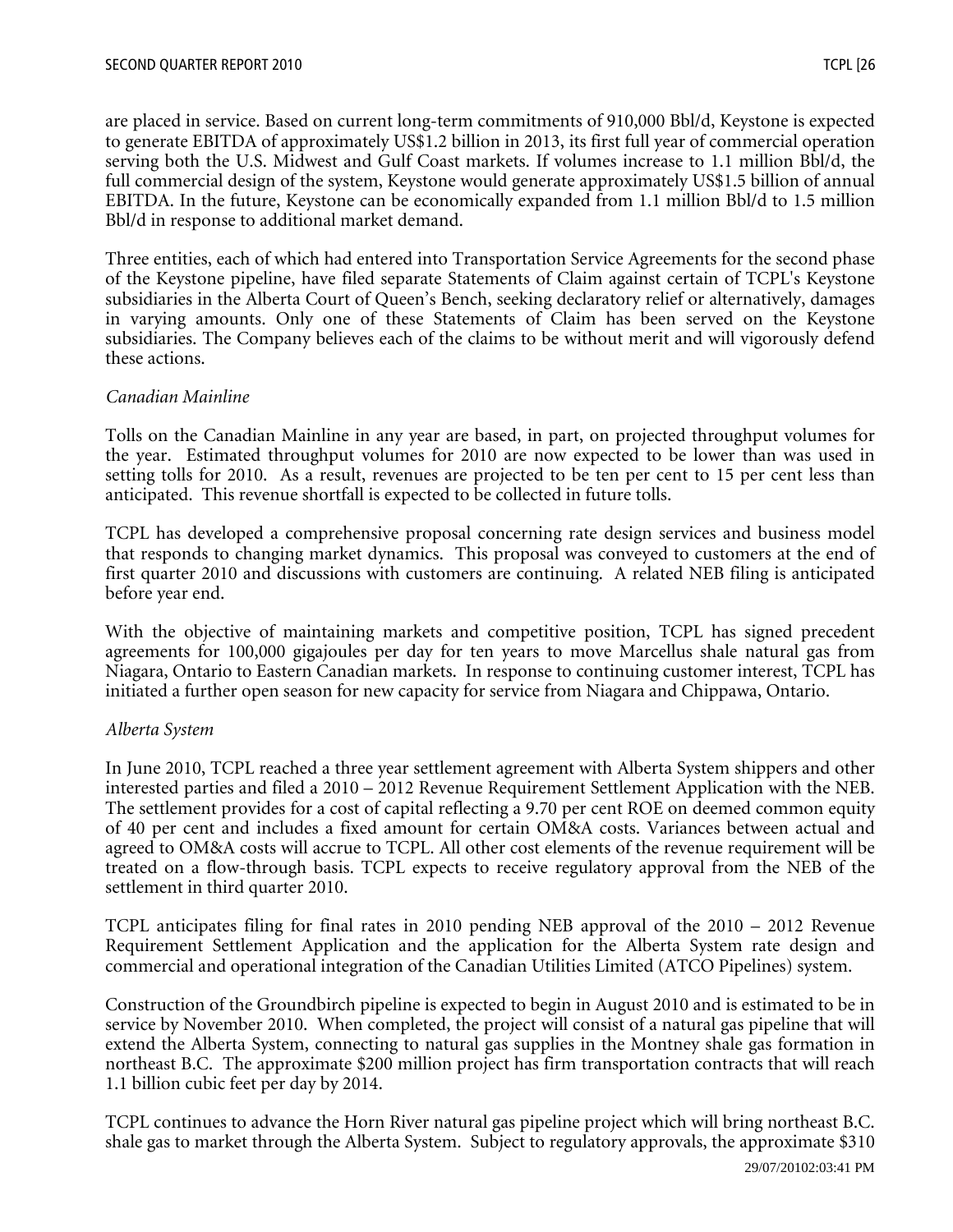million Horn River project is expected to be operational in second quarter 2012 with commitments for contracted natural gas rising to approximately 540 million cubic feet per day by 2014.

TCPL continues to receive additional requests for firm transportation service on both the Horn River and Groundbirch pipeline projects.

# *Foothills*

In June 2010, TCPL reached an agreement to establish a cost of capital for Foothills which reflects a 9.70 per cent ROE on deemed common equity of 40 per cent for the years 2010 to 2012. Final tolls for 2010 have been approved by the NEB, effective July 1, 2010.

# *TQM*

In June 2010, the NEB approved the final 2009 tolls for TQM as submitted which reflect a 6.4 per cent after-tax weighted average cost of capital return on rate base.

# *Alaska*

The open season for the Alaska Pipeline Project will conclude on July 30, 2010. Throughout the 90 day open season, potential shippers have assessed the merits of the open season and the Alaska Pipeline Project has provided information to potential shippers in Alaska and Canada about the project's anticipated engineering design, commercial terms, estimated project costs and timelines.

Interested shippers will submit commercial bids prior to the close of the open season. It is typical with large, complex pipeline projects for bids from shippers to be conditional. The Alaska Pipeline Project will work with shippers to resolve any of these conditions within the project's control. Other key issues such as Alaska fiscal terms and natural gas resource access at Point Thomson, Alaska will need to be resolved between shippers and the State of Alaska. The Alaska Pipeline Project is expecting to complete these discussions and announce the results of the open season by the end of 2010.

#### *Bison*

In July 2010, TCPL received final approval to commence construction on a majority of the Bison natural gas pipeline project. Approvals for the remainder of the pipeline are expected in third quarter 2010. The Company commenced construction in July 2010 on the approximate US\$600 million project which has an anticipated in-service date of fourth quarter 2010.

# *Great Lakes*

On July 15, 2010, the Federal Energy Regulatory Commission (FERC) approved without modification the settlement stipulation and agreement reached among Great Lakes, active participants and the FERC trial staff. As approved, the stipulation and agreement will apply to all current and future shippers on Great Lakes' system. The Company does not expect the settlement to have a material effect on the results for Great Lakes given the current market environment.

# **Energy**

# *Halton Hills*

The \$700 million Halton Hills generating station is in the final stages of commissioning and is expected to be in service in third quarter 2010, on time and on budget. Power from the 683 MW natural gas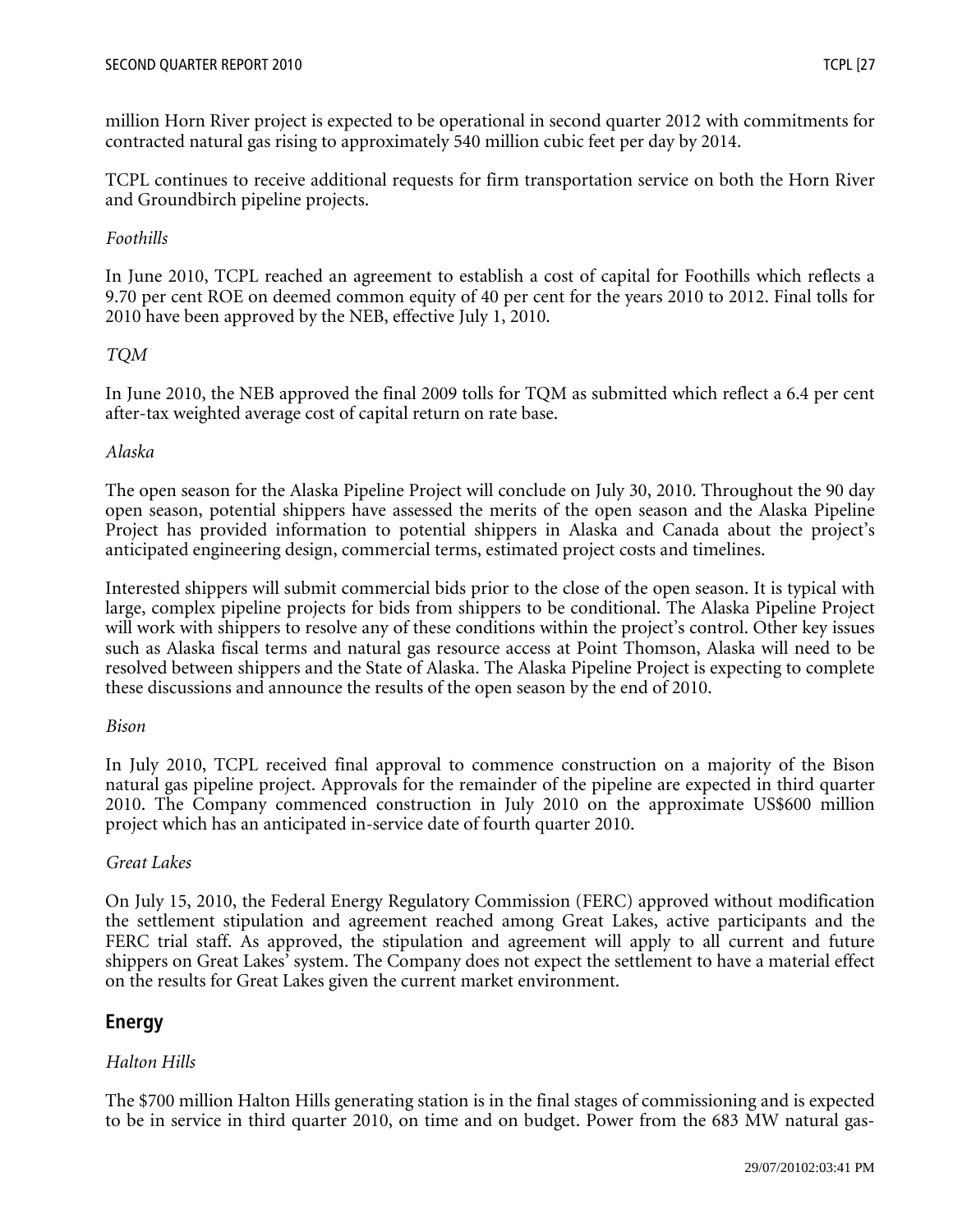fired power plant near Halton Hills, Ontario will be sold to the OPA under a 20 year Clean Energy Supply contract.

#### *Bécancour*

In June 2010, Hydro-Québec notified TCPL it would exercise its option to extend the agreement to suspend all electricity generation from the Bécancour power plant throughout 2011. Under the original agreement signed in June 2009, Hydro-Québec has the option, subject to certain conditions, to extend the suspension on an annual basis until such time as regional electricity demand levels recover. TCPL will continue to receive payments under the agreement similar to those that would have been received under the normal course of operation.

#### *Ravenswood*

In September 2008, TCPL experienced a forced outage event related to the 972 MW Unit 30 at Ravenswood. The insurers of the business interruption and physical damage claim have denied coverage based on current claim information submitted for this event, however, they have invited TCPL to enter into settlement discussions. TCPL has filed a claim against the insurers to enforce its rights under the insurance policies. No amounts have been accrued for claims with respect to business interruption losses.

#### *Sundance B*

In second quarter 2010, Sundance B Unit 3 experienced an unplanned outage that the facility operator has asserted is a force majeure event. No information has been provided by the operator to date that supports the operator's claim that a force majeure event has occurred. Therefore, TCPL has recorded revenues under the PPA as though this event was a normal plant outage.

#### *Oakville*

TCPL continues to work through permitting issues with the Town of Oakville and the Province of Ontario on the 900 MW Oakville power generating station. A final Environmental Review Report is expected to be submitted to the Ontario Ministry of Environment in August 2010. As at June 30, 2010, TCPL had capitalized \$62 million of costs related to the project.

#### *Kibby Wind*

Construction continues on the 66 MW second phase of the Kibby Wind project, which includes the installation of an additional 22 turbines. As at June 30, 2010, 12 of the wind turbine generators had been erected, ahead of schedule. The second phase is expected to be in service in fourth quarter 2010.

#### *Power Transmission Line Projects*

In May 2010, TCPL announced that it had concluded a successful open season for the proposed Zephyr power transmission (Zephyr) project and had received signed agreements for the full 3,000 megawatts (MW) of wind-generated capacity with renewable energy developers in Wyoming. Support from key markets and a positive regulatory environment are necessary before the significant siting and permitting activities required to construct the project will commence. The 1,600 kilometre (1,000 mile), 500 kilovolt, high voltage direct current line (HVDC) Zephyr project is expected to cost approximately US\$3 billion and commercial operations are expected to commence in late 2015 or early 2016.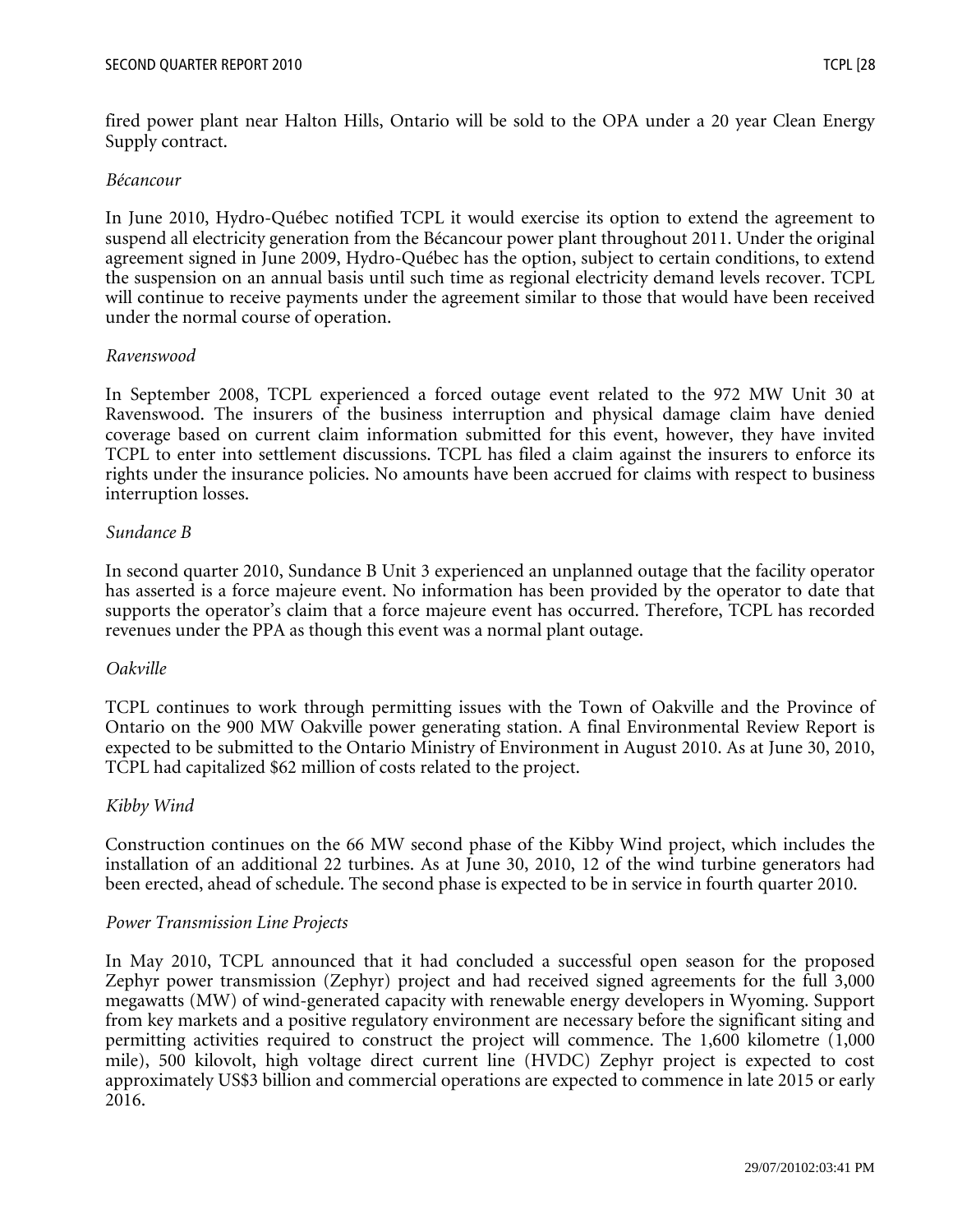TCPL continues to pursue the proposed Chinook power transmission project, a 500 kilovolt, HVDC transmission line originating in Montana, and has extended its open season to December 16, 2010.

## **Share Information**

As at July 27, 2010, TCPL had issued and outstanding 660 million common shares, four million Series U preferred shares and four million Series Y preferred shares.

# **Selected Quarterly Consolidated Financial Data**(1)

| (unaudited)                                                         | 2010         |              |              | 2009         |              |              |              | 2008         |
|---------------------------------------------------------------------|--------------|--------------|--------------|--------------|--------------|--------------|--------------|--------------|
| (millions of dollars except per share<br>amounts)                   | Second       | First        | Fourth       | Third        | Second       | First        | Fourth       | Third        |
| Revenues<br>Net Income                                              | 1,923<br>292 | 1,955<br>301 | 1,986<br>384 | 2,049<br>343 | 1,984<br>316 | 2,162<br>336 | 2,234<br>274 | 2,145<br>383 |
| <b>Share Statistics</b><br>Net income per share - Basic and Diluted | \$0.43       | \$0.46       | \$0.58       | \$0.55       | \$0.52       | \$0.55       | \$0.47       | \$0.70       |

(1) The selected quarterly consolidated financial data has been prepared in accordance with Canadian GAAP. Certain comparative figures have been restated to conform with the current year's presentation.

#### *Factors Impacting Quarterly Financial Information*

In Pipelines, which consists primarily of the Company's investments in regulated pipelines and regulated natural gas storage facilities, annual revenues and net income fluctuate over the long term based on regulators' decisions and negotiated settlements with shippers. Generally, quarter-overquarter revenues and net income during any particular fiscal year remain relatively stable with fluctuations resulting from adjustments being recorded due to regulatory decisions and negotiated settlements with shippers, seasonal fluctuations in short-term throughput volumes on U.S. pipelines, acquisitions and divestitures, and developments outside of the normal course of operations.

In Energy, which consists primarily of the Company's investments in electrical power generation plants and non-regulated natural gas storage facilities, quarter-over-quarter revenues and net income are affected by seasonal weather conditions, customer demand, market prices, capacity payments, planned and unplanned plant outages, acquisitions and divestitures, certain fair value adjustments and developments outside of the normal course of operations.

Significant developments that impacted the last eight quarters' EBIT and Net Income are as follows:

- Second quarter 2010, Energy's EBIT included net unrealized gains of \$9 million pre-tax (\$6 million after tax) resulting from changes in the fair value of certain U.S. Power derivative contracts. Energy's EBIT also included net unrealized gains of \$6 million pre-tax (\$4 million after tax) due to changes in the fair value of proprietary natural gas inventory in storage and natural gas forward purchase and sale contracts. Net Income included \$58 million of losses in 2010 compared to gains in 2009 for interest rate and foreign exchange rate derivatives that did not qualify as hedges for accounting purposes and the translation of working capital balances.
- First quarter 2010, Energy's EBIT included net unrealized losses of \$28 million pre-tax (\$17 million after tax) resulting from changes in the fair value of certain U.S. Power derivative contracts. Energy's EBIT also included net unrealized losses of \$21 million pre-tax (\$15 million after tax) due to changes in the fair value of proprietary natural gas inventory in storage and natural gas forward purchase and sale contracts.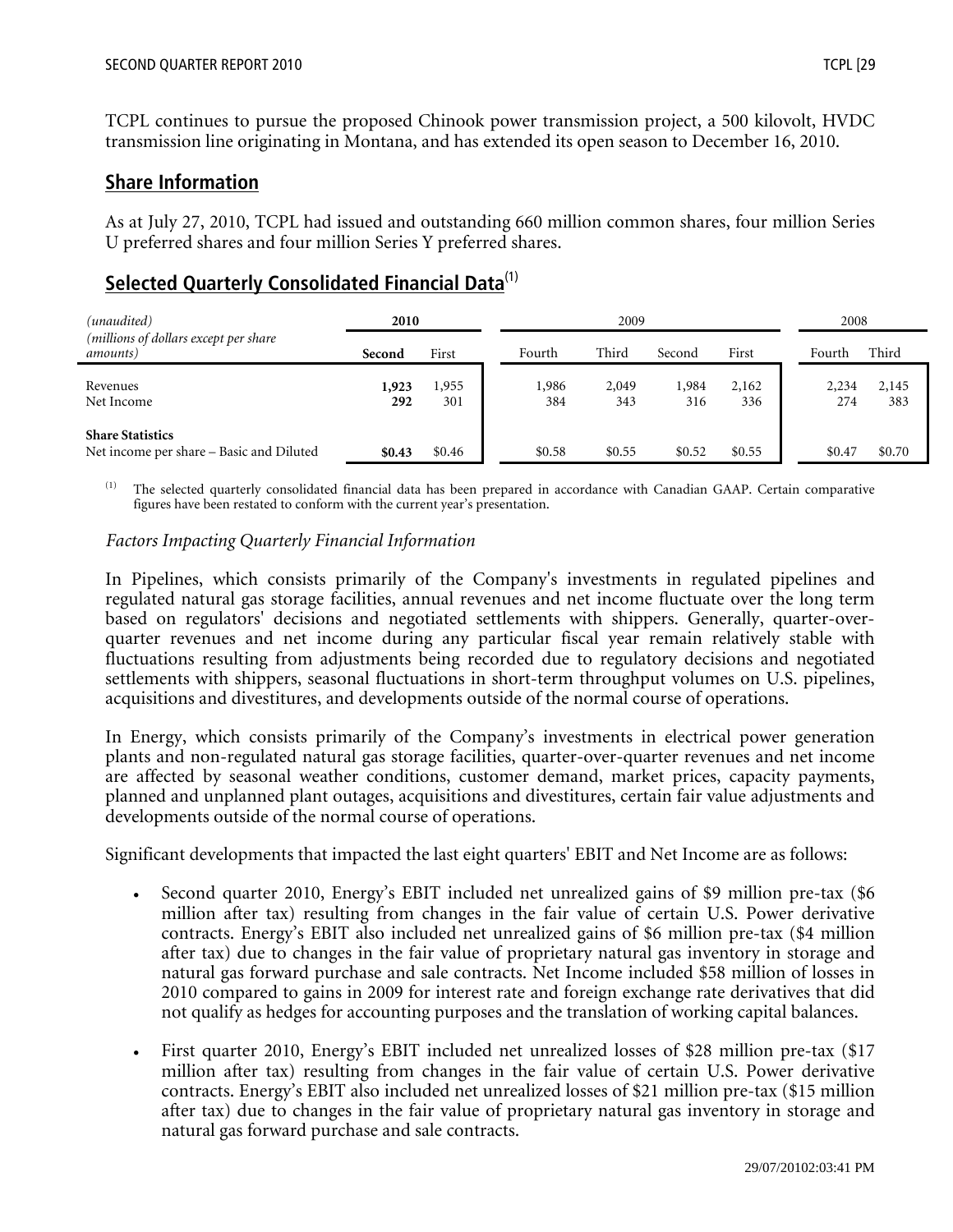- Fourth quarter 2009, Pipelines' EBIT included a dilution gain of \$29 million pre-tax (\$18 million after tax) resulting from TCPL's reduced ownership interest in PipeLines LP after PipeLines LP issued common units to the public. Energy's EBIT included net unrealized gains of \$7 million pre-tax (\$5 million after tax) due to changes in the fair value of proprietary natural gas inventory in storage and natural gas forward purchase and sale contracts. Net Income included \$30 million of favourable income tax adjustments resulting from reductions in the Province of Ontario's corporate income tax rates.
- Third quarter 2009, Energy's EBIT included net unrealized gains of \$14 million pre-tax (\$10) million after tax) due to changes in the fair value of proprietary natural gas inventory in storage and natural gas forward purchase and sale contracts.
- Second quarter 2009, Energy's EBIT included net unrealized losses of \$7 million pre-tax (\$5 million after tax) due to changes in the fair value of proprietary natural gas inventory in storage and natural gas forward purchase and sale contracts. Energy's EBIT also included contributions from Portlands Energy, which was placed in service in April 2009, and the negative impact of Western Power's lower overall realized power prices.
- First quarter 2009, Energy's EBIT included net unrealized losses of \$13 million pre-tax (\$9 million after tax) due to changes in the fair value of proprietary natural gas inventory in storage and natural gas forward purchase and sale contracts.
- Fourth quarter 2008, Energy's EBIT included net unrealized gains of \$7 million pre-tax (\$6 million after tax) due to changes in the fair value of proprietary natural gas inventory in storage and natural gas forward purchase and sale contracts. Net Income included net unrealized losses of \$57 million pre-tax (\$39 million after tax) due to changes in the fair value of derivatives used to manage the Company's exposure to rising interest rates but which did not qualify as hedges for accounting purposes.
- Third quarter 2008, Energy's EBIT included contributions from the August 2008 acquisition of Ravenswood. Net Income included favourable income tax adjustments of \$26 million from an internal restructuring and realization of losses.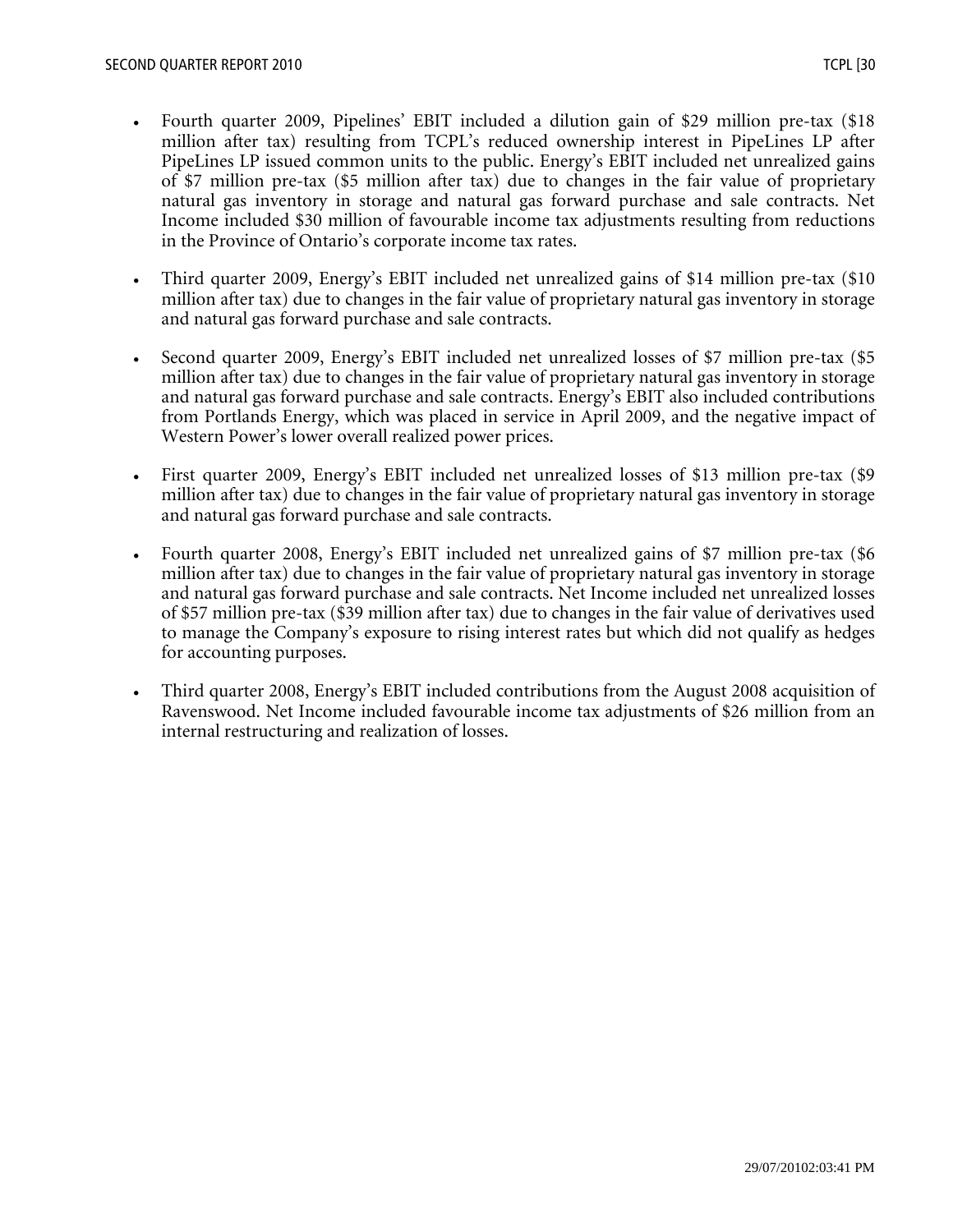# **Consolidated Income**

| (unaudited)                                   |       | Three months ended June 30 |       | Six months ended June 30 |
|-----------------------------------------------|-------|----------------------------|-------|--------------------------|
| (millions of dollars)                         | 2010  | 2009                       | 2010  | 2009                     |
|                                               |       |                            |       |                          |
| <b>Revenues</b>                               | 1,923 | 1,984                      | 3,878 | 4,146                    |
|                                               |       |                            |       |                          |
| <b>Operating and Other Expenses</b>           |       |                            |       |                          |
| Plant operating costs and other               | 764   | 792                        | 1,511 | 1,607                    |
| Commodity purchases resold                    | 216   | 182                        | 472   | 411                      |
| Depreciation and amortization                 | 341   | 345                        | 684   | 691                      |
|                                               | 1,321 | 1,319                      | 2,667 | 2,709                    |
| <b>Financial Charges/(Income)</b>             |       |                            |       |                          |
| Interest expense                              | 198   | 264                        | 392   | 565                      |
| Interest expense of joint ventures            | 15    | 16                         | 31    | 30                       |
| Interest income and other                     | 18    |                            |       | (56)                     |
|                                               |       | (34)                       | (6)   |                          |
|                                               | 231   | 246                        | 417   | 539                      |
| Income before Income Taxes and Non-           |       |                            |       |                          |
| <b>Controlling Interests</b>                  | 371   | 419                        | 794   | 898                      |
| <b>Income Taxes</b>                           |       |                            |       |                          |
| Current                                       | (198) | 37                         | (118) | 91                       |
| Future                                        | 260   | 58                         | 277   | 118                      |
|                                               | 62    | 95                         | 159   | 209                      |
| <b>Non-Controlling Interests</b>              |       |                            |       |                          |
| Non-controlling interest in PipeLines LP      | 17    | 8                          | 39    | 32                       |
| Non-controlling interest in Portland          |       |                            | 3     | 5                        |
|                                               | 17    |                            |       |                          |
|                                               |       | 8                          | 42    | 37                       |
| <b>Net Income</b>                             | 292   | 316                        | 593   | 652                      |
| <b>Preferred Share Dividends</b>              | (5)   | (5)                        | (11)  | (11)                     |
| <b>Net Income Applicable to Common Shares</b> | 287   | 311                        | 582   | 641                      |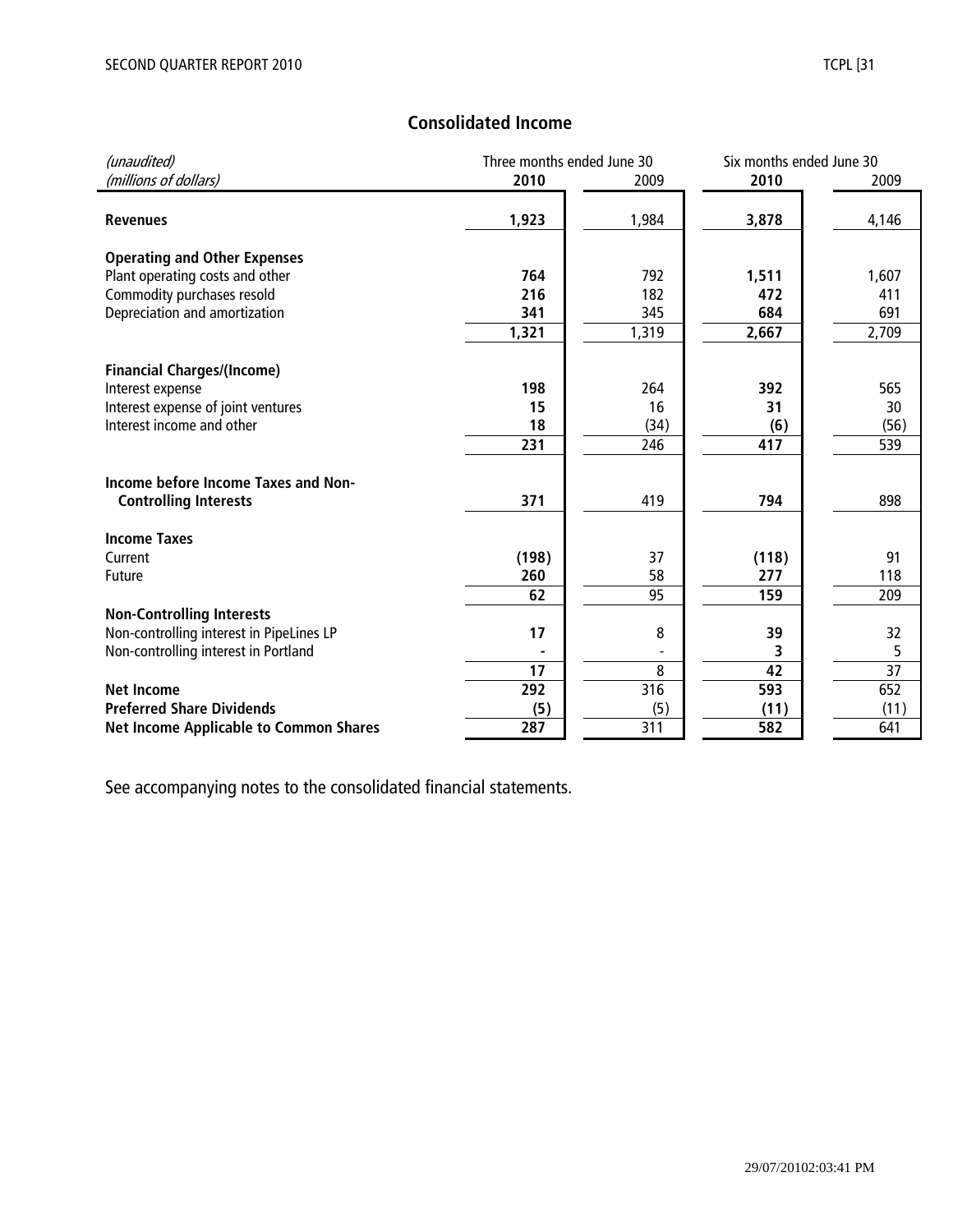# **Consolidated Cash Flows**

| (unaudited)                                                      | Three months ended June 30 |          |          | Six months ended June 30 |  |  |
|------------------------------------------------------------------|----------------------------|----------|----------|--------------------------|--|--|
| (millions of dollars)                                            | 2010                       | 2009     | 2010     | 2009                     |  |  |
|                                                                  |                            |          |          |                          |  |  |
| <b>Cash Generated From Operations</b>                            |                            |          |          |                          |  |  |
| Net income                                                       | 292                        | 316      | 593      | 652                      |  |  |
| Depreciation and amortization                                    | 341                        | 345      | 684      | 691                      |  |  |
| Future income taxes                                              | 260                        | 58       | 277      | 118                      |  |  |
| Non-controlling interests                                        | 17                         | 8        | 42       | 37                       |  |  |
| Employee future benefits funding in excess of                    |                            |          |          |                          |  |  |
| expense                                                          | (12)                       | (23)     | (44)     | (57)                     |  |  |
| Other                                                            | 24                         | (18)     | 82       | 5                        |  |  |
|                                                                  | 922                        | 686      | 1,634    | 1,446                    |  |  |
| (Increase)/decrease in operating working capital                 | (316)                      | 236      | (200)    | 331                      |  |  |
| Net cash provided by operations                                  | 606                        | 922      | 1,434    | 1,777                    |  |  |
|                                                                  |                            |          |          |                          |  |  |
| <b>Investing Activities</b>                                      |                            |          |          |                          |  |  |
| Capital expenditures                                             | (992)                      | (1,263)  | (2, 268) | (2,386)                  |  |  |
| Acquisitions, net of cash acquired                               |                            | (115)    |          | (249)                    |  |  |
| Deferred amounts and other                                       | 8                          | (85)     | (208)    | (259)                    |  |  |
| Net cash used in investing activities                            | (984)                      | (1, 463) | (2, 476) | (2,894)                  |  |  |
| <b>Financing Activities</b>                                      |                            |          |          |                          |  |  |
|                                                                  | (280)                      | (239)    | (546)    | (468)                    |  |  |
| Dividends on common and preferred shares<br>Advances from parent | 15                         | 1,065    | 398      | 1,057                    |  |  |
| Distributions paid to non-controlling interests                  | (23)                       | (19)     | (44)     | (40)                     |  |  |
| Notes payable (repaid)/issued, net                               | (441)                      | 233      | (9)      | (684)                    |  |  |
| Long-term debt issued, net of issue costs                        | 1,306                      |          | 1,316    | 3,060                    |  |  |
| Reduction of long-term debt                                      | (142)                      | (18)     | (283)    | (500)                    |  |  |
| Long-term debt of joint ventures issued                          | 70                         | 92       | 78       | 108                      |  |  |
| Reduction of long-term debt of joint ventures                    | (113)                      | (33)     | (139)    | (56)                     |  |  |
| Common shares issued                                             | 402                        | 52       | 402      | 126                      |  |  |
| Net cash provided by financing activities                        | 794                        | 1,133    | 1,173    | 2,603                    |  |  |
|                                                                  |                            |          |          |                          |  |  |
| <b>Effect of Foreign Exchange Rate Changes on</b>                |                            |          |          |                          |  |  |
| <b>Cash and Cash Equivalents</b>                                 | 33                         | (60)     | 16       | (34)                     |  |  |
|                                                                  |                            |          |          |                          |  |  |
| <b>Increase in Cash and Cash Equivalents</b>                     | 449                        | 532      | 147      | 1,452                    |  |  |
|                                                                  |                            |          |          |                          |  |  |
| <b>Cash and Cash Equivalents</b>                                 |                            |          |          |                          |  |  |
| Beginning of period                                              | 677                        | 2,220    | 979      | 1,300                    |  |  |
|                                                                  |                            |          |          |                          |  |  |
| <b>Cash and Cash Equivalents</b>                                 |                            |          |          |                          |  |  |
| End of period                                                    | 1,126                      | 2,752    | 1,126    | 2,752                    |  |  |
|                                                                  |                            |          |          |                          |  |  |
| <b>Supplementary Cash Flow Information</b>                       |                            |          |          |                          |  |  |
| Income taxes paid, net of refunds received                       | 39                         | 56       | 43       | 113                      |  |  |
| Interest paid, net of capitalized interest                       | 129                        | 274      | 372      | 537                      |  |  |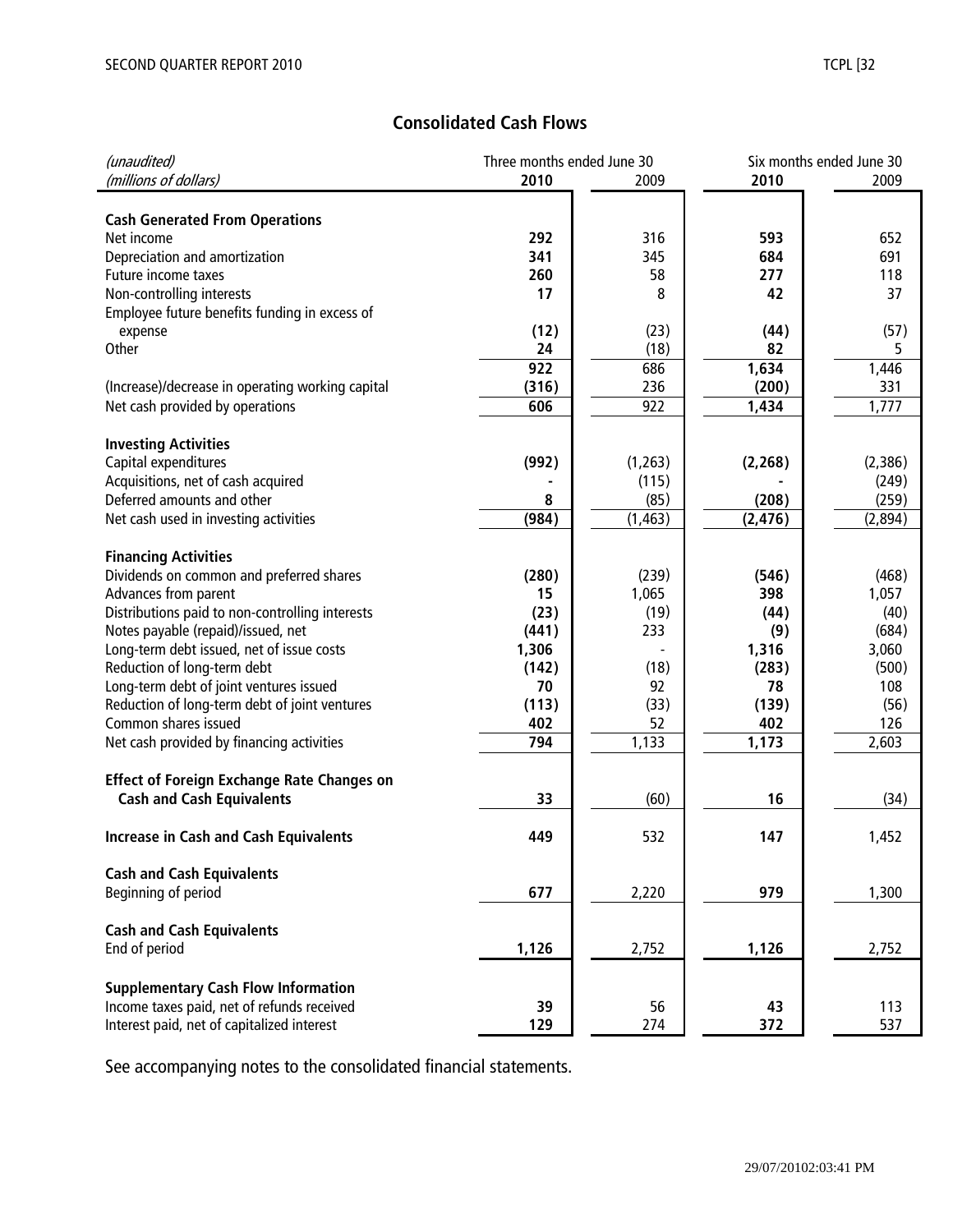# **Consolidated Balance Sheet**

| (unaudited)                                         | <b>June 30,</b> | December 31, |
|-----------------------------------------------------|-----------------|--------------|
| (millions of dollars)                               | 2010            | 2009         |
|                                                     |                 |              |
| <b>ASSETS</b>                                       |                 |              |
| <b>Current Assets</b>                               |                 |              |
| Cash and cash equivalents                           | 1,126           | 979          |
| Accounts receivable                                 | 1,102           | 968          |
| Due from TransCanada Corporation                    | 618             | 845          |
| Inventories                                         | 454             | 511          |
| Other                                               | 704             | 701          |
|                                                     | 4,004           | 4,004        |
| <b>Plant, Property and Equipment</b>                | 35,101          | 32,879       |
| Goodwill                                            | 3,807           | 3,763        |
| <b>Regulatory Assets</b>                            | 1,483           | 1,524        |
| <b>Intangibles and Other Assets</b>                 | 2,167           | 2,500        |
|                                                     | 46,562          | 44,670       |
|                                                     |                 |              |
| LIABILITIES AND SHAREHOLDERS' EQUITY                |                 |              |
| <b>Current Liabilities</b>                          |                 |              |
| Notes payable                                       | 1,697           | 1,687        |
| Accounts payable                                    | 2,105           | 2,191        |
| Accrued interest                                    | 369             | 380          |
| Current portion of long-term debt                   | 587             | 478          |
| Current portion of long-term debt of joint ventures | 116             | 212          |
|                                                     | 4,874           | 4,948        |
| Due to TransCanada Corporation                      | 2,240           | 2,069        |
| <b>Regulatory Liabilities</b>                       | 313             | 385          |
| <b>Deferred Amounts</b>                             | 947             | 743          |
| <b>Future Income Taxes</b>                          | 3,043           | 2,893        |
| <b>Long-Term Debt</b>                               | 17,258          | 16,186       |
| <b>Long-Term Debt of Joint Ventures</b>             | 795             | 753          |
| <b>Junior Subordinated Notes</b>                    | 1,050           | 1,036        |
|                                                     | 30,520          | 29,013       |
| <b>Non-Controlling Interests</b>                    |                 |              |
| Non-controlling interest in PipeLines LP            | 714             | 705          |
| Non-controlling interest in Portland                | 83              | 80           |
|                                                     | 797             | 785          |
| <b>Shareholders' Equity</b>                         | 15,245          | 14,872       |
|                                                     | 46,562          | 44,670       |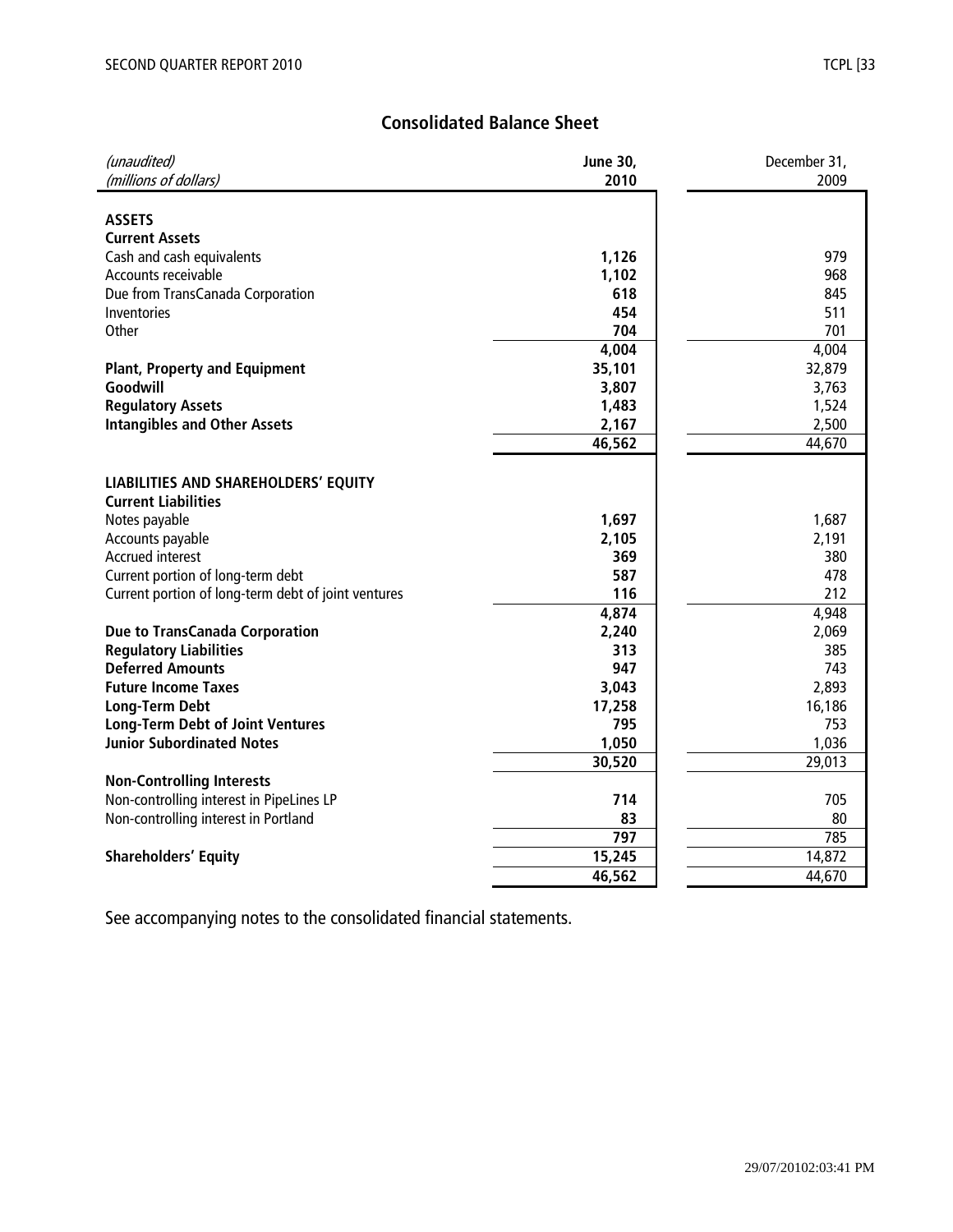| (unaudited)                                                | Three months ended June 30 |       | Six months ended June 30 |       |
|------------------------------------------------------------|----------------------------|-------|--------------------------|-------|
| (millions of dollars)                                      | 2010                       | 2009  | 2010                     | 2009  |
|                                                            |                            |       |                          |       |
| <b>Net Income Applicable to Common Shares</b>              | 287                        | 311   | 582                      | 641   |
| Other Comprehensive Income/(Loss), Net of                  |                            |       |                          |       |
| <b>Income Taxes</b>                                        |                            |       |                          |       |
| Change in foreign currency translation gains and           |                            |       |                          |       |
| losses on investments in foreign operations <sup>(1)</sup> | 227                        | (113) | 80                       | (151) |
| Change in gains and losses on hedges of                    |                            |       |                          |       |
| investments in foreign operations <sup>(2)</sup>           | (79)                       | 96    | (20)                     | 96    |
| Change in gains and losses on derivative                   |                            |       |                          |       |
| instruments designated as cash flow hedges <sup>(3)</sup>  | (44)                       | 37    | (121)                    | 64    |
| Reclassification to Net Income of gains and losses         |                            |       |                          |       |
| on derivative instruments designated as cash               |                            |       |                          |       |
| flow hedges pertaining to prior periods <sup>(4)</sup>     | (3)                        | (9)   | (2)                      | (5)   |
| Other Comprehensive Income/(Loss)                          | 101                        | 11    | (63)                     | 4     |
| <b>Comprehensive Income</b>                                | 388                        | 322   | 519                      | 645   |

# **Consolidated Comprehensive Income**

(1) Net of income tax recovery of \$45 million and \$15 million for the three and six months ended June 30, 2010, respectively (2009 – expense of \$6 million and nil, respectively).

(2) Net of income tax recovery of \$34 million and \$8 million for the three and six months ended June 30, 2010, respectively (2009 – expense of \$48 million and \$52 million, respectively).

 $^{(3)}$  Net of income tax recovery of \$27 million and \$84 million for the three and six months ended June 30, 2010, respectively (2009 – expense of \$19 million and \$16 million, respectively).

<sup>(4)</sup> Net of income tax expense of \$16 million and \$17 million for the three and six months ended June 30, 2010, respectively (2009 – recovery of \$1 million and nil, respectively).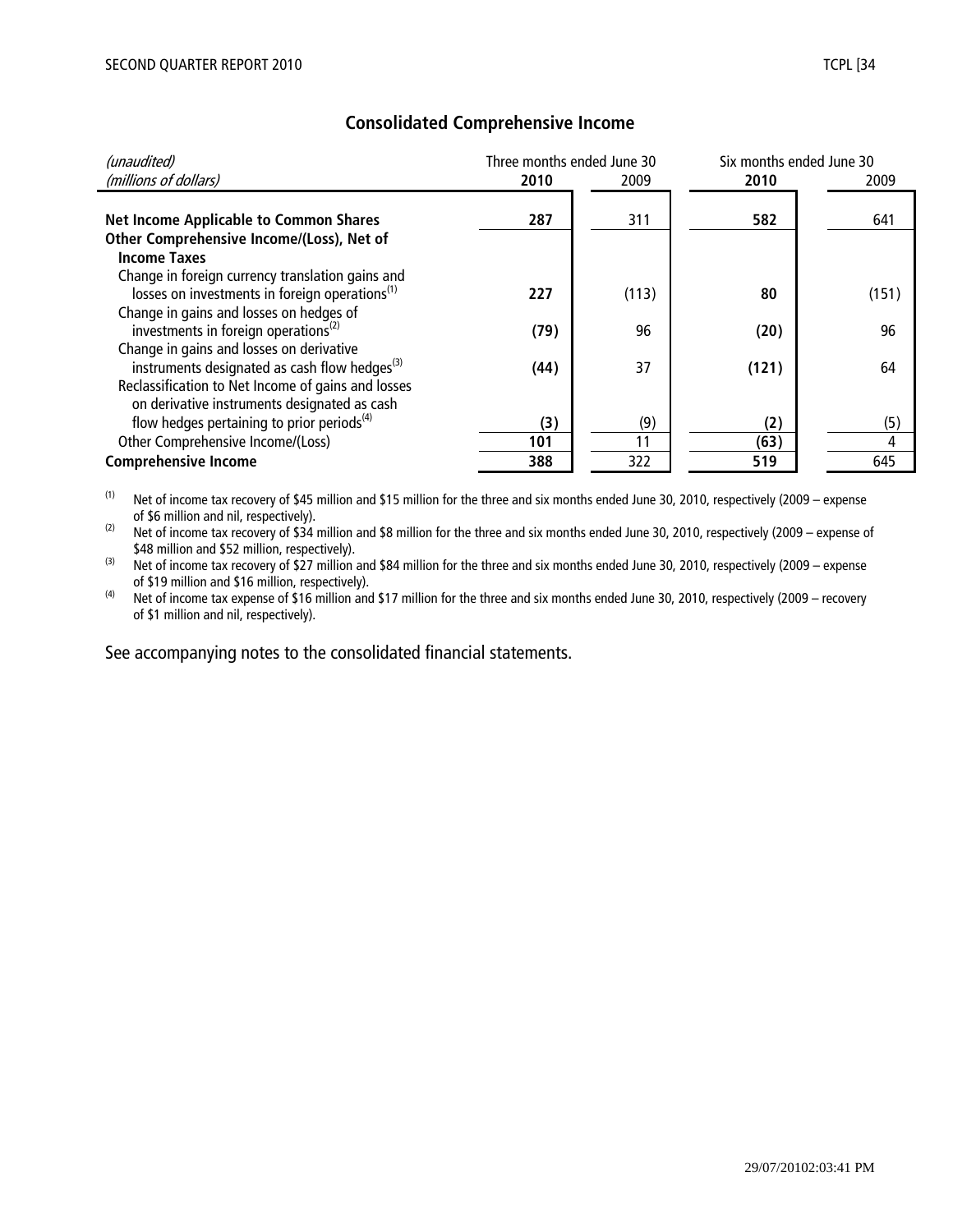|                                                                                                                              | Currency           |                  |       |
|------------------------------------------------------------------------------------------------------------------------------|--------------------|------------------|-------|
| (unaudited)                                                                                                                  | <b>Translation</b> | <b>Cash Flow</b> |       |
| (millions of dollars)                                                                                                        | Adjustments        | Hedges           | Total |
|                                                                                                                              |                    |                  |       |
| Balance at December 31, 2009                                                                                                 | (592)              | (40)             | (632) |
| Change in foreign currency translation gains and losses on<br>investments in foreign operations <sup>(1)</sup>               | 80                 |                  | 80    |
| Change in gains and losses on hedges of investments in foreign<br>operations <sup>(2)</sup>                                  | (20)               |                  | (20)  |
| Change in gains and losses on derivative instruments<br>designated as cash flow hedges $^{(3)}$                              |                    | (121)            | (121) |
| Reclassification to Net Income of gains and losses on derivative<br>instruments designated as cash flow hedges pertaining to |                    |                  |       |
| prior periods <sup>(4)(5)</sup>                                                                                              |                    | (2)              | (2)   |
| Balance at June 30, 2010                                                                                                     | (532)              | (163)            | (695) |
|                                                                                                                              |                    |                  |       |
| Balance at December 31, 2008                                                                                                 | (379)              | (93)             | (472) |
| Change in foreign currency translation gains and losses on<br>investments in foreign operations <sup>(1)</sup>               | (151)              |                  | (151) |
| Change in gains and losses on hedges of investments in foreign<br>operations <sup>(2)</sup>                                  | 96                 |                  | 96    |
| Changes in gains and losses on derivative instruments<br>designated as cash flow hedges <sup>(3)</sup>                       |                    | 64               | 64    |
| Reclassification to Net Income of gains and losses on derivative<br>instruments designated as cash flow hedges pertaining to |                    |                  |       |
| prior periods <sup>(4)</sup>                                                                                                 |                    | (5)              | (5)   |
| Balance at June 30, 2009                                                                                                     | (434)              | (34)             | (468) |

(1) Net of income tax recovery of \$15 million for the six months ended June 30, 2010 (2009 - nil).<br>(2) Net of income tax recovery of \$8 million for the six months ended June 30, 2010 (2009 - \$52 n

(2) Net of income tax recovery of \$8 million for the six months ended June 30, 2010 (2009 - \$52 million expense).<br>(3) Net of income tax recovery of \$84 million for the six months ended June 30, 2010 (2009 - \$16 million ex

(3) Net of income tax recovery of \$84 million for the six months ended June 30, 2010 (2009 - \$16 million expense).<br>(4) Net of income tax expense of \$17 million for the six months ended June 30, 2010 (2009 - nil)

(4) Net of income tax expense of \$17 million for the six months ended June 30, 2010 (2009 - nil).<br>(5) Losses related to cash flow bedges reported in Accumulated Other Comprehensive (Loss)/In

Losses related to cash flow hedges reported in Accumulated Other Comprehensive (Loss)/Income and expected to be reclassified to Net Income in the next 12 months are estimated to be \$74 million (\$45 million, net of tax). These estimates assume constant commodity prices, interest rates and foreign exchange rates over time, however, the amounts reclassified will vary based on the actual value of these factors at the date of settlement.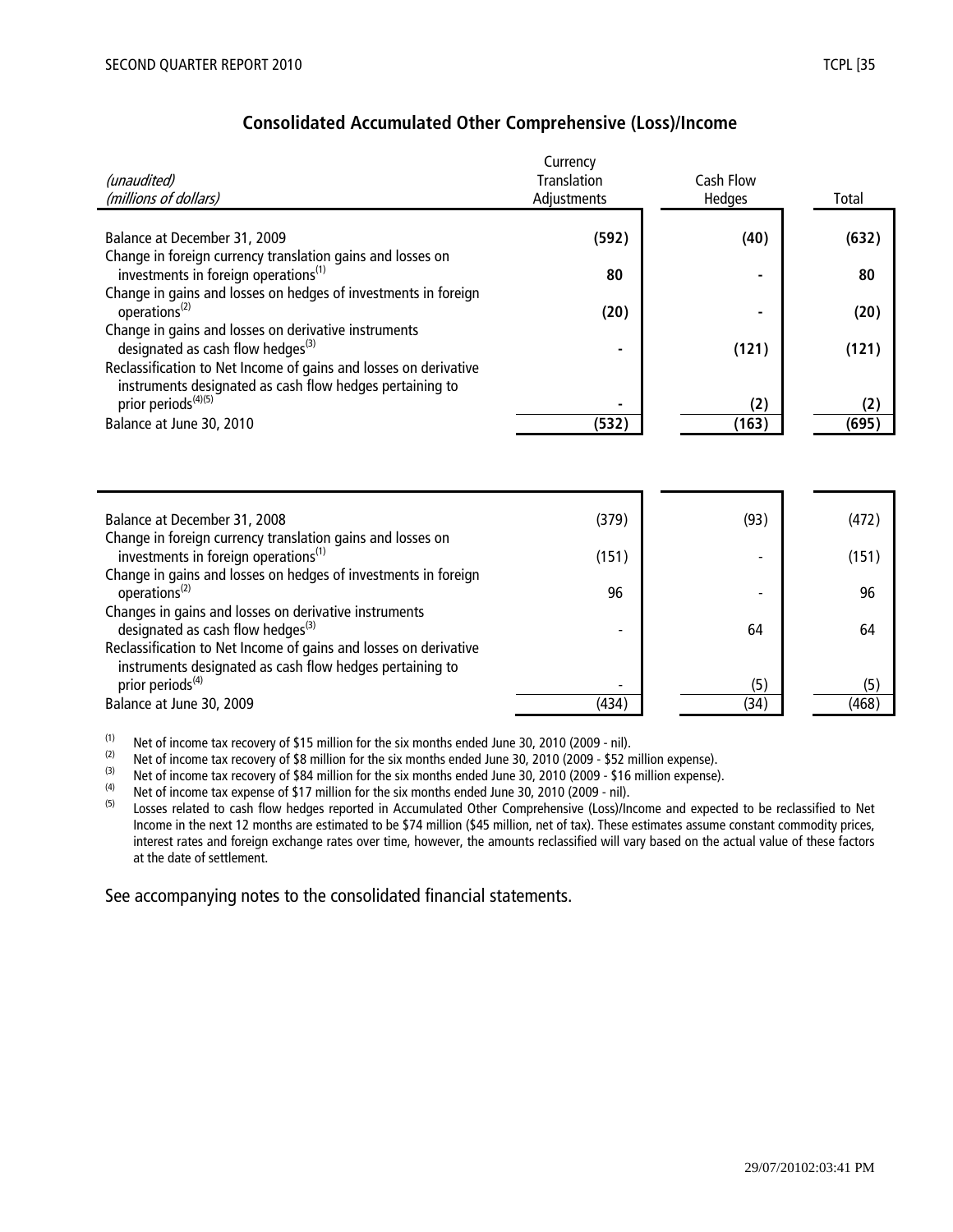# **Consolidated Shareholders' Equity**

| (unaudited)                                   | Six months ended June 30 |          |  |  |
|-----------------------------------------------|--------------------------|----------|--|--|
| (millions of dollars)                         | 2010                     | 2009     |  |  |
|                                               |                          |          |  |  |
| <b>Common Shares</b>                          |                          |          |  |  |
| Balance at beginning of period                | 10,649                   | 8,973    |  |  |
| Proceeds from common shares issued            | 402                      | 126      |  |  |
| Balance at end of period                      | 11,051                   | 9,099    |  |  |
| <b>Preferred Shares</b>                       |                          |          |  |  |
| Balance at beginning and end of period        | 389                      | 389      |  |  |
|                                               |                          |          |  |  |
| <b>Contributed Surplus</b>                    |                          |          |  |  |
| Balance at beginning of period<br>Other       | 335<br>Δ                 | 284      |  |  |
|                                               | 339                      | 2<br>286 |  |  |
| Balance at end of period                      |                          |          |  |  |
| <b>Retained Earnings</b>                      |                          |          |  |  |
| Balance at beginning of period                | 4,131                    | 3,789    |  |  |
| Net income                                    | 593                      | 652      |  |  |
| Common share dividends                        | (552)                    | (494)    |  |  |
| Preferred share dividends                     | (11)                     | (11)     |  |  |
| Balance at end of period                      | 4,161                    | 3,936    |  |  |
| Accumulated Other Comprehensive (Loss)/Income |                          |          |  |  |
| Balance at beginning of period                | (632)                    | (472)    |  |  |
| Other comprehensive (loss)/income             | (63)                     | 4        |  |  |
| Balance at end of period                      | (695)                    | (468)    |  |  |
|                                               | 3,466                    | 3,468    |  |  |
|                                               |                          |          |  |  |
| <b>Total Shareholders' Equity</b>             | 15,245                   | 13,242   |  |  |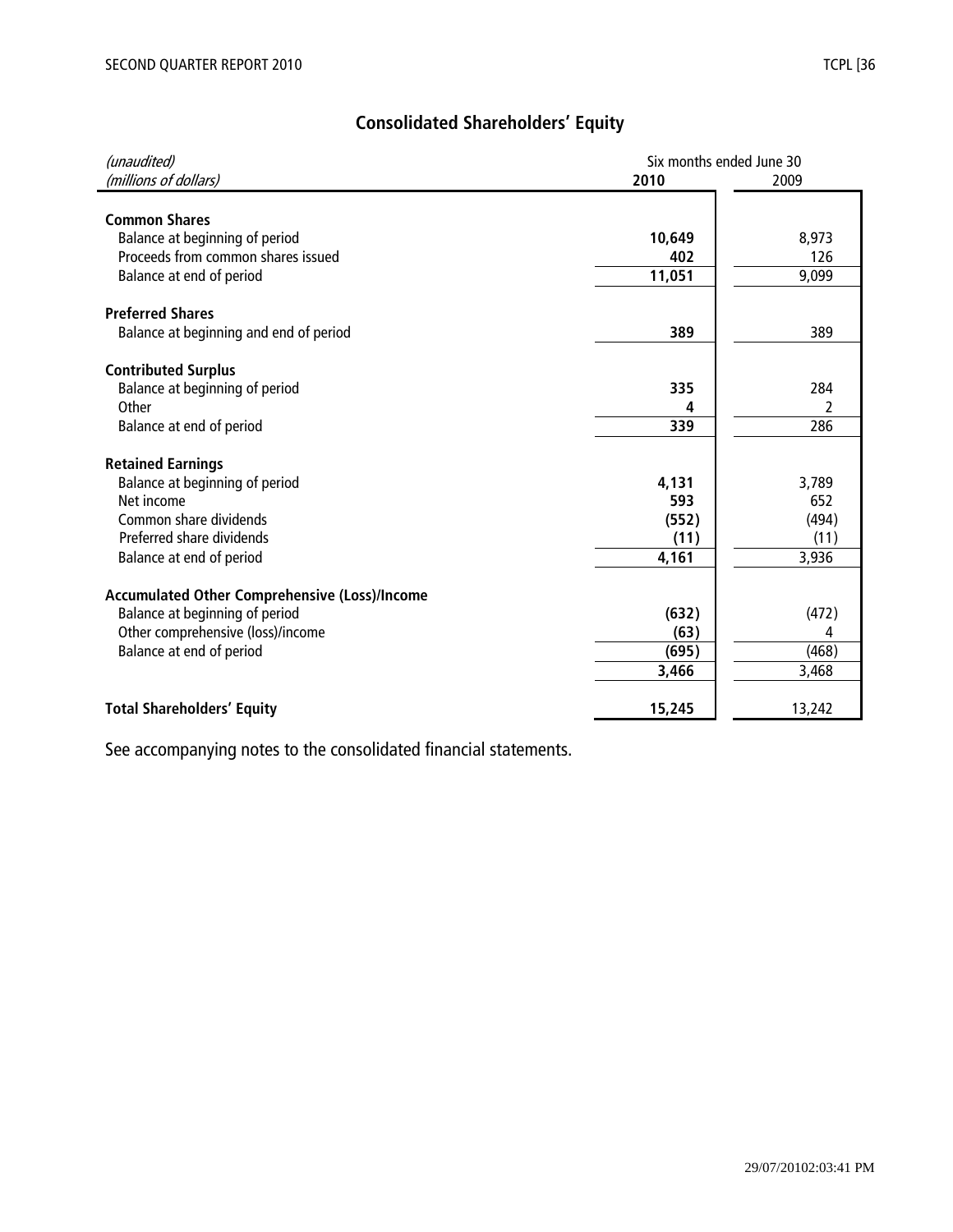# **Notes to Consolidated Financial Statements**

## **(Unaudited)**

## **1. Significant Accounting Policies**

The consolidated financial statements of TransCanada PipeLines Limited (TCPL or the Company) have been prepared in accordance with Canadian generally accepted accounting principles (GAAP). The accounting policies applied are consistent with those outlined in TCPL's annual audited Consolidated Financial Statements for the year ended December 31, 2009. These Consolidated Financial Statements reflect all normal recurring adjustments that are, in the opinion of management, necessary to present fairly the financial position and results of operations for the respective periods. These Consolidated Financial Statements do not include all disclosures required in the annual financial statements and should be read in conjunction with the 2009 audited Consolidated Financial Statements included in TCPL's 2009 Annual Report. Unless otherwise indicated, "TCPL" or "the Company" includes TransCanada PipeLines Limited and its subsidiaries. Amounts are stated in Canadian dollars unless otherwise indicated. Certain comparative figures have been reclassified to conform with the current year's presentation.

In Pipelines, which consists primarily of the Company's investments in regulated pipelines and regulated natural gas storage facilities, annual revenues and net income fluctuate over the long term based on regulators' decisions and negotiated settlements with shippers. Generally, quarter-over-quarter revenues and net income during any particular fiscal year remain relatively stable with fluctuations resulting from adjustments being recorded due to regulatory decisions and negotiated settlements with shippers, seasonal fluctuations in short-term throughput volumes on U.S. pipelines, acquisitions and divestitures, and developments outside of the normal course of operations.

In Energy, which consists primarily of the Company's investments in electrical power generation plants and non-regulated natural gas storage facilities, quarter-over-quarter revenues and net income are affected by seasonal weather conditions, customer demand, market prices, capacity payments, planned and unplanned plant outages, acquisitions and divestitures, certain fair value adjustments and developments outside of the normal course of operations.

In preparing these financial statements, TCPL is required to make estimates and assumptions that affect both the amount and timing of recording assets, liabilities, revenues and expenses since the determination of these items may be dependent on future events. The Company uses the most current information available and exercises careful judgement in making these estimates and assumptions. In the opinion of management, these consolidated financial statements have been properly prepared within reasonable limits of materiality and within the framework of the Company's significant accounting policies.

# **2. Changes in Accounting Policies**

The Company's accounting policies have not changed materially from those described in TCPL's 2009 Annual Report. Future accounting changes that will impact the Company are as follows: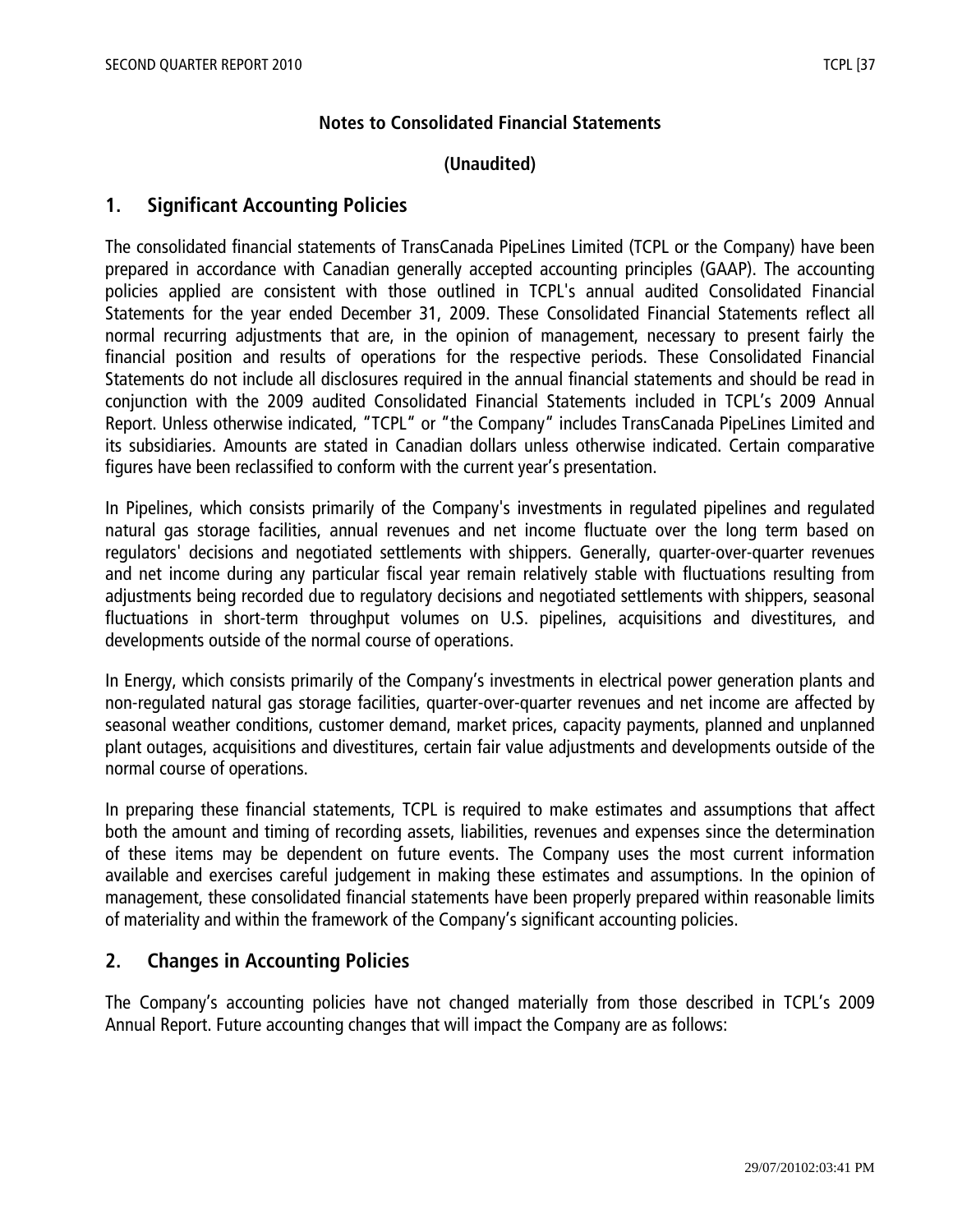#### Future Accounting Changes

## **International Financial Reporting Standards**

The Canadian Institute of Chartered Accountants' (CICA) Accounting Standards Board (AcSB) previously announced that Canadian publicly accountable enterprises are required to adopt International Financial Reporting Standards (IFRS), as issued by the International Accounting Standards Board (IASB), effective January 1, 2011. As an SEC registrant, TCPL has the option to prepare and file its consolidated financial statements using U.S. GAAP. Previously, TCPL disclosed that effective January 1, 2011, the Company expected to begin reporting under IFRS. Prior to the developments noted below, the Company's IFRS conversion project was proceeding as planned to meet the January 1, 2011 conversion date.

## Rate-Regulated Accounting

In accordance with Canadian GAAP, TCPL currently follows specific accounting policies unique to a rateregulated business which are consistent with rate-regulated accounting (RRA) standards in U.S. GAAP. Under RRA, the timing of recognition of certain expenses and revenues may differ from that otherwise expected under Canadian GAAP in order to appropriately reflect the economic impact of regulators' decisions regarding the Company's revenues and tolls. These timing differences are recorded as regulatory assets and regulatory liabilities on TCPL's consolidated balance sheet and represent current rights and obligations regarding cash flows expected to be recovered from or refunded to customers, based on decisions and approvals by the applicable regulatory authorities. As at June 30, 2010, TCPL reported \$1.7 billion of regulatory assets and \$0.4 billion of regulatory liabilities using RRA in addition to certain other impacts of RRA.

In July 2009, the IASB issued an Exposure Draft "Rate-Regulated Activities" which proposed a form of RRA under IFRS. To date, the IASB has not approved an RRA standard and TCPL does not expect a final RRA standard under IFRS, to be effective for 2011. As a result, in July 2010, the CICA's AcSB issued an Exposure Draft applicable to Canadian publicly accountable enterprises that use RRA, which, if approved, would allow these entities to defer the adoption of IFRS for two years. A final decision is expected by the AcSB before the end of 2010. Due to the continued uncertainty around the timing, scope and eventual adoption of an RRA standard under IFRS, if the AcSB Exposure Draft is approved, TCPL expects to defer its adoption of IFRS accordingly, and continue to prepare its consolidated financial statements in accordance with Canadian GAAP to maintain the use of RRA. During the deferral period, TCPL will continue to actively monitor IASB developments with respect to RRA. If the AcSB Exposure Draft is not approved or the IASB has not approved an RRA standard within the two year deferral period that allows the Company's rate-regulated activities to be appropriately reflected in its consolidated financial statements, TCPL expects to re-evaluate its decision to adopt IFRS and reconsider the adoption of U.S. GAAP.

As a result of these developments related to RRA under IFRS, TCPL cannot reasonably quantify the full impact that adopting IFRS would have on its financial position and future results if it proceeded with adopting IFRS. The Company will continue to monitor non-RRA IFRS developments and their potential impact on TCPL.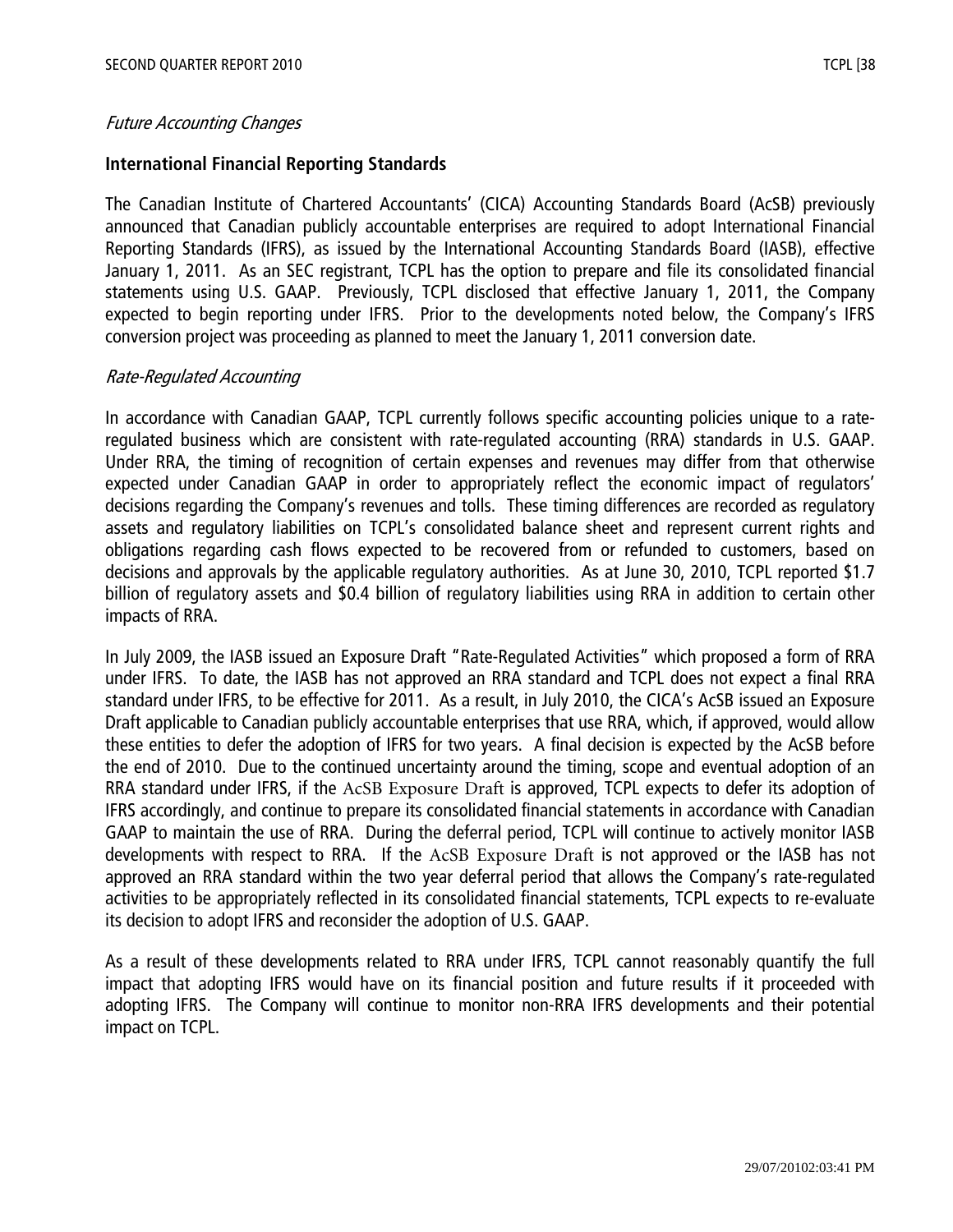# **3. Segmented Information**

| Three months ended June 30             | <b>Pipelines</b>         |       | Energy $(1)$ |       | Corporate |      | <b>Total</b> |       |
|----------------------------------------|--------------------------|-------|--------------|-------|-----------|------|--------------|-------|
| (unaudited)(millions of dollars)       | 2010                     | 2009  | 2010         | 2009  | 2010      | 2009 | 2010         | 2009  |
|                                        |                          |       |              |       |           |      |              |       |
| Revenues                               | 1,061                    | 1,142 | 862          | 842   |           |      | 1,923        | 1,984 |
| Plant operating costs and other        | (365)                    | (395) | (377)        | (366) | (22)      | (31) | (764)        | (792) |
| Commodity purchases resold             | $\overline{\phantom{0}}$ |       | (216)        | (182) |           |      | (216)        | (182) |
| Depreciation and amortization          | (251)                    | (258) | (90)         | (87)  |           | -    | (341)        | (345) |
|                                        | 445                      | 489   | 179          | 207   | (22)      | (31) | 602          | 665   |
| Interest expense                       |                          |       |              |       |           |      | (198)        | (264) |
| Interest expense of joint ventures     |                          |       |              |       |           |      | (15)         | (16)  |
| Interest income and other              |                          |       |              |       |           |      | (18)         | 34    |
| Income taxes                           |                          |       |              |       |           |      | (62)         | (95)  |
| Non-controlling interests              |                          |       |              |       |           |      | (17)         | (8)   |
| <b>Net Income</b>                      |                          |       |              |       |           |      | 292          | 316   |
| Preferred share dividends              |                          |       |              |       |           |      | (5)          | (5)   |
| Net Income Applicable to Common Shares |                          |       |              |       |           |      | 287          | 311   |

| Six months ended June 30                                                                                                                                                                                                            | <b>Pipelines</b>               |                                  | Energy $^{(1)}$                         |                                         | Corporate    |                   | <b>Total</b>                                              |                                                            |
|-------------------------------------------------------------------------------------------------------------------------------------------------------------------------------------------------------------------------------------|--------------------------------|----------------------------------|-----------------------------------------|-----------------------------------------|--------------|-------------------|-----------------------------------------------------------|------------------------------------------------------------|
| (unaudited)(millions of dollars)                                                                                                                                                                                                    | 2010                           | 2009                             | 2010                                    | 2009                                    | 2010         | 2009              | 2010                                                      | 2009                                                       |
| Revenues<br>Plant operating costs and other<br>Commodity purchases resold<br>Depreciation and amortization                                                                                                                          | 2,190<br>(726)<br>(504)<br>960 | 2.406<br>(788)<br>(518)<br>1,100 | 1,688<br>(737)<br>(472)<br>(180)<br>299 | 1.740<br>(758)<br>(411)<br>(173)<br>398 | (48)<br>(48) | (61)<br>-<br>(61) | 3,878<br>(1, 511)<br>(472)<br>(684)<br>1,211              | 4,146<br>(1,607)<br>(411)<br>(691)<br>1,437                |
| Interest expense<br>Interest expense of joint ventures<br>Interest income and other<br>Income taxes<br>Non-controlling interests<br><b>Net Income</b><br>Preferred share dividends<br><b>Net Income Applicable to Common Shares</b> |                                |                                  |                                         |                                         |              |                   | (392)<br>(31)<br>6<br>(159)<br>(42)<br>593<br>(11)<br>582 | (565)<br>(30)<br>56<br>(209)<br>(37)<br>652<br>(11)<br>641 |

(1) Effective January 1, 2010, the Company records in Revenues on a net basis, realized and unrealized gains and losses on derivatives used to purchase and sell power, natural gas and fuel oil in order to manage Energy's assets. Comparative figures for 2009 reflect amounts reclassified from Commodity Purchases Resold to Revenues.

# **Total Assets**

| (unaudited)<br>(millions of dollars) | June 30, 2010   | December 31, 2009 |
|--------------------------------------|-----------------|-------------------|
| <b>Pipelines</b>                     | 31,005          | 29,508            |
| Energy<br>Corporate                  | 12,798<br>2,759 | 12,477<br>2,685   |
|                                      | 46,562          | 44,670            |

# **4. Long-Term Debt**

In June 2010, TCPL issued senior notes of US\$500 million and US\$750 million maturing on June 1, 2015 and June 1, 2040, respectively, and bearing interest at 3.40 per cent and 6.10 per cent, respectively. These notes were issued under the US\$4.0 billion debt shelf prospectus filed in December 2009.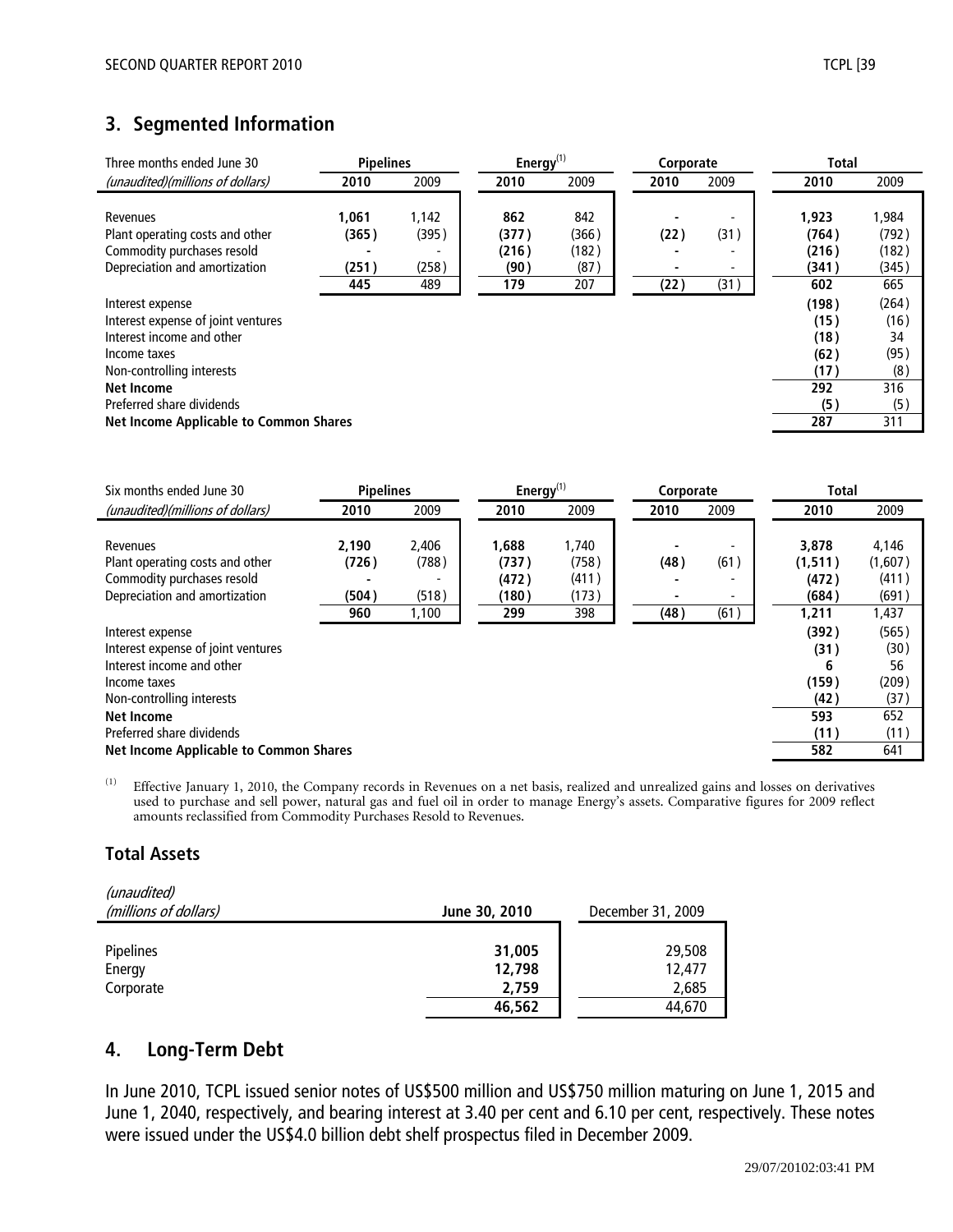In the three and six months ended June 30, 2010, the Company capitalized interest related to capital projects of \$143 million and \$277 million, respectively (2009 - \$63 million and \$117 million).

# **5. Share Capital**

In the three and six months ended June 30, 2010, TCPL issued 10.7 million common shares (2009 – 1.7 million and 3.9 million common shares, respectively) to TransCanada Corporation (TransCanada) for proceeds of \$402 million (2009 – \$52 million and \$126 million).

# **6. Financial Instruments and Risk Management**

TCPL continues to manage and monitor its exposure to counterparty credit, liquidity and market risk.

## Counterparty Credit and Liquidity Risk

TCPL's maximum counterparty credit exposure with respect to financial instruments at the balance sheet date, without taking into account security held, consisted of accounts receivable, the fair value of derivative assets and notes, loans and advances receivable. The carrying amounts and fair values of these financial assets are included in Accounts Receivable and Other in the Non-Derivative Financial Instruments Summary table below. Letters of credit and cash are the primary types of security provided to support these amounts. The majority of counterparty credit exposure is with counterparties who are investment grade. At June 30, 2010, there were no significant amounts past due or impaired.

At June 30, 2010, the Company had a credit risk concentration of \$348 million due from a creditworthy counterparty. This amount is expected to be fully collectible and is secured by a guarantee from the counterparty's parent company.

The Company continues to manage its liquidity risk by ensuring sufficient cash and credit facilities are available to meet its operating and capital expenditure obligations when due, under both normal and stressed economic conditions.

# Natural Gas Inventory

At June 30, 2010, the fair value of proprietary natural gas inventory held in storage, as measured using a weighted average of forward prices for the following four months less selling costs, was \$51 million (December 31, 2009 - \$73 million). The change in fair value of proprietary natural gas inventory in storage in the three and six months ended June 30, 2010 resulted in net pre-tax unrealized gains of \$4 million and net pre-tax unrealized losses of \$20 million, respectively, which were recorded as an increase and a decrease, respectively, to Revenues and Inventories (2009 - losses of \$6 million and \$29 million). The change in fair value of natural gas forward purchase and sale contracts in the three and six months ended June 30, 2010 resulted in net pre-tax unrealized gains of \$2 million and \$5 million, respectively (2009 – losses of \$1 million and gains of \$9 million), which were included in Revenues.

# VaR Analysis

TCPL uses a Value-at-Risk (VaR) methodology to estimate the potential impact from its exposure to market risk on its open liquid positions. VaR represents the potential change in pre-tax earnings over a given holding period. It is calculated assuming a 95 per cent confidence level that the daily change resulting from normal market fluctuations in its open positions will not exceed the reported VaR. Although losses are not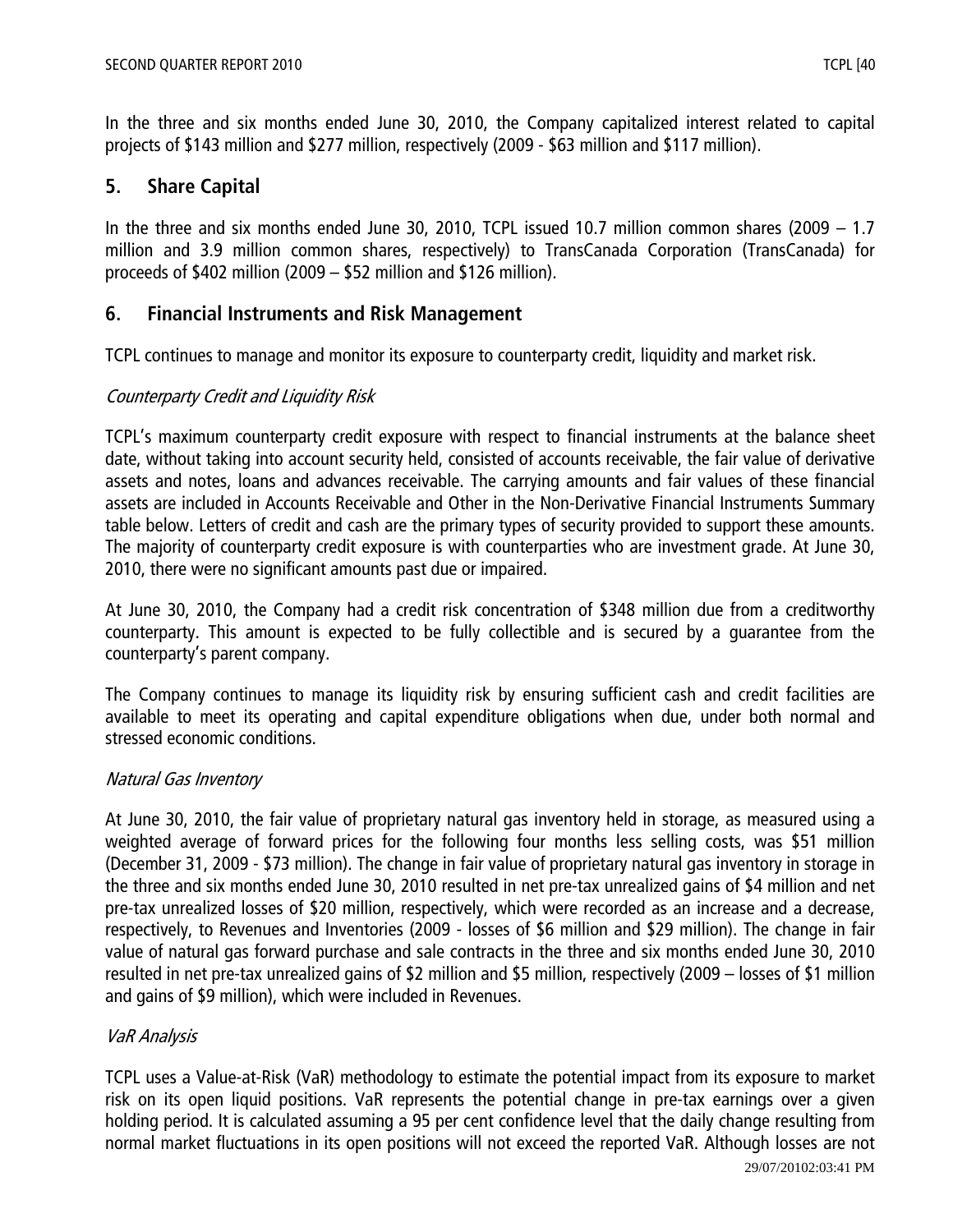expected to exceed the statistically estimated VaR on 95 per cent of occasions, losses on the other five per cent of occasions could be substantially greater than the estimated VaR. TCPL's consolidated VaR was \$7 million at June 30, 2010 (December 31, 2009 – \$12 million). The decrease from December 31, 2009 was primarily due to decreased prices and lower open positions in the U.S. Power portfolio.

## Net Investment in Self-Sustaining Foreign Operations

The Company hedges its net investment in self-sustaining foreign operations (on an after tax basis) with U.S. dollar-denominated debt, cross-currency interest rate swaps, forward foreign exchange contracts and foreign exchange options. At June 30, 2010, the Company had designated as a net investment hedge U.S. dollar-denominated debt with a carrying value of \$9.4 billion (US\$8.8 billion) and a fair value of \$9.7 billion (US\$9.2 billion). At June 30, 2010, \$20 million (December 31, 2009 - \$96 million) was included in Intangibles and Other Assets for the fair value of forwards and swaps used to hedge the Company's net U.S. dollar investment in foreign operations.

The fair values and notional principal amounts for the derivatives designated as a net investment hedge were as follows:

|                                                                           | June 30, 2010                |                                                  | December 31, 2009            |                                    |
|---------------------------------------------------------------------------|------------------------------|--------------------------------------------------|------------------------------|------------------------------------|
| Asset/(Liability)<br>(unaudited)<br>(millions of dollars)                 | Fair<br>Value <sup>(1)</sup> | <b>Notional or</b><br><b>Principal</b><br>Amount | Fair<br>Value <sup>(1)</sup> | Notional or<br>Principal<br>Amount |
| U.S. dollar cross-currency swaps                                          |                              |                                                  |                              |                                    |
| (maturing 2010 to 2014)<br>U.S. dollar forward foreign exchange contracts | 37                           | U.S. 2,100                                       | 86                           | U.S. 1,850                         |
| (maturing 2010)<br>U.S. dollar foreign exchange options                   | (17)                         | <b>U.S. 550</b>                                  | 9                            | U.S. 765                           |
| (matured 2010)                                                            | $\blacksquare$               |                                                  |                              | U.S. 100                           |
|                                                                           | 20                           | U.S. 2,650                                       | 96                           | U.S. 2,715                         |

#### **Derivatives Hedging Net Investment in Self-Sustaining Foreign Operations**

 $(1)$  Fair values equal carrying values.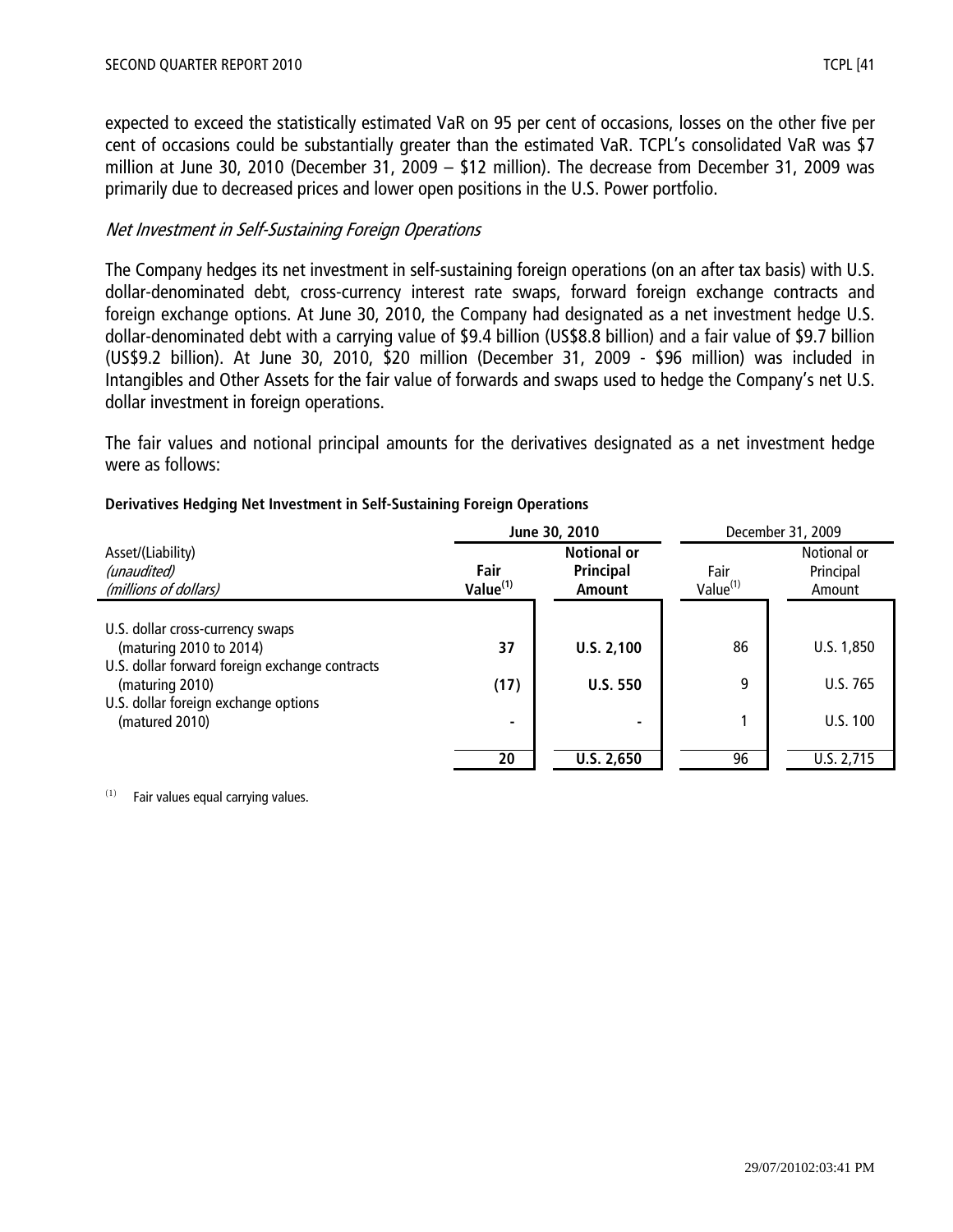# Non-Derivative Financial Instruments Summary

The carrying and fair values of non-derivative financial instruments were as follows:

|                                                      |               | June 30, 2010 | December 31, 2009 |        |
|------------------------------------------------------|---------------|---------------|-------------------|--------|
| (unaudited)                                          | Carrying      | Fair          | Carrying          | Fair   |
| (millions of dollars)                                | <b>Amount</b> | Value         | Amount            | Value  |
|                                                      |               |               |                   |        |
| Financial Assets <sup>(1)</sup>                      |               |               |                   |        |
| Cash and cash equivalents                            | 1,126         | 1,126         | 979               | 979    |
| Accounts receivable and other $(2)(3)$               | 1,343         | 1,384         | 1,433             | 1,484  |
| Due from TransCanada Corporation                     | 618           | 618           | 845               | 845    |
| Available-for-sale assets <sup>(2)</sup>             | 20            | 20            | 23                | 23     |
|                                                      | 3,107         | 3,148         | 3,280             | 3,331  |
|                                                      |               |               |                   |        |
| Financial Liabilities <sup>(1)(3)</sup>              |               |               |                   |        |
| Notes payable                                        | 1,697         | 1,697         | 1,687             | 1,687  |
| Accounts payable and deferred amounts <sup>(4)</sup> | 1,291         | 1,291         | 1,532             | 1,532  |
| Due to TransCanada Corporation                       | 2,240         | 2,240         | 2,069             | 2,069  |
| <b>Accrued interest</b>                              | 369           | 369           | 380               | 380    |
| Long-term debt                                       | 17,845        | 21,125        | 16,664            | 19,377 |
| Junior subordinated notes                            | 1,050         | 1,072         | 1,036             | 976    |
| Long-term debt of joint ventures                     | 911           | 1,011         | 965               | 1,025  |
|                                                      | 25,403        | 28,805        | 24,333            | 27,046 |

 $(1)$  Consolidated Net Income in 2010 included gains of \$9 million (2009 – \$8 million) for fair value adjustments related to interest rate swap agreements on US\$150 million (2009 – US\$300 million) of long-term debt. There were no other unrealized gains or losses from fair value adjustments to the financial instruments.

 $(2)$  At June 30, 2010, the Consolidated Balance Sheet included financial assets of \$868 million (December 31, 2009 – \$968 million) in Accounts Receivable, \$42 million in Other Current Assets (December 31, 2009 – nil) and \$453 million (December 31, 2009 - \$488 million) in Intangibles and Other Assets.

(3) Recorded at amortized cost, except for certain long-term debt which is recorded at fair value.<br>
(4) At June 30, 2010, the Consolidated Balance Sheet included financial liabilities of \$1,262 mil

(4) At June 30, 2010, the Consolidated Balance Sheet included financial liabilities of \$1,262 million (December 31, 2009 – \$1,507 million) in Accounts Payable and \$29 million (December 31, 2009 - \$25 million) in Deferred Amounts.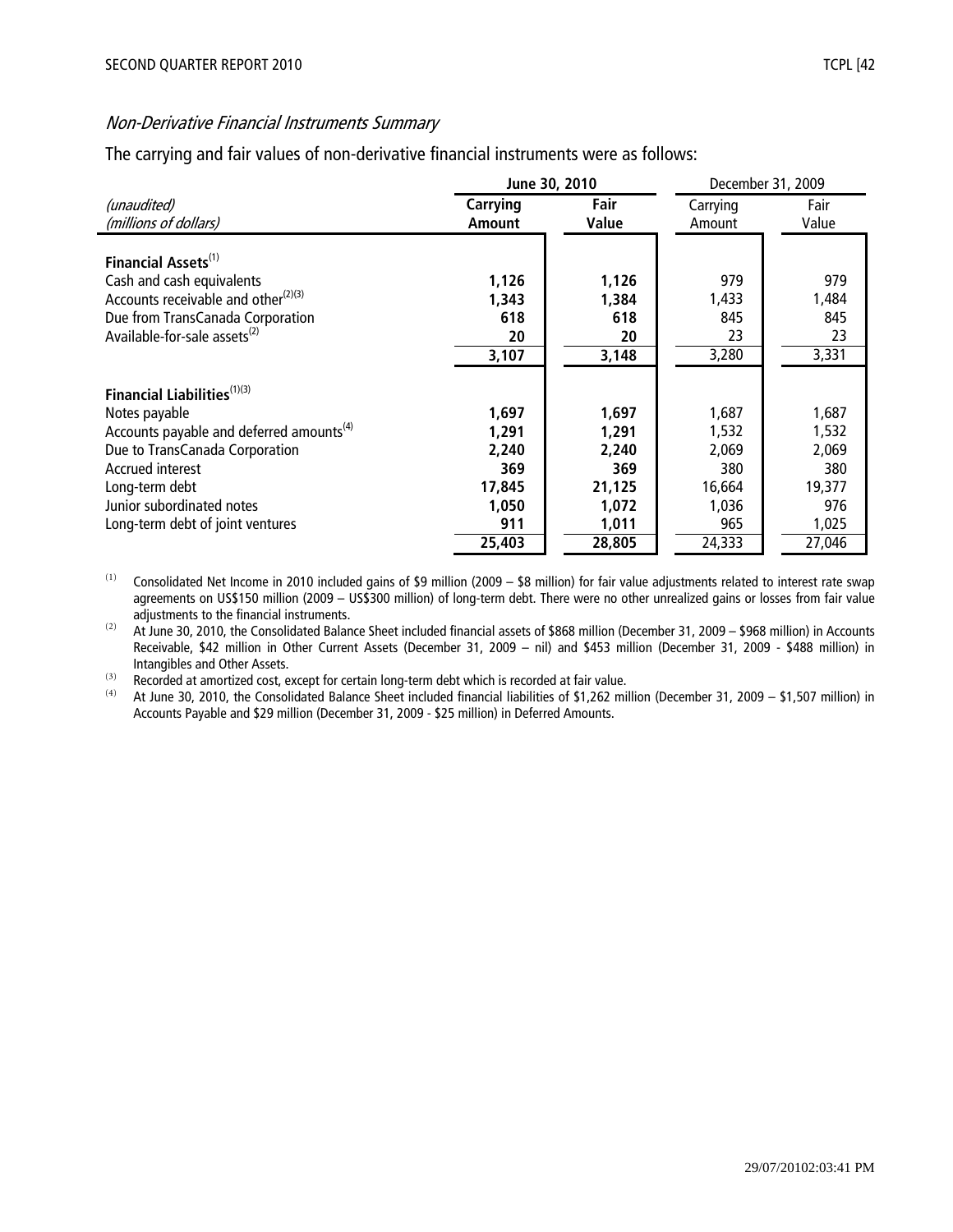Information for the Company's derivative financial instruments, excluding hedges of the Company's net investment in self-sustaining foreign operations, is as follows:

| June 30, 2010                                                                                                                    |                  |                  |                  |                  |
|----------------------------------------------------------------------------------------------------------------------------------|------------------|------------------|------------------|------------------|
| (unaudited)                                                                                                                      |                  | <b>Natural</b>   | Foreign          |                  |
| (all amounts in millions unless otherwise indicated)                                                                             | Power            | Gas              | Exchange         | Interest         |
| <b>Derivative Financial Instruments</b><br>Held for Trading(1)                                                                   |                  |                  |                  |                  |
| Fair Values <sup>(2)</sup>                                                                                                       |                  |                  |                  |                  |
| Assets                                                                                                                           | \$210            | \$146            |                  | \$29             |
| Liabilities<br><b>Notional Values</b>                                                                                            | \$(158)          | \$(145)          | \$(20)           | \$(90)           |
| Volumes <sup>(3)</sup>                                                                                                           |                  |                  |                  |                  |
| Purchases                                                                                                                        | 13,165           | 117              |                  |                  |
| <b>Sales</b>                                                                                                                     | 14,285           | 89               |                  |                  |
| Canadian dollars                                                                                                                 |                  |                  |                  | 960              |
| U.S. dollars                                                                                                                     |                  | $\blacksquare$   | U.S. 1,143       | U.S. 1,525       |
| Cross-currency                                                                                                                   |                  |                  | 47/U.S. 37       |                  |
| Net unrealized (losses)/gains in the period <sup>(4)</sup><br>Three months ended June 30, 2010<br>Six months ended June 30, 2010 | \$(10)<br>\$(26) | \$3<br>\$5       | \$(11)<br>\$(11) | \$(13)<br>\$(17) |
| Net realized gains/(losses) in the period <sup>(4)</sup><br>Three months ended June 30, 2010<br>Six months ended June 30, 2010   | \$15<br>\$37     | \$(17)<br>\$(29) | \$(6)<br>\$2     | \$(6)<br>\$(10)  |
| Maturity dates                                                                                                                   | 2010-2015        | 2010-2014        | 2010-2012        | 2010-2018        |
| <b>Derivative Financial Instruments</b><br>in Hedging Relationships <sup>(5)(6)</sup><br>Fair Values <sup>(2)</sup>              |                  |                  |                  |                  |
| Assets                                                                                                                           | \$124            | \$1              |                  | \$9              |
| Liabilities                                                                                                                      | \$(237)          | \$(54)           | \$(37)           | \$(116)          |
| <b>Notional Values</b>                                                                                                           |                  |                  |                  |                  |
| Volumes <sup>(3)</sup>                                                                                                           |                  |                  |                  |                  |
| <b>Purchases</b>                                                                                                                 | 14,792           | 63               |                  |                  |
| <b>Sales</b><br>U.S. dollars                                                                                                     | 15,209           |                  | <b>U.S. 120</b>  | U.S. 1,975       |
| Cross-currency                                                                                                                   |                  | ÷,               | 136/U.S. 100     |                  |
|                                                                                                                                  |                  |                  |                  |                  |
| Net realized losses in the period <sup>(4)</sup>                                                                                 |                  |                  |                  |                  |
| Three months ended June 30, 2010                                                                                                 | \$(36)           | \$(6)            |                  | \$(9)            |
| Six months ended June 30, 2010                                                                                                   | \$(43)           | \$(9)            |                  | \$(19)           |
| <b>Maturity dates</b>                                                                                                            | 2010-2015        | 2010-2012        | 2010-2014        | 2011-2020        |

(1) All derivative financial instruments in the held-for-trading classification have been entered into for risk management purposes and are subject to the Company's risk management strategies, policies and limits. These include derivatives that have not been designated as hedges or do not qualify for hedge accounting treatment but have been entered into as economic hedges to manage the Company's exposures to market risk.

 $\overrightarrow{P}$  Fair values equal carrying values.

(3) Volumes for power and natural gas derivatives are in GWh and billion cubic feet (Bcf), respectively.

Realized and unrealized gains and losses on power and natural gas derivative financial instruments held for trading are included in Revenues. Realized and unrealized gains and losses on interest rate and foreign exchange derivative financial instruments held for trading are included in Interest Expense and Interest Income and Other, respectively. The effective portion of unrealized gains and losses on derivative financial instruments in hedging relationships are initially recognized in Other Comprehensive Income and are reclassified to Revenues, Interest Expense and Interest Income and Other, as appropriate, as the original hedged item settles.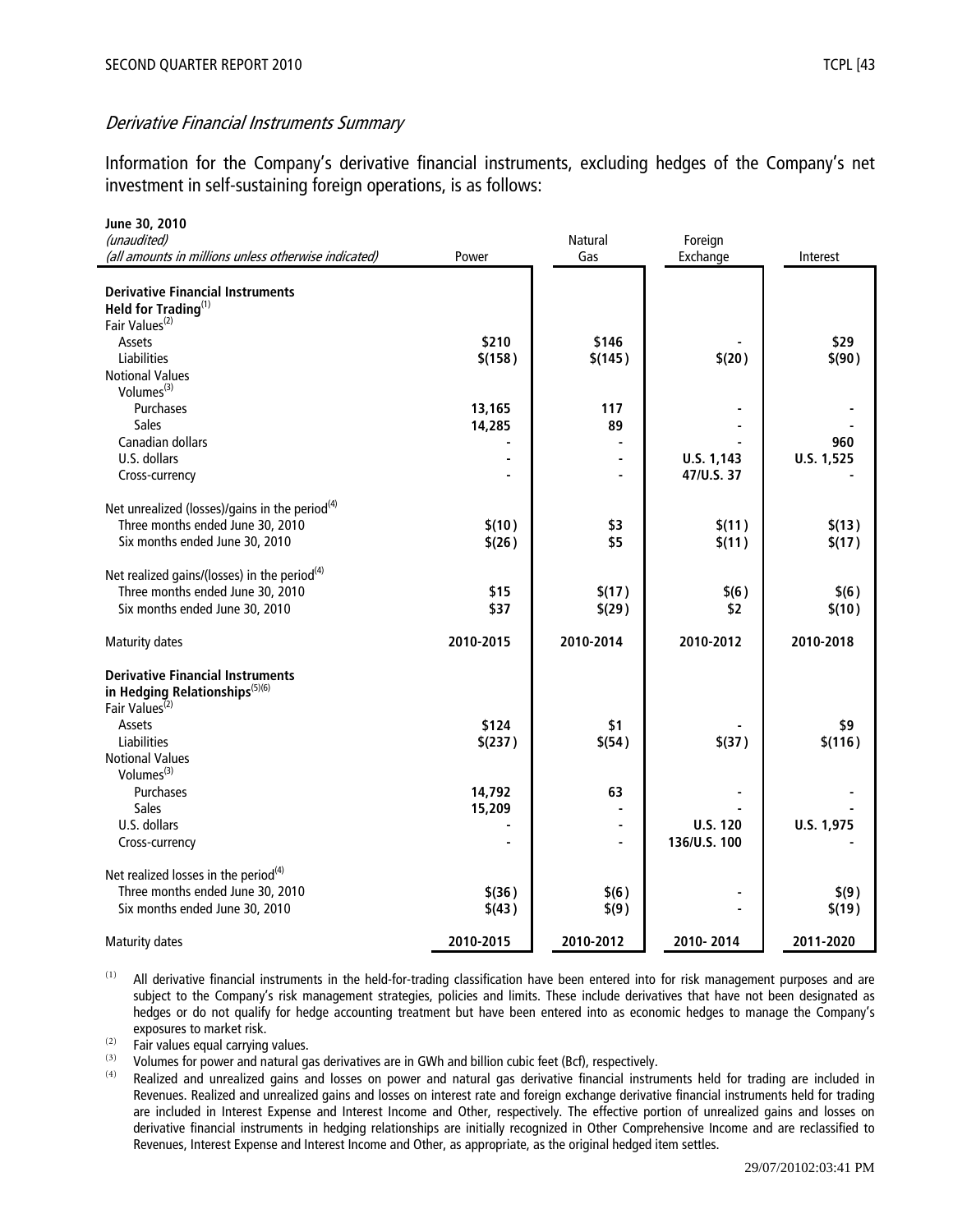- 
- $(5)$  All hedging relationships are designated as cash flow hedges except for interest rate derivative financial instruments designated as fair value hedges with a fair value of \$9 million and a notional amount of US\$150 million. Net realized gains on fair value hedges for the three and six months ended June 30, 2010 were \$1 million and \$2 million, respectively, and were included in Interest Expense. In second quarter 2010, the Company did not record any amounts in Net Income related to ineffectiveness for fair value hedges.
- (6) Net Income for the three and six months ended June 30, 2010 included gains of \$7 million and losses of \$1 million, respectively, for changes in the fair value of power and natural gas cash flow hedges that were ineffective in offsetting the change in fair value of their related underlying positions. There were no gains or losses included in Net Income for the three and six months ended June 30, 2010 for discontinued cash flow hedges. No amounts have been excluded from the assessment of hedge effectiveness.

#### **2009**

| (unaudited)                             |  |  |
|-----------------------------------------|--|--|
| ollamounte in millione unloss athonyics |  |  |

| (all amounts in millions unless otherwise                                   |                  | Natural   | Oil                      | Foreign      |            |
|-----------------------------------------------------------------------------|------------------|-----------|--------------------------|--------------|------------|
| indicated)                                                                  | Power            | Gas       | Products                 | Exchange     | Interest   |
|                                                                             |                  |           |                          |              |            |
| <b>Derivative Financial Instruments</b>                                     |                  |           |                          |              |            |
| <b>Held for Trading</b><br>Fair Values <sup>(1)(2)</sup>                    |                  |           |                          |              |            |
| Assets                                                                      |                  | \$107     |                          |              | \$25       |
| <b>Liabilities</b>                                                          | \$150<br>\$ (98) |           | \$5<br>\$(5)             | \$(66)       | \$(68)     |
| Notional Values <sup>(2)</sup>                                              |                  | \$(112)   |                          |              |            |
| Volumes <sup>(3)</sup>                                                      |                  |           |                          |              |            |
| Purchases                                                                   | 15,275           | 238       | 180                      |              |            |
| Sales                                                                       | 13,185           | 194       | 180                      |              |            |
| Canadian dollars                                                            |                  |           |                          |              | 574        |
| U.S. dollars                                                                |                  |           | $\overline{a}$           | U.S. 444     | U.S. 1,325 |
| Cross-currency                                                              |                  |           | $\overline{a}$           | 227/U.S. 157 |            |
|                                                                             |                  |           |                          |              |            |
| Net unrealized (losses)/gains in the period <sup>(4)</sup>                  |                  |           |                          |              |            |
| Three months ended June 30, 2009                                            | \$(2)            | \$10      | \$(5)                    | \$1          | \$27       |
| Six months ended June 30, 2009                                              | \$19             | \$(25)    | \$2                      | \$2          | \$27       |
|                                                                             |                  |           |                          |              |            |
| Net realized gains/(losses) in the period <sup>(4)</sup>                    |                  |           |                          |              |            |
| Three months ended June 30, 2009                                            | \$20             | $$$ (39)  | \$2                      | \$11         | \$(5)      |
| Six months ended June 30, 2009                                              | \$30             | \$(13)    | \$(1)                    | \$17         | \$(9)      |
|                                                                             |                  |           |                          |              |            |
| Maturity dates <sup>(2)</sup>                                               | 2010-2015        | 2010-2014 | 2010                     | 2010-2012    | 2010-2018  |
|                                                                             |                  |           |                          |              |            |
| <b>Derivative Financial Instruments</b>                                     |                  |           |                          |              |            |
| in Hedging Relationships <sup>(5)(6)</sup><br>Fair Values <sup>(1)(2)</sup> |                  |           |                          |              |            |
| Assets                                                                      | \$175            | \$2       |                          |              | \$15       |
| Liabilities                                                                 | \$(148)          | \$(22)    |                          | \$(43)       | \$(50)     |
| Notional Values <sup>(2)</sup>                                              |                  |           |                          |              |            |
| Volumes <sup>(3)</sup>                                                      |                  |           |                          |              |            |
| Purchases                                                                   | 13,641           | 33        | $\overline{\phantom{a}}$ |              |            |
| Sales                                                                       | 14,311           |           | $\overline{a}$           |              |            |
| U.S. dollars                                                                |                  |           | $\overline{a}$           | U.S. 120     | U.S. 1,825 |
| Cross-currency                                                              |                  |           | L,                       | 136/U.S. 100 |            |
|                                                                             |                  |           |                          |              |            |
| Net realized gains/(losses) in the period <sup>(4)</sup>                    |                  |           |                          |              |            |
| Three months ended June 30, 2009                                            | \$52             | \$(10)    |                          |              | \$(10)     |
| Six months ended June 30, 2009                                              | \$78             | \$(20)    |                          |              | \$(17)     |
|                                                                             |                  |           |                          |              |            |
| Maturity dates <sup>(2)</sup>                                               | 2010-2015        | 2010-2014 | n/a                      | 2010-2014    | 2010-2020  |

 $(1)$  Fair values equal carrying values.<br> $(2)$  As at Desember 21, 2000.

 $\frac{(2)}{(3)}$  As at December 31, 2009.

(3) Volumes for power, natural gas and oil products derivatives are in GWh, Bcf and thousands of barrels, respectively.<br>(4) Poolized and unrealized gains and losses on power, patural gas and oil products derivative financ

Realized and unrealized gains and losses on power, natural gas and oil products derivative financial instruments held for trading are included in Revenues. Realized and unrealized gains and losses on interest rate and foreign exchange derivative financial instruments held for trading are included in Interest Expense and Interest Income and Other, respectively. The effective portion of unrealized gains and losses on derivative financial instruments in hedging relationships are initially recognized in Other Comprehensive Income, and are reclassified to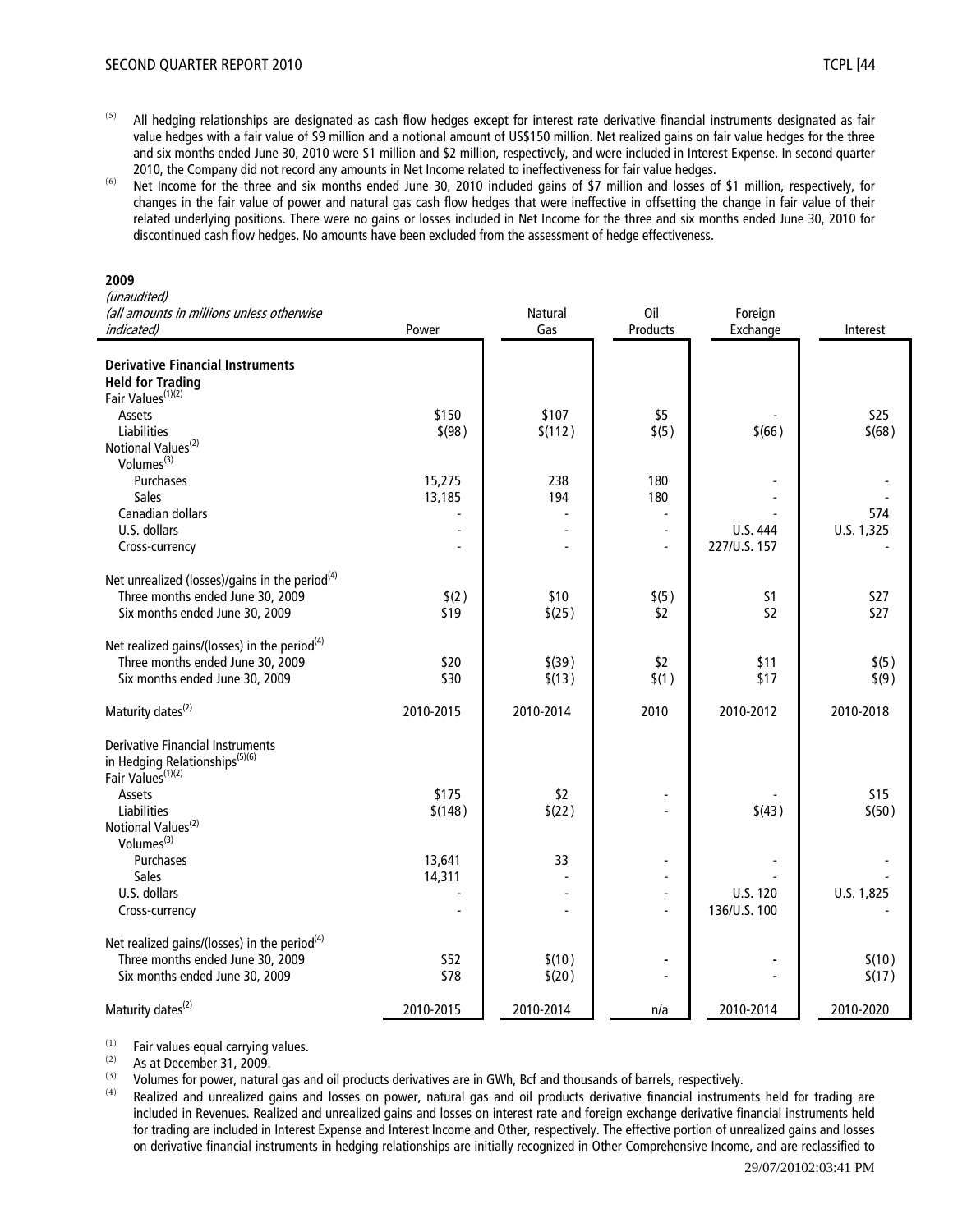Revenues, Interest Expense and Interest Income and Other, as appropriate, as the original hedged item settles.

- <sup>(5)</sup> All hedging relationships are designated as cash flow hedges except for interest rate derivative financial instruments designated as fair value hedges with a fair value of \$4 million and a notional amount of US\$150 million at December 31, 2009. Net realized gains on fair value hedges for the three and six months ended June 30, 2009 were \$1 million and \$2 million, respectively, and were included in Interest Expense. In second quarter 2009, the Company did not record any amounts in Net Income related to ineffectiveness for fair value hedges.
- Net Income for the three and six months ended June 30, 2009 included losses of \$4 million and gains of \$1 million, respectively, for changes in the fair value of power and natural gas cash flow hedges that were ineffective in offsetting the change in fair value of their related underlying positions. There were no gains or losses included in Net Income for the three and six months ended June 30, 2009 for discontinued cash flow hedges. No amounts have been excluded from the assessment of hedge effectiveness.

#### Balance Sheet Presentation of Derivative Financial Instruments

The fair value of the derivative financial instruments in the Company's Balance Sheet was as follows:

| <i>(unaudited)</i>                        |               |                   |
|-------------------------------------------|---------------|-------------------|
| (millions of dollars)                     | June 30, 2010 | December 31, 2009 |
|                                           |               |                   |
| Current                                   |               |                   |
| Other current assets                      | 311           | 315               |
| Accounts payable                          | (406)         | (340)             |
|                                           |               |                   |
|                                           |               |                   |
|                                           | 228           | 260               |
| Deferred amounts                          | (451)         | (272)             |
| Long-term<br>Intangibles and other assets |               |                   |

## **Fair Value Hierarchy**

 $\mathcal{L}$ 

The Company's financial assets and liabilities recorded at fair value have been categorized into three categories based on a fair value hierarchy. Fair value of assets and liabilities included in Level I is determined by reference to quoted prices in active markets for identical assets and liabilities. Assets and liabilities in Level II include valuations using inputs other than quoted prices for which all significant outputs are observable, either directly or indirectly. This category includes fair value determined using valuation techniques, such as option pricing models and extrapolation using observable inputs. Level III valuations are based on inputs that are not readily observable and are significant to the overall fair value measurement. Long-dated commodity transactions in certain markets and the fair value of guarantees are included in this category. Long-dated commodity prices are derived with a third-party modelling tool that uses market fundamentals to derive long-term prices. The fair value of guarantees is estimated by discounting the cash flows that would be incurred if letters of credit were used in place of the guarantees.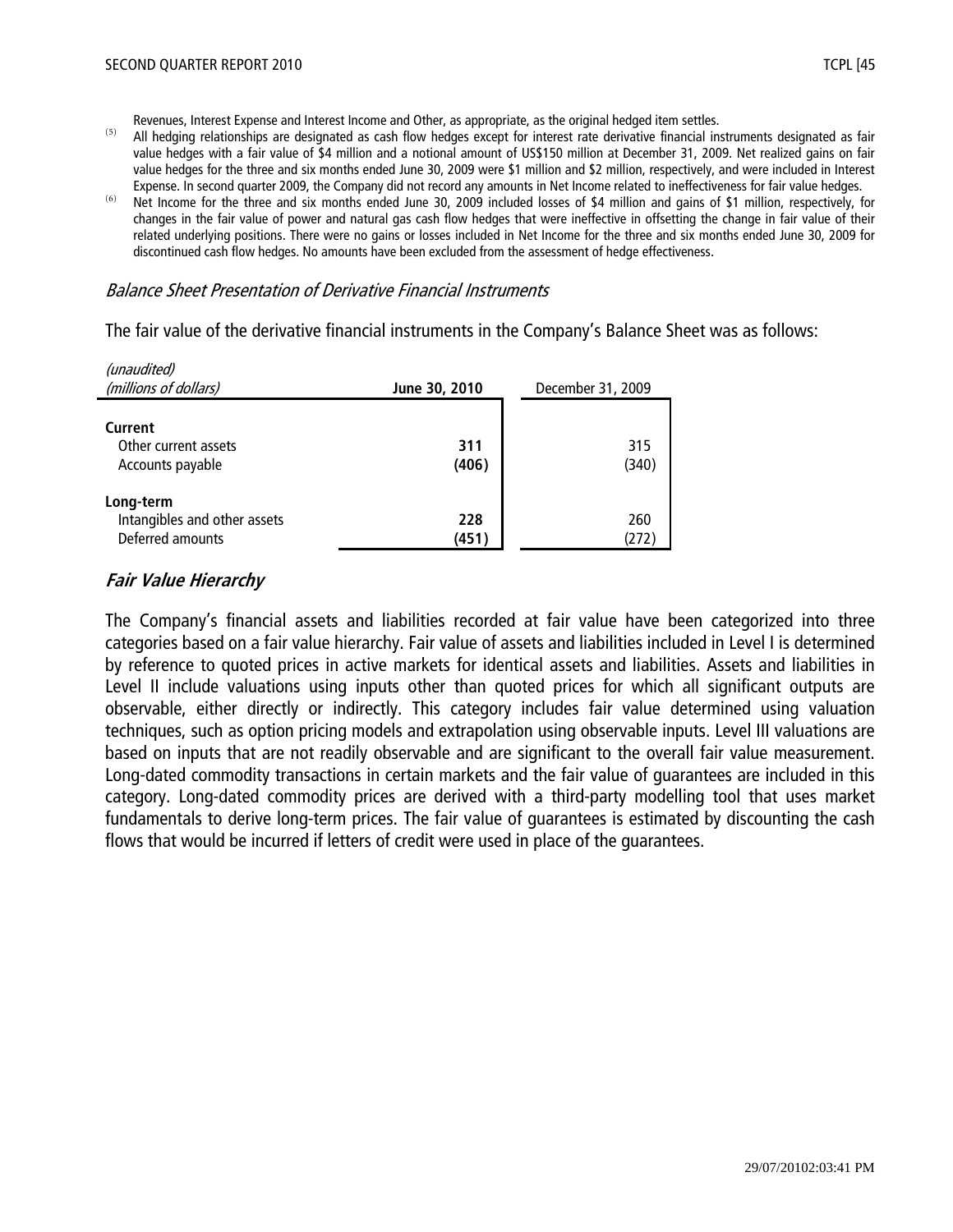Financial assets and liabilities measured at fair value as of June 30, 2010, including both current and noncurrent portions, are categorized as follows. There were no transfers between Level I and Level II in second quarter 2010.

|                                                                          | Quoted<br>Prices in<br>Active | Significant<br>Other<br>Observable | Significant<br>Unobservable |       |
|--------------------------------------------------------------------------|-------------------------------|------------------------------------|-----------------------------|-------|
| (unaudited)                                                              | <b>Markets</b>                | Inputs                             | <b>Inputs</b>               |       |
| (millions of dollars, pre-tax)                                           | (Level I)                     | (Level II)                         | (Level III)                 | Total |
| <b>Natural Gas Inventory</b><br><b>Derivative Financial Instruments:</b> |                               | 51                                 |                             | 51    |
| Assets                                                                   | 90                            | 480                                | 17                          | 587   |
| <b>Liabilities</b>                                                       | (187)                         | (696)                              | (22)                        | (905) |
| Available-for-sale assets                                                | 20                            | $\overline{\phantom{0}}$           |                             | 20    |
| Guarantee Liabilities <sup>(1)</sup>                                     |                               | $\overline{\phantom{a}}$           | (9)                         | (9)   |
|                                                                          | (77)                          | (165)                              | (14)                        | (256) |

The fair value of guarantees is included in Deferred Amounts.

 $\mathbf{u}$ 

The following table presents the net change in financial assets and liabilities measured at fair value and included in the Level III fair value category:

| unauditedi<br>(millions of dollars, pre-tax)                                                                              | Derivatives <sup>(1)</sup> | Guarantees <sup>(2)</sup>            | Total                       |
|---------------------------------------------------------------------------------------------------------------------------|----------------------------|--------------------------------------|-----------------------------|
| Balance at December 31, 2009<br>New contracts $(3)$<br><b>Settlements</b><br>Transfers out of Level III <sup>(4)</sup>    | (2)<br>(10)<br>(2)<br>(15) | (9)<br>-<br>$\overline{\phantom{0}}$ | (11)<br>(10)<br>(2)<br>(15) |
| Change in unrealized gains recorded in Net Income<br>Change in unrealized gains recorded in Other<br>Comprehensive Income | 14<br>10                   | $\overline{\phantom{0}}$             | 14<br>10                    |
| Balance at June 30, 2010                                                                                                  | (5)                        | (9)                                  | (14)                        |

(1) The fair value of derivative assets and liabilities is presented on a net basis.<br>(2) The fair value of guarantees is included in Deferred Amounts. No amounts will

(2) The fair value of guarantees is included in Deferred Amounts. No amounts were recognized in Net Income for the periods presented.<br>(3) The total amount of net gains included in Net Income attributable to derivatives th

The total amount of net gains included in Net Income attributable to derivatives that were entered into during the period and still held at the reporting date was \$1 million and nil for the three and six months ended June 30, 2010, respectively.

 $(4)$  As contracts near maturity, they are transferred out of Level III to Level II.

A 10 per cent increase or decrease in commodity prices, with all other variables held constant, would result in a \$28 million decrease or increase, respectively, in the fair value of derivative financial instruments included in Level III and outstanding as at June 30, 2010.

A 100 basis points increase or decrease in the letter of credit rate, with all other variables held constant, would result in a \$3 million increase or decrease, respectively, in the fair value of guarantee liabilities outstanding as at June 30, 2010. Similarly, the effect of a 100 basis points increase or decrease in the riskfree interest rate, which is a component of the discount rate, on the fair value of guarantee liabilities outstanding as at June 30, 2010 would result in a \$1 million decrease or increase, respectively, in the liability.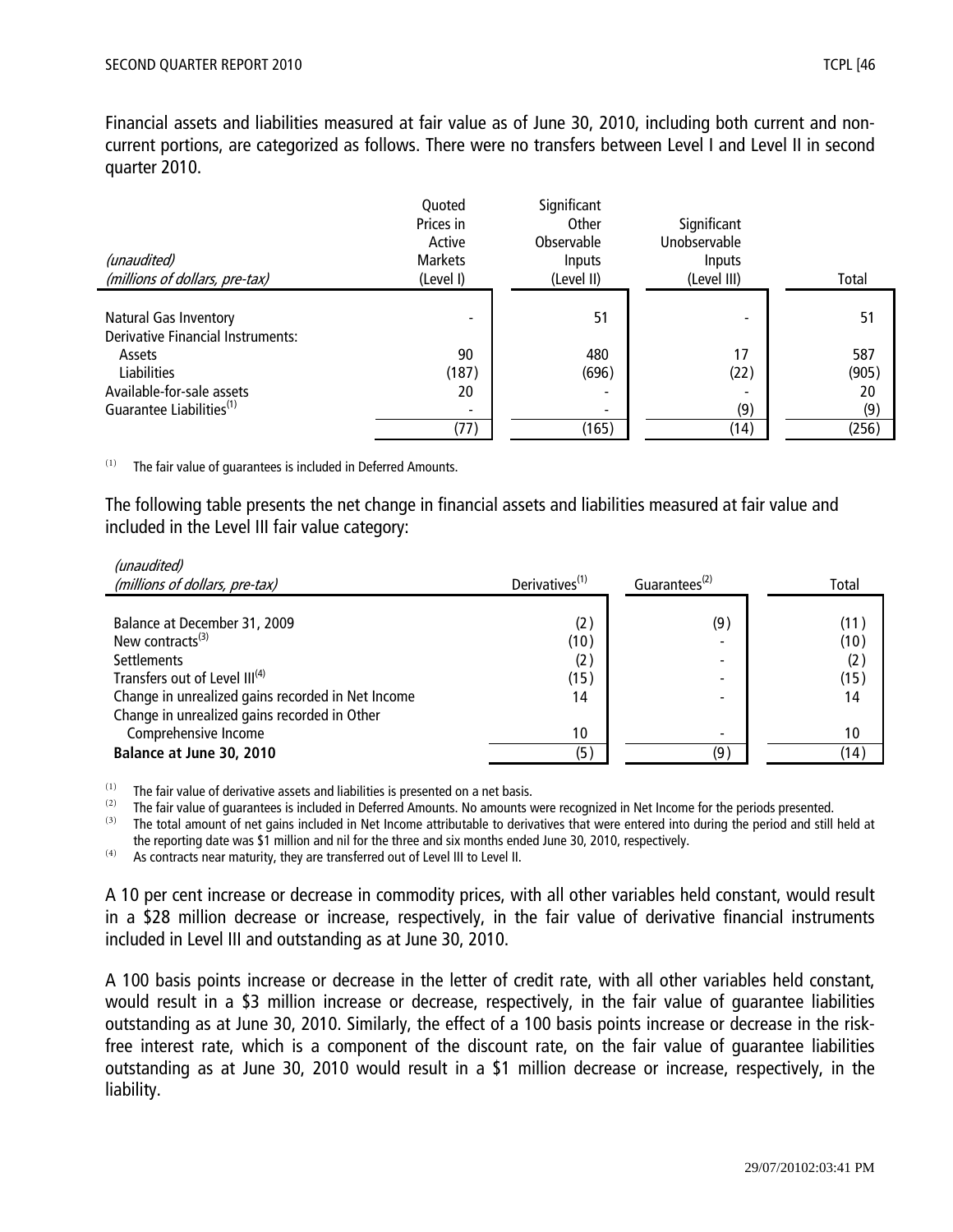# **7. Employee Future Benefits**

The net benefit plan expense for the Company's defined benefit pension plans and other post-employment benefit plans is as follows:

| Three months ended June 30                                                                                                                          | <b>Pension Benefit Plans</b> |                                              | <b>Other Benefit Plans</b> |      |
|-----------------------------------------------------------------------------------------------------------------------------------------------------|------------------------------|----------------------------------------------|----------------------------|------|
| (unaudited)(millions of dollars)                                                                                                                    | 2010                         | 2009                                         | 2010                       | 2009 |
| Current service cost<br>Interest cost<br>Expected return on plan assets<br>Amortization of transitional obligation related to<br>regulated business | 13<br>22<br>(27)             | 12<br>22<br>(26)<br>$\overline{\phantom{a}}$ | (1)                        | (1   |
| Amortization of net actuarial loss<br>Amortization of past service costs                                                                            |                              |                                              | ۰                          |      |
| Net benefit cost recognized                                                                                                                         | 11                           | 10                                           |                            |      |

| Six months ended June 30                           | <b>Pension Benefit Plans</b> |      | <b>Other Benefit Plans</b> |      |
|----------------------------------------------------|------------------------------|------|----------------------------|------|
| (unaudited)(millions of dollars)                   | 2010                         | 2009 | 2010                       | 2009 |
|                                                    |                              |      |                            |      |
| Current service cost                               | 25                           | 23   |                            |      |
| Interest cost                                      | 45                           | 45   |                            |      |
| Expected return on plan assets                     | (54)                         | (51) | (1)                        | (1)  |
| Amortization of transitional obligation related to |                              |      |                            |      |
| regulated business                                 |                              |      |                            |      |
| Amortization of net actuarial loss                 | 4                            |      |                            |      |
| Amortization of past service costs                 |                              |      |                            |      |
| Net benefit cost recognized                        | 22                           | 21   |                            |      |

# **8. Commitments and Contingencies**

At June 30, 2010, TCPL had entered into agreements totalling approximately \$530 million to purchase construction materials and services for the Bison natural gas pipeline and Cartier Wind power projects.

Amounts received under the Bruce B floor price mechanism in any year are subject to repayment if average spot prices exceed the floor price. With respect to 2010, TCPL currently expects average spot prices to be less than the floor price for the remainder of the year, therefore, no amounts recorded in revenue in the first six months of 2010 are expected to be repaid.